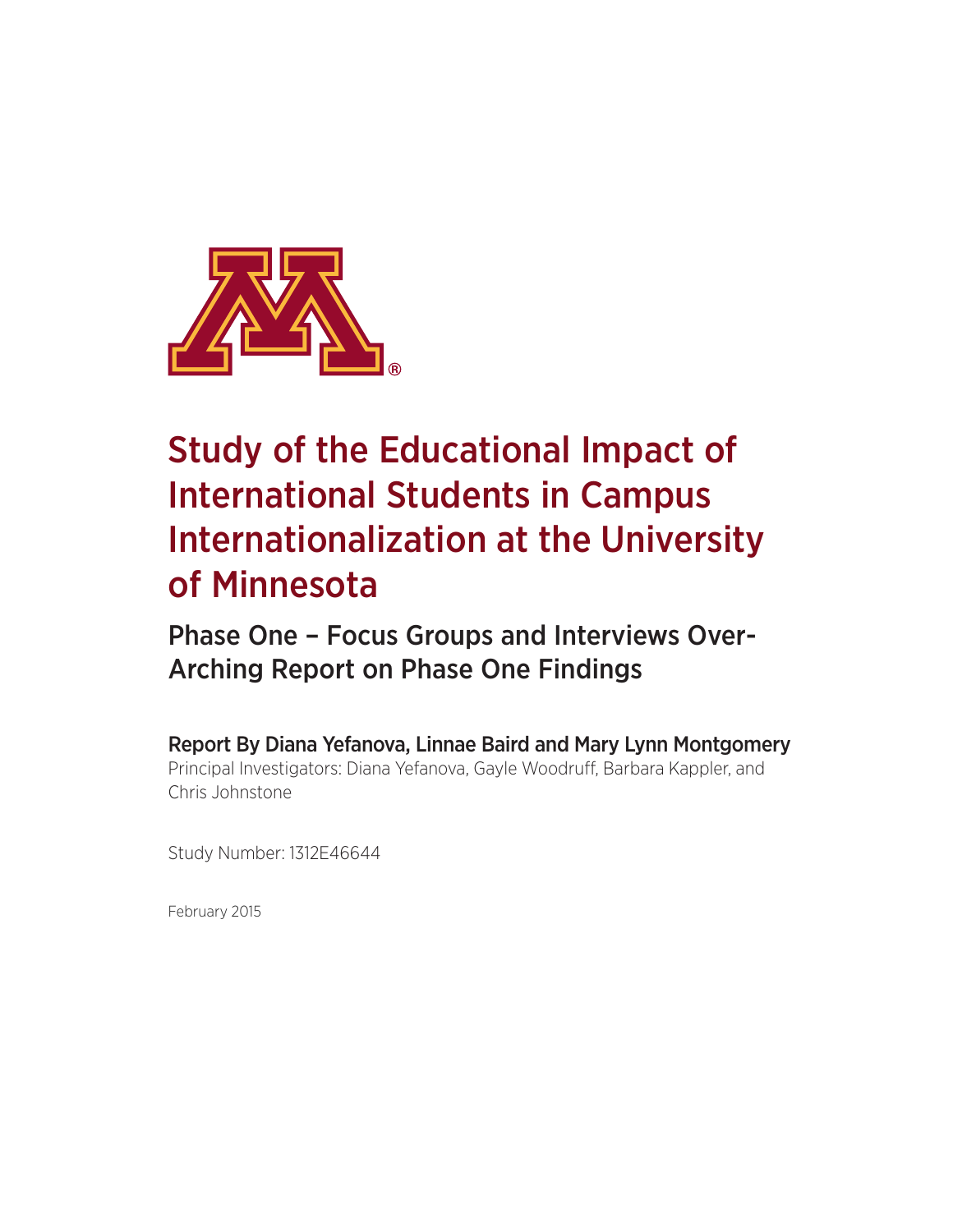© 2015 Regents of the University of Minnesota. All rights reserved.

Published by the Global Programs and Strategy Alliance at the University of Minnesota.

Global Programs and Strategy Alliance 100 University International Center 331 17th Ave SE Minneapolis MN 55414 global@umn.edu www.global.umn.edu

The University of Minnesota shall provide equal access to and opportunity in its programs, facilities, and employment without regard to race, color, creed, religion, national origin, gender, age, marital status, disability, public assistance status, veteran status, sexual orientation, gender identity, or gender expression.

This publication/material is available in alternative formats upon request. Direct requests to the Global Programs and Strategy Alliance at 612-624-5580 or global@umn.edu.

The University of Minnesota, founded in the belief that all people are enriched by understanding, is dedicated to the advancement of learning and the search for truth; to the sharing of this knowledge through education for a diverse community; and to the application of this knowledge to benefit the people of the state, the nation and the world. The University's threefold mission of research and discovery, teaching and learning, and outreach and public service is carried out on multiple campuses and throughout the state.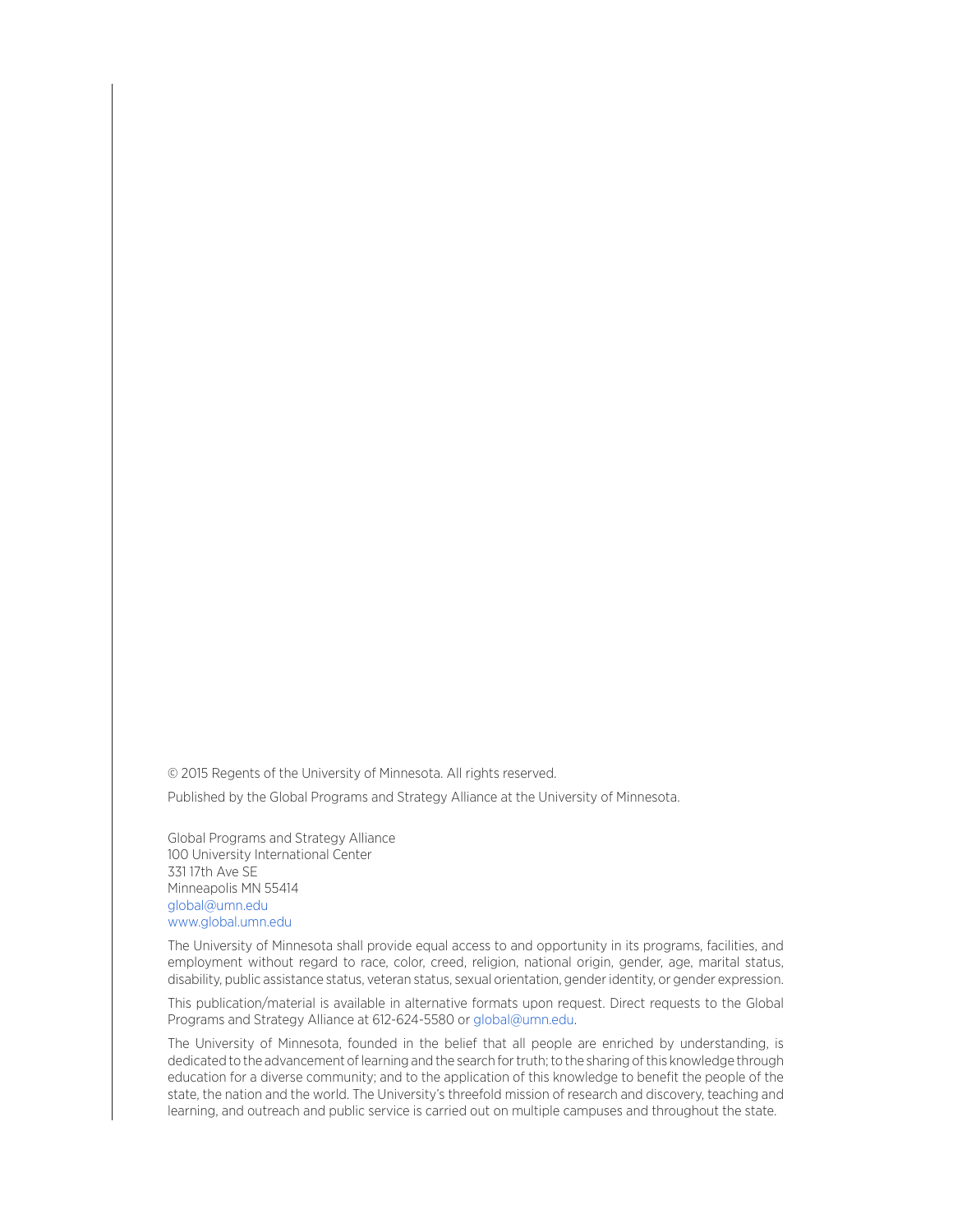# **Contents**

| <b>Executive Summary</b>                                | $\overline{2}$ |
|---------------------------------------------------------|----------------|
| Introduction                                            | 4              |
| Definitions                                             | 5              |
| Theoretical Background                                  | 5              |
| Methodology and Sample                                  | 7              |
| Data Analysis                                           | 11             |
| <b>Study Findings</b>                                   | 12             |
| Discussion                                              | 21             |
| Institutional Recommendations                           | 23             |
| Study Limitations                                       | 24             |
| Future Directions for the Study                         | 26             |
| Conclusion                                              | 26             |
| Bibliography                                            | 29             |
| Appendix 1. Disciplines Represented in Interview Sample | 33             |
| Appendix 2. Interview Protocols                         | 35             |
| Appendix 3. SERU Items Utilized in the Study            | 38             |
| Appendix 4 Advisory Group Members - Phase One           | 41             |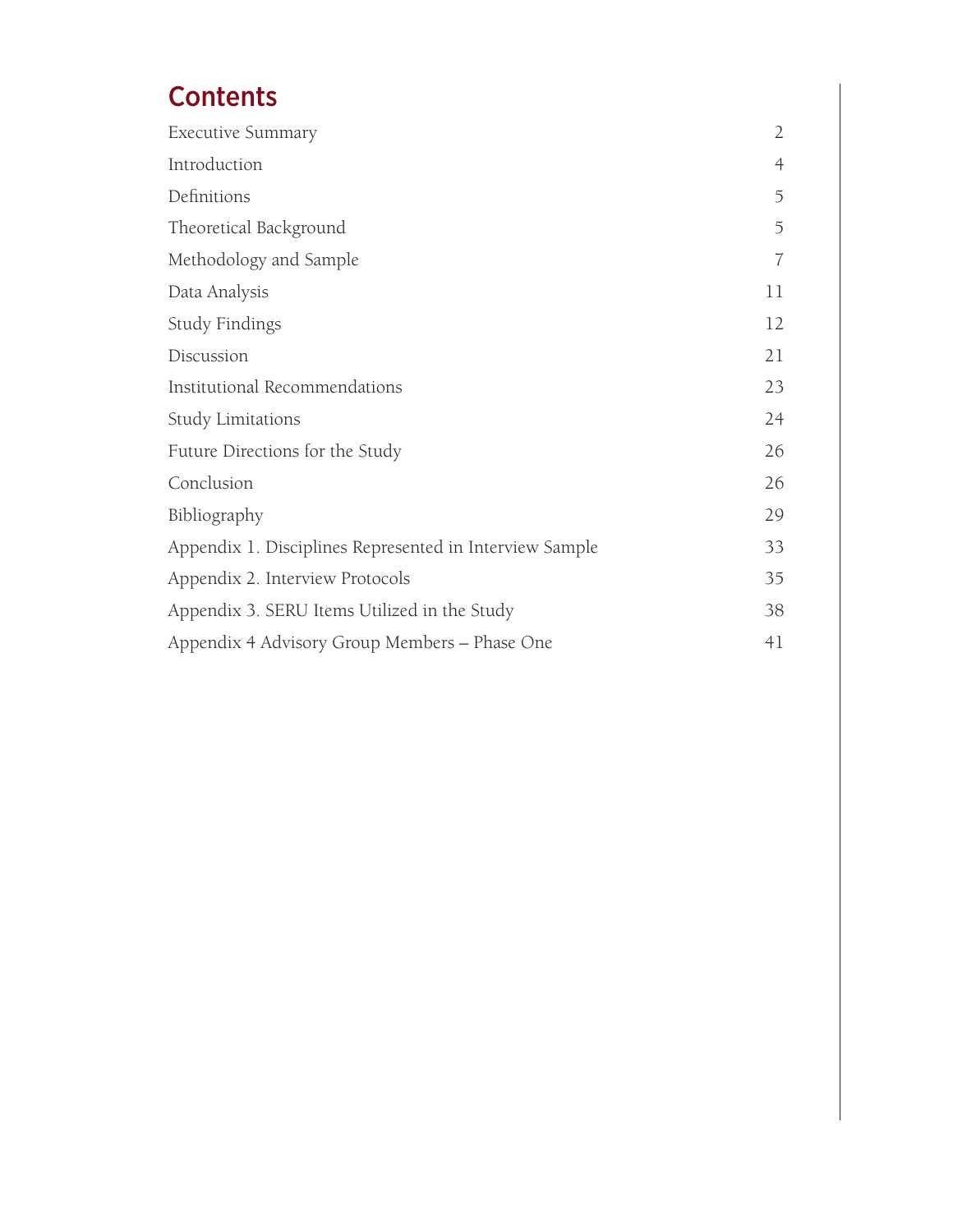### Executive Summary

In Phase One, the *Study of the Educational Impact of International Students in Campus Internationalization at the University of Minnesota* sought to identify contributions of international students to teaching and learning on campus. Thirty-two focus group interviews and seventeen individual interviews were conducted with 121 domestic and international students (graduate and undergraduate) and 47 faculty members on the Twin Cities, Morris, and Crookston campuses of the University of Minnesota in the time period from January to April of 2014.<sup>1</sup>

The overall aim of this study was to document domestic and international student experiences as they interact both inside and outside of the classroom at the university. The findings illustrate how, and under what conditions, domestic and international student interactions can improve learning outcomes for both groups of students. Additionally, we investigated the pedagogical and institutional strategies that faculty members found helpful in facilitating cross-national interactions.

The rationale for this research was twofold. First, we sought to better understand how international students contribute to all students' learning in diverse University classrooms and campuses. Second, international students at the University of Minnesota remain marginalized in some programs and activities, despite their potential for contributions on and off-campus. While the University of Minnesota offers several programs<sup>2</sup> to connect domestic and international peers, recent institutional research suggests that many students still remain largely segmented into their own cultural groups and may not actively participate in cross-national interactions on campus.

The research findings provided several insights into the types of cross-national peer interactions that occur on campus and how they impact student learning and development:

- **• Interaction in the Classroom.** For most domestic and international student participants, group work in and outside of class provided the majority of opportunities for interaction around common goals and academic tasks.
- **• Outcomes of Interaction**. All faculty and student (domestic and international) participants shared that cross-national interactions in teaching and learning contexts at the University of Minnesota had a number of affective, cognitive and behavioral benefits. Major areas of learning for domestic and international students alike included gaining knowledge, attitudes and skills needed for effective intercultural communication and increased cultural self-

<sup>1.</sup> The College of Education and Human Development, the Global Programs and Strategy Alliance, and the International Student and Scholar Services have initiated this study. This study is an integral part of the Internationalizing the Curriculum and Campus initiative at the University of Minnesota.

<sup>2.</sup> http://global.umn.edu/students/involved.html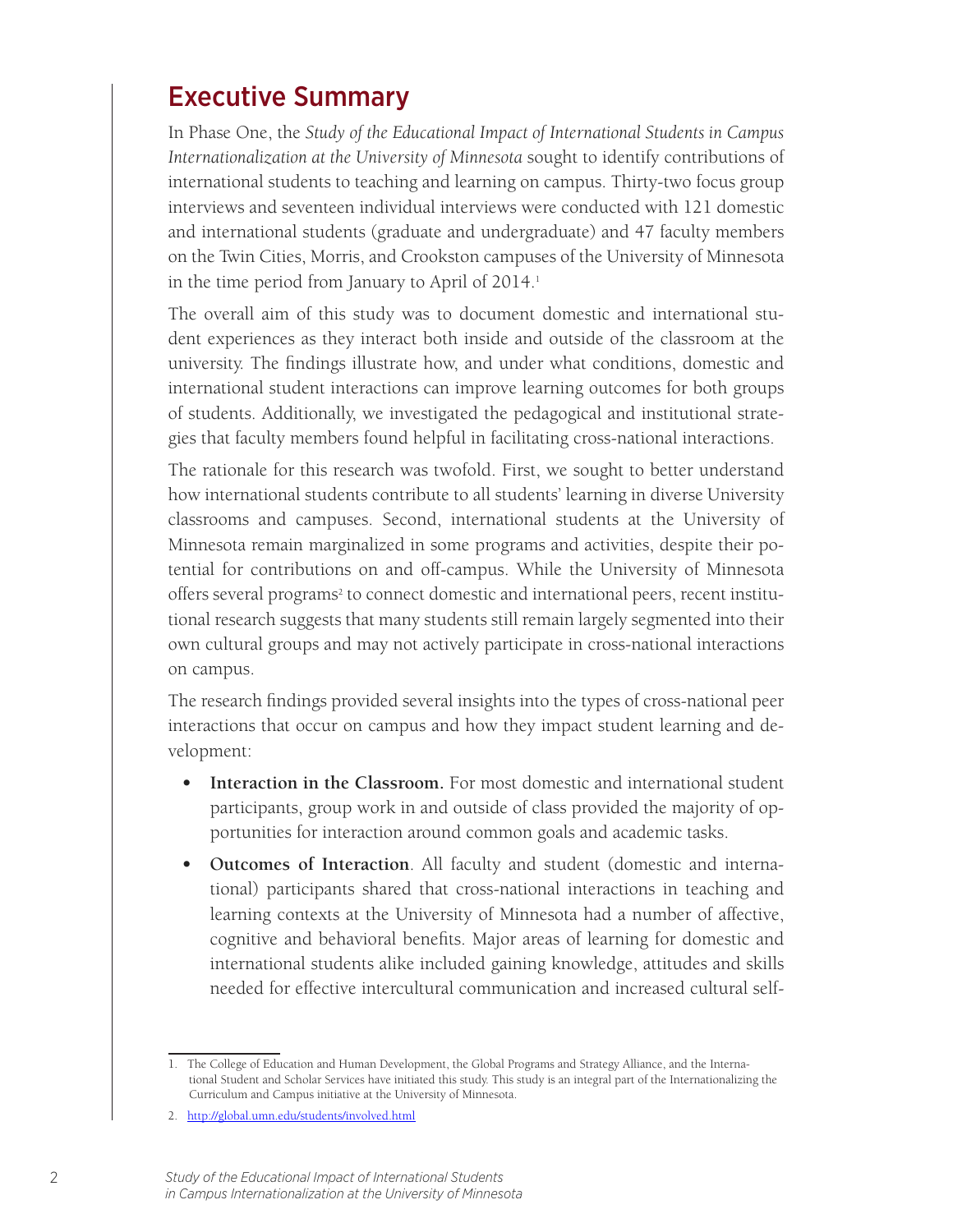awareness. Importantly, international students reported benefitting from interactions with other international students.

The major student outcomes faculty participants highlighted were an improved ability of all students to reflect on their own culture, to communicate effectively and appropriately across cultural differences, to appreciate different perspectives on class content, and to create life-long social and professional networks were the major interaction outcomes.

- **• Obstacles to Interaction**. Interview findings suggest there exist several challenges to cross-national interactions at the University of Minnesota. These challenges include language and cultural barriers, bias and prejudice, and the pressure to succeed in academics, as well as students' tendency to seek out culturally similar friends in order to gain emotional and practical support. Large class sizes, the lack of structured opportunities to interact in and outside the classroom (as perceived by student participants), and the limited amount of time domestic students spend on campus also hinder the development of cross-national peer interactions.
- **• Conditions Facilitating Interactions.** Student and faculty participants described a range of helpful instructional practices supporting cross-national interactions, including creating explicit expectations for interaction among all students, integrating cross-national interactions into classroom activities and assessment (e.g. via group assignments), ensuring comprehension of activity goals among international students, and building on international diversity in the classroom as a resource to engage with content knowledge. Individual student motivation and openness to cultural difference as well as overall institutional support were also named as factors that encourage interaction.
- **• Tensions.** Undergraduate student participants did not always view the classroom as a comfortable or appropriate space to engage in purposeful crossnational interactions beyond the required group work. They overwhelmingly relied on faculty support to create structured opportunities to gain experience communicating across cultural differences. While all student participants named personal motivation as a necessary condition for learning from cross-national interactions, faculty respondents across interview sites often perceived that many domestic and international students lacked the motivation to consistently engage in cross-national encounters on campus.
- **Institutional Support.** Overall, faculty participants reported that they encountered instructional challenges in designing and supporting cross-national interactions. However, they recognized that overcoming those challenges could enhance learning in their classes. Some faculty participants expressed a desire for increased institutional support to address their feelings of certainty in working with the growing international student population.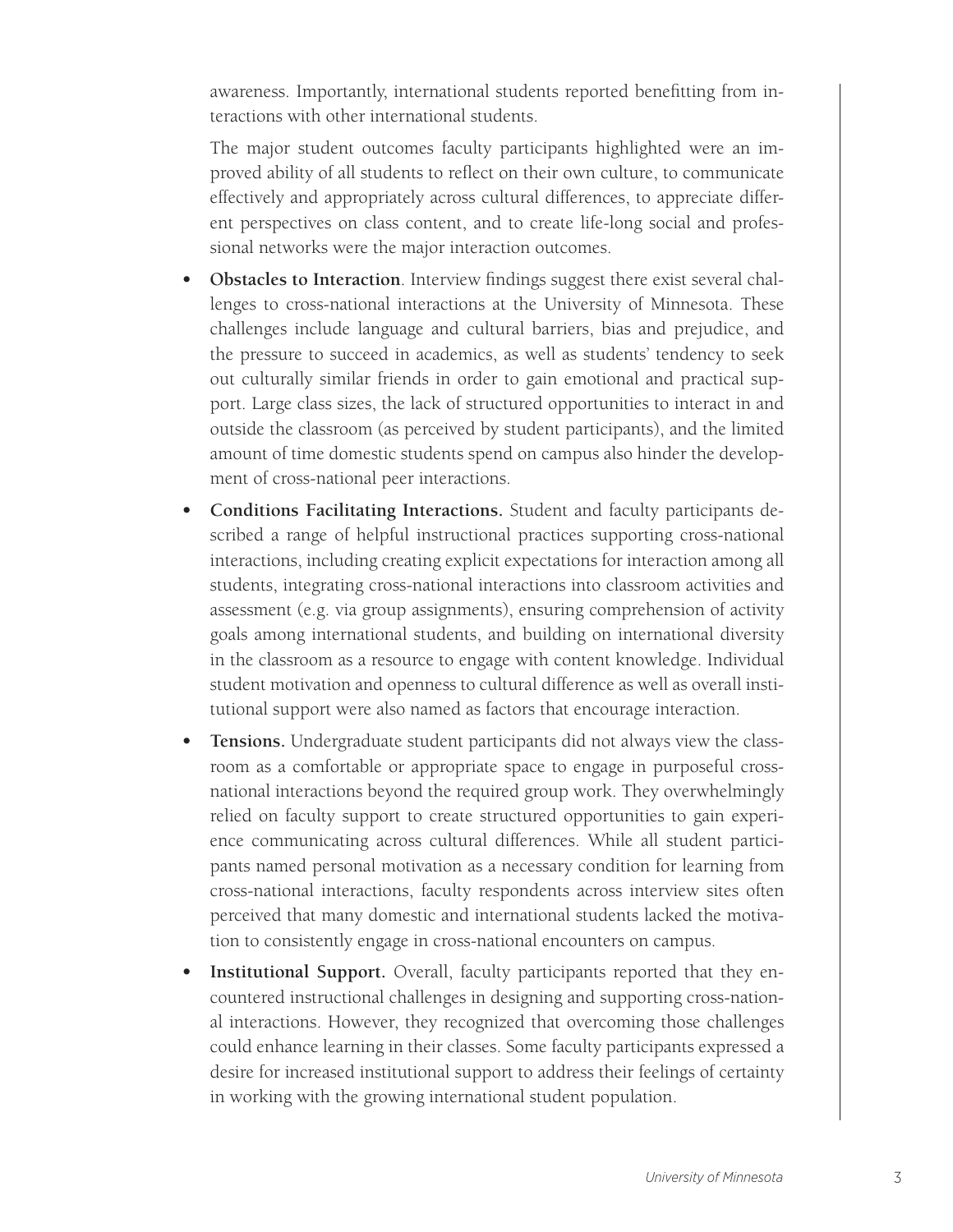### Introduction

One of the University's strategic goals is to recruit, educate, retain and graduate lifelong learners, leaders, and global citizens who "demonstrate the knowledge, skills, and perspectives necessary to understand the world and work effectively to improve it."3 Simultaneously, one way to internationalize the campus is to facilitate the in-class and out-of-class interactions between domestic and international students, as such interactions can enhance student learning and development in the areas of global knowledge acquisition and intercultural competency. The impact that international students (IS) have on all five campuses of the University of Minnesota is the area that remains less understood but has great potential for achieving University's goals.

Higher education providers in the United States can expect strong demand from international students for the next ten years according to three separate market assessments from its main competitors in the United Kingdom, Canada, and Australia (Ruby, 2013). Reflecting national trends, the number of international students enrolled in the University of Minnesota system-wide<sup>4</sup> has been gradually increasing, averaging over 6,000 IS per semester over the past three years, from 2011-2014.<sup>5</sup>

This increased international student presence could mean that more domestic students (DS) on campus will be engaged in cross-national interactions, something the University has attempted to do via a variety of programs<sup>6</sup> designed to support cross-cultural understanding. Although much research has been conducted on the economic impacts of international students,7 the aim of this study is to focus on **the educational contributions** of IS within the teaching and learning environment of the University of Minnesota, especially as the potential number of cross-national interactions on campus increases.

Recent institutional studies suggest that the student population remains largely segmented into IS and DS groups and may not fully benefit from interactions (Student Voices, 2012). In spite of the potential benefits of cross-national interactions, University of Minnesota DS may be having less frequent interactions with IS in their classes, as compared to more frequent interactions during informal and co-curricular activities (Soria and Troisi, 2013). International students are often expected to bear the responsibility of cultural adjustment and building relationships with domestic students. Yet many IS report that getting to know DS is one of the main obstacles in their adjustment to the University of Minnesota (International

<sup>3.</sup> http://global.umn.edu/icc/about.html

<sup>4.</sup> Office of Institutional Research (OIR), 2014

<sup>5.</sup> International Student and Scholar Services (UMTC) Annual Report, 2013

<sup>6.</sup> http://global.umn.edu/icc/teaching-learning.html

<sup>7.</sup> NAFSA, 2013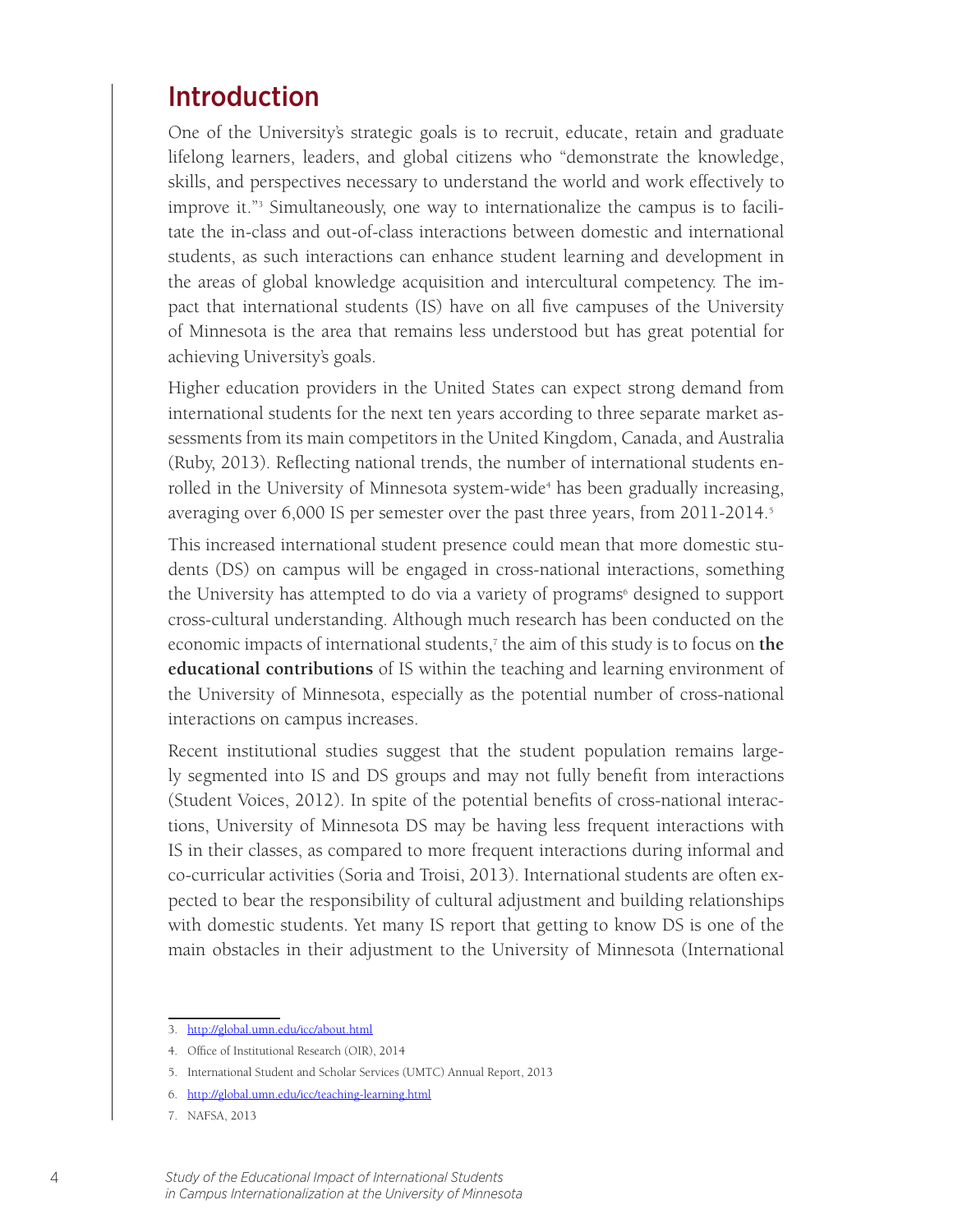Student Barometer, 2013). Such marginalization represents a lost opportunity for enhanced learning for all students.

### **Definitions**

#### **International and Domestic Students**

We use the term "international" to define any student who resides in a country outside the U.S. and is studying under the provision of a nonimmigrant visa.<sup>8</sup> We define "domestic" as any student with U.S. citizenship or residency (e.g., a Green Card holder), recognizing that there is tremendous heterogeneity in both populations. This report focuses on international students at the undergraduate and graduate levels.

Many study participants recognized that both DS and IS are diverse populations, with varied backgrounds, academic achievement levels, and English proficiency levels. Many faculty participants also shared that refugee student experiences in dealing with cultural differences may be hard to distinguish from IS experiences. Some participants noted that student immigrant or visa status was usually unknown to faculty and peers and was less important than cultural differences. Reflecting the interplay between one's ethnic background and their legal status, some domestic student participants considered those who grew up in another country to be international students, irrespective of actual legal status. Such "blurriness" is an important consideration for this study.

### Theoretical Background

#### **Educational Impact of Cross-National Interactions**

Broadly, we propose that the educational impact of international students in campus internationalization may manifest itself via multiple curricular and co-curricular experiences of students. (Leask, 2012). We view IS impact along three dimensions within the teaching and learning process: 1) the impact on domestic and international students; 2) the impact on faculty; and 3) the impact on wider processes of university internationalization. We will focus on the first two impact areas.

**The impact on students.** Research indicates that, with faculty support, increased interaction between international and domestic students in teaching and learning contexts has a number of benefits. For students, frequent interactions with diverse others, with faculty support, helps them develop cognitive skills, effective communication skills and intercultural effectiveness (Arkoudis et al., 2010; Deardorff, 2006; Paige 1993; Lee at al., 2012).

<sup>8.</sup> According to Institute of International Education counting methodology an international student is defined as "anyone who is enrolled at an institution of higher education in the United States who is not a U.S. citizen, an immigrant (permanent resident) or a refugee. These may include holders of F (student) visas, J (exchange visitor) visas, and M (vocational training) visas." For the purpose of the study, we also call short-term, non-credit program participants from abroad international students.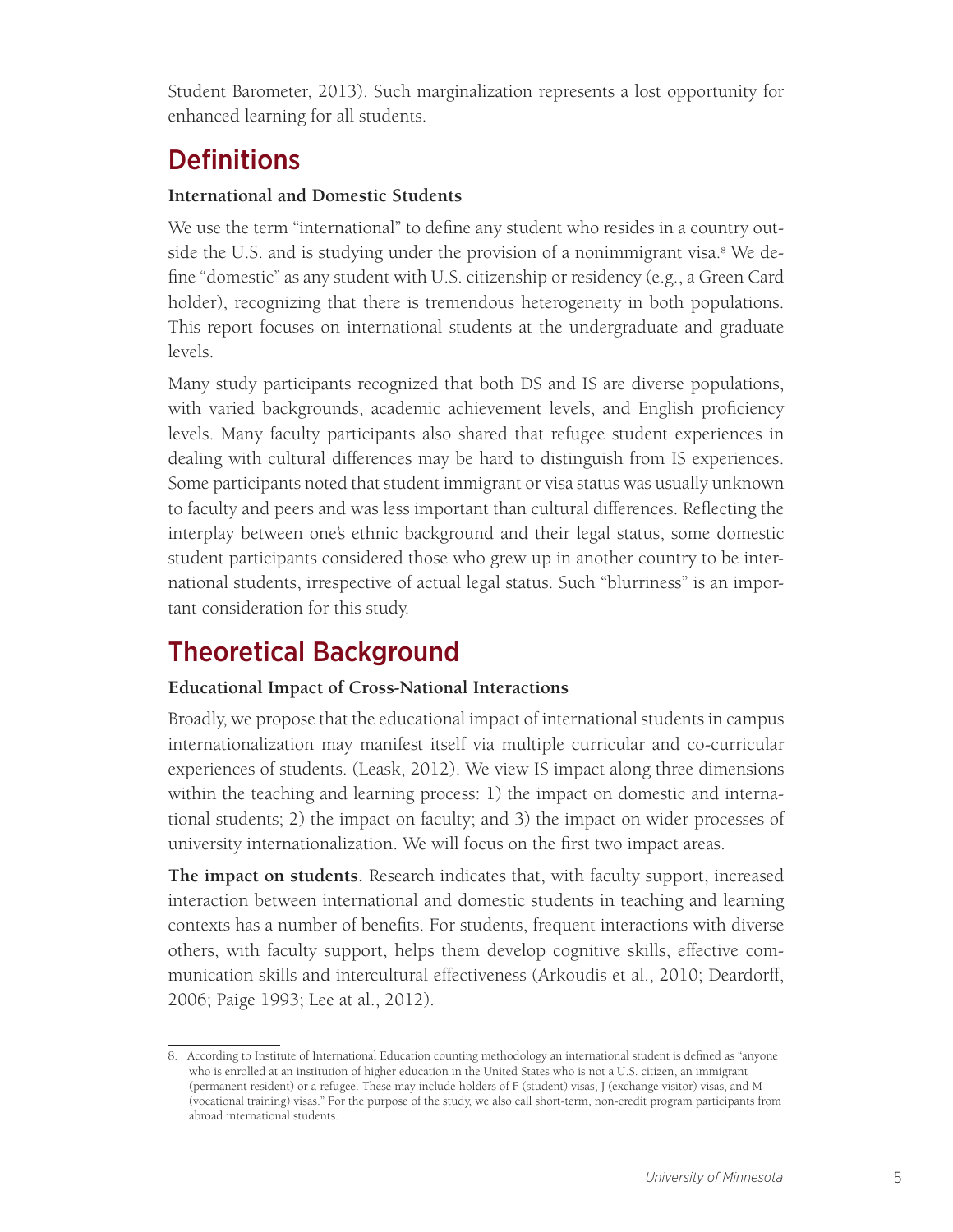Previous researchers have focused on international students who were generally understood to benefit from engaging with domestic students in terms of their psychological adjustment, level of satisfaction with their experience in the U.S., and social integration (Dunne, 2009; Jon, 2013; Trice, 2004; Volet and Ang, 1998). Cultural similarities, intercultural competence, personality, and identity all influence how well international students connect with U.S. students (Gareis, 2012).

The analysis of domestic students' social and academic interactions with international students has been less extensive (Soria and Troisi, 2013; Parsons, 2010). Several studies have focused on positive effects of cross-national interactions on DS, such as intercultural competence development (Luo and Jamieson-Drake, 2013; Parsons, 2010). In another study, Darla Deardorff (2006) argued that the frequency and quality of interactions with diverse perspectives correlated to general DS learning and development outcomes, not just intercultural competencies. A body of quantitative research of diversity and racial dynamics in higher education has also established the impact of intentional, facilitated peer interactions in fostering intercultural awareness, knowledge, and behavioral competencies in college students (Bowman, 2010; Denson, 2009; Milem, 2003).

However, **there is a gap in studies highlighting the learning outcomes of domestic students that occur as a result of the interaction between international and domestic students in the classroom.** In spite of our efforts towards higher education internationalization, domestic students may fail to benefit from contact with cultural "others", as the mere presence of international students, even in large numbers, is insufficient to promote beneficial cross-cultural interactions (Andrade and Evans, 2009; Leask, 2009). Rather, intentionally structured and designed interactive and collaborative learning processes (Van der Wende, 2000) are needed to foster these interactions.

**The impact on faculty.** For students to realize the benefits of cross-national interactions, faculty need to provide "a basis for developing the skills, habits, and tools of intercultural effectiveness that will support respectful and substantive interaction" (Lee et al., 2014), especially in the students' first year. Pedagogical and curricular support for faculty may include the adjustment of instructional methods and course design to promote interaction between students from diverse cultural and linguistic backgrounds. As underscored by the Personalization Model of Intergroup Interactions, interpersonal interactions involving common goals, self-disclosure, self-other comparisons, and perspective-taking may create perceptions of similarity and familiarity as well as feelings of trust, liking, friendship, and decreased intergroup anxiety (Ensari and Miller, 2006). Timely and consistent support of cross-national interactions (including student self-evaluation) also helps to avoid an increased reinforcement of stereotypes, feelings of superiority or inferiority, and prejudices (Hurtado, 2001; Otten, 2003) associated with interactions with cultural "others".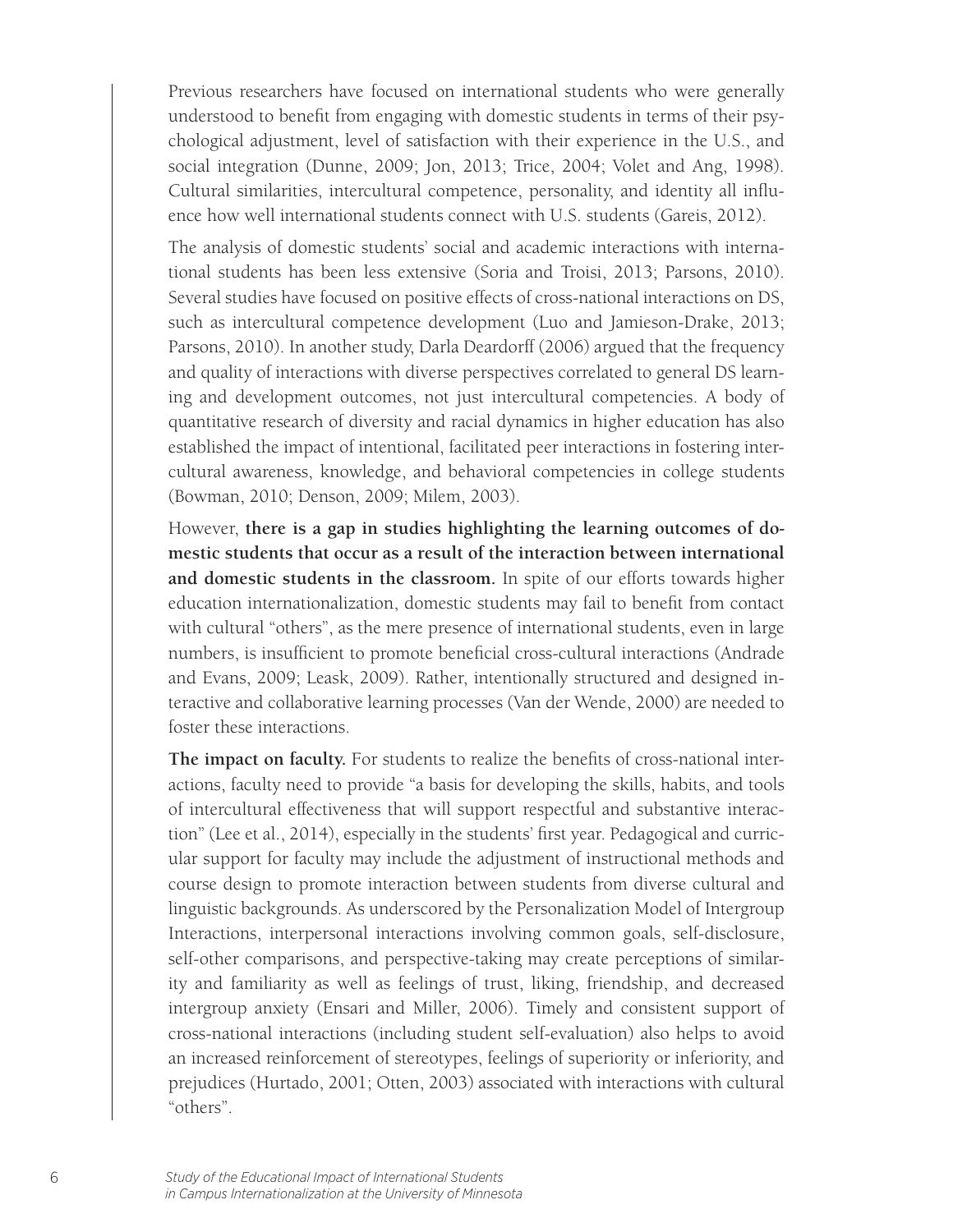Leask's 2009 study of using formal and informal curricula to improve interactions between home and international students concludes that the development of intercultural competencies in students is a key outcome of an internationalized curriculum, which requires a campus environment and culture that motivates and rewards interaction between international and home students in and out of the classroom. Faculty can play a critical role in this process by supporting students' cross-national interactions.

**The obstacles to interaction**. Cross-national peer interactions can be a challenging experience for both groups of students due to language and cultural barriers, bias and prejudice, and the pressure to succeed in academics, as well as students' tendency to seek out culturally similar friends in order to obtain emotional and practical support (Kimmel and Volet, 2012; Ogbu, 1991; Trice, 2004). A study by Arkoudis et al. (2010) reported that large class sizes, beginner-level English language skills of some IS, the limited amount of time domestic students spend on campus, and exclusively content-focused pedagogy hindered the likelihood of extensive cross-national peer interactions.

### Methodology and Sample

The study sought to fill the gap in understanding IS impact at the University of Minnesota by including both domestic and interactional student voices, as well as faculty voices into the study. The primary data sources for this report are student and faculty focus groups and individual interview responses collected during January - April of 2014. Quantitative data from two surveys – the International Student Barometer and the Student Experiences in the Research University – were utilized in order to provide a holistic, institution-level overview of cross-national peer interactions on campus. Thus we were able to triangulate the data by respondent group and by methods applied to collect data.

#### **Qualitative Data**

**Interview protocol**. Focus group interviews with students and individual interviews with faculty followed the same interview protocol, though individual interviews allowed for a more conversational style to address questions at a deeper level (see Appendix 1). Student interview questions focused on lived experiences and perceptions of DS-IS interactions. Faculty interview questions were aimed at identifying the impacts of DS-IS interactions on both student populations, and also at identifying effective teaching and learning activities that enhanced DS-IS interaction.

The advisory group, i.e. faculty and staff members at the University of Minnesota and external experts (see Appendix 6), approved the protocol. Some advisory group members commented on drafts of every written product for the study.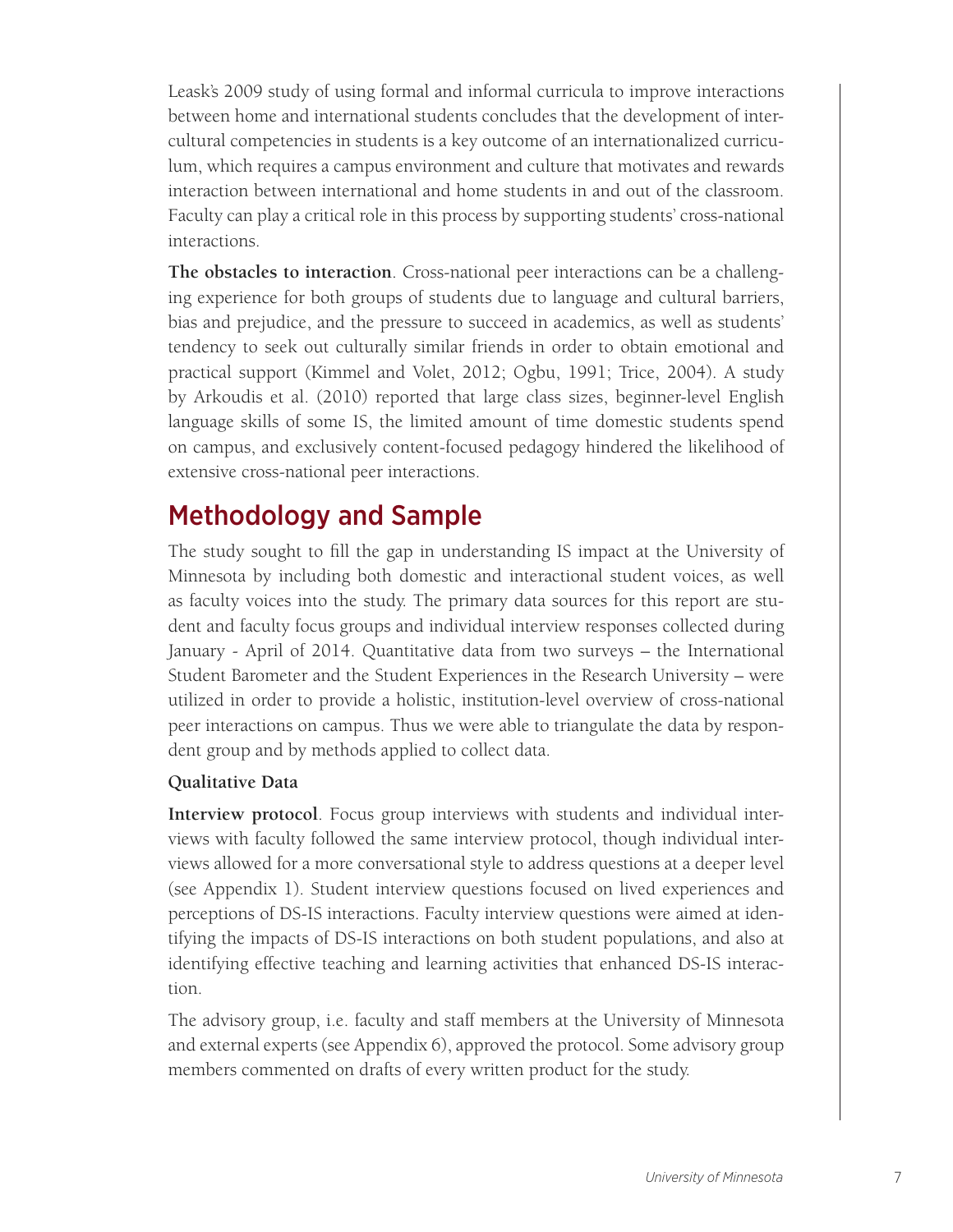| <b>Research Question</b> |                                                                                                                                                                  | <b>Core Interview Questions (Students)</b> |                                                                                                                    |
|--------------------------|------------------------------------------------------------------------------------------------------------------------------------------------------------------|--------------------------------------------|--------------------------------------------------------------------------------------------------------------------|
| 1.                       | In what ways does interaction<br>between international students and                                                                                              |                                            | In what ways do you usually interact with<br>international students/U.S. students in class?                        |
|                          | domestic students at the University<br>of Minnesota take place?                                                                                                  |                                            | 2. In what ways do you usually interact with<br>international students/U.S. students outside                       |
|                          | 2. To what extent does interacting<br>with international students influence<br>domestic students' learning and<br>development at the University of<br>Minnesota? |                                            | of class?                                                                                                          |
|                          |                                                                                                                                                                  |                                            | 3. In your experience, when interacting with<br>international students/U.S. students in class/<br>outside of class |
|                          | 3. To what extent does interacting                                                                                                                               |                                            | a. What have you learned, if anything?                                                                             |
|                          | with domestic students AND other<br>international students influence<br>international students' learning and                                                     |                                            | b. Do you feel international students have<br>learned anything from you?                                           |
|                          |                                                                                                                                                                  |                                            | c. What was challenging for you?                                                                                   |
|                          | development at the University of<br>Minnesota?                                                                                                                   |                                            | d. What was helpful for you?                                                                                       |
|                          | 4. To what extent do faculty members<br>support domestic and international<br>student interactions in and out of the                                             |                                            | i. Have your instructors/TAs been helpful<br>in facilitating your interaction with<br>international students?      |
|                          | classroom?                                                                                                                                                       |                                            | ii. In an ideal world, what would help to<br>facilitate this interaction? In what way?                             |

Table 1. *Research and Core Student Interview Questions9*

**Participant Recruitment**. To recruit the faculty and student participants in the fall of 2013, we used multiple methods, including distributing email recruitment messages via university email networks, social media, paper flyers, and in-person conversations. Potential interview participants who responded to the messages were invited for an hour-long interview session and provided with a Starbucks gift card. Participant recruitment stopped after the maximum of seven focus groups were conducted, as the research team decided that data saturation occurred, i.e. data collected became repetitive both within and across groups (Krueger and Casey, 2000). The number of interviews varied by site due to time and budgetary constraints (see Table 2).

The interview sample was self-selected and drawn from participating colleges on the Twin Cities, Crookston, and Morris campuses. A wide range of disciplines (see Appendix 1) and background characteristics were represented (see Tables 2 and 3).

|                           | Undergraduate | Graduate | <b>Faculty</b> |
|---------------------------|---------------|----------|----------------|
| <b>Total Participants</b> | 80            | 41       | 47             |
| International             | 30            | 20       | 8              |
| Domestic                  | 50            | 21       | 39             |

Table 2. *Interview Respondents: An Overview* 

<sup>9.</sup> For the faculty interview protocol, see Appendix 2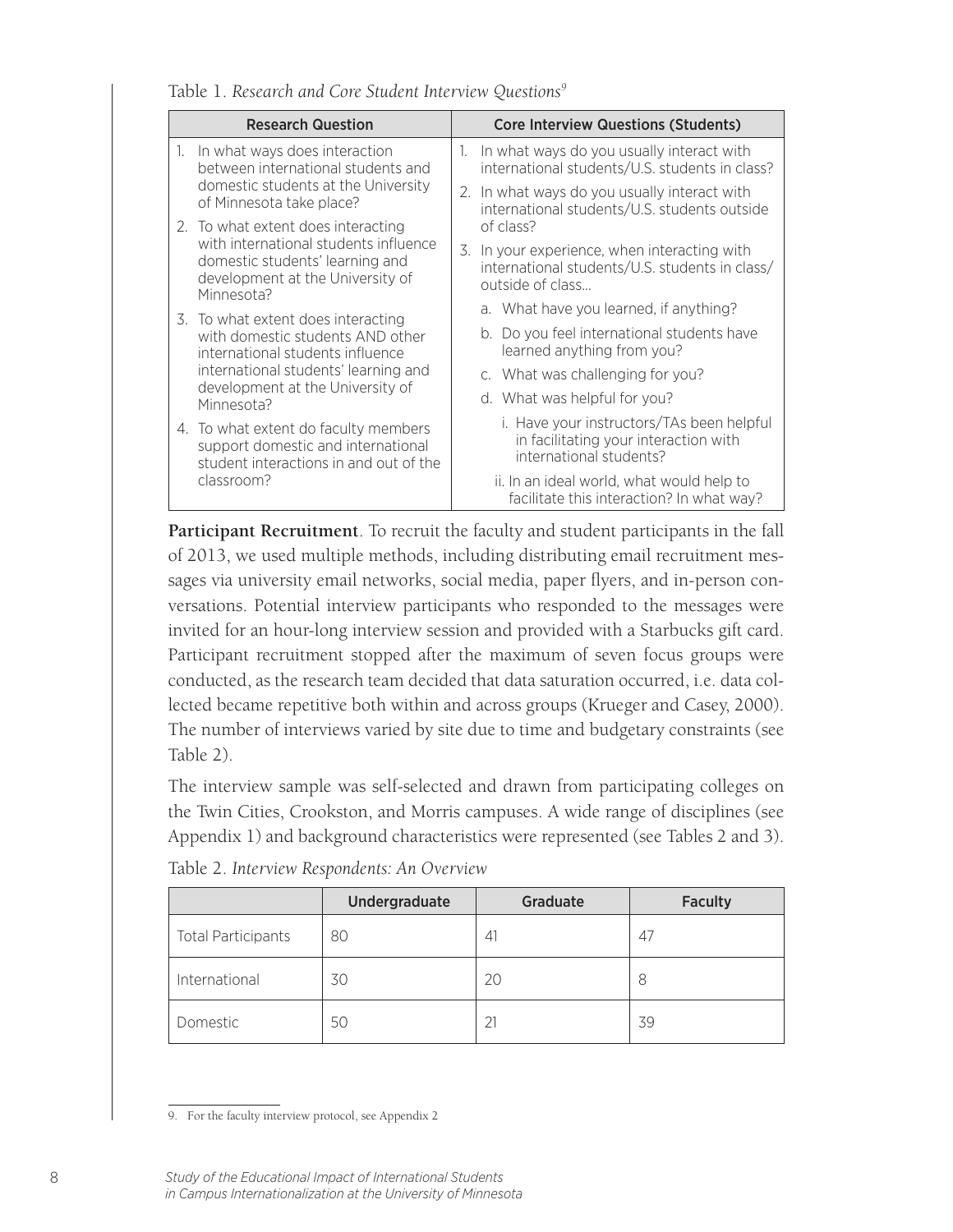Table 3. *Interviews by Site10*

| <b>Interview Site</b>                                                                         | Number of<br>participants | Number/type of interviews                                         |
|-----------------------------------------------------------------------------------------------|---------------------------|-------------------------------------------------------------------|
| College of                                                                                    | 37 students               | Students: 7 focus group interviews                                |
| Education<br>and Human<br>Development<br>(CEHD)                                               | 11 faculty<br>members     | Faculty: 2 focus group interviews and one individual<br>interview |
| College of Liberal                                                                            | 31 student                | Students: 5 focus group interviews                                |
| Arts (CLA)                                                                                    | 9 faculty<br>members      | Faculty: 2 focus group interviews and 5 individual<br>interviews  |
| Carlson School<br>of Management                                                               | 29 students<br>6 faculty  | Students: 6 focus group interviews and 2 individual<br>interviews |
| (CSOM)<br>members                                                                             |                           | Faculty: 1 focus group interview and 4 individual<br>interviews   |
| <b>UM-Morris</b>                                                                              | 13 students               | Students: 3 focus group interviews                                |
|                                                                                               | 6 faculty<br>members      | Faculty: 1 focus group interview and 2 individual<br>interviews   |
| UM-Crookston                                                                                  | 11 students               | Students: 2 focus group interviews                                |
|                                                                                               | 9 faculty<br>members      | Faculty: 2 focus group interviews                                 |
| Internationalizing<br>Teaching<br>and Learning<br>professional<br>development<br>cohort (ITL) | 13 faculty<br>members     | 1 focus group interview and 3 individual interviews               |
| Total:                                                                                        | 121 students              | Students: 23 focus group interviews and 2 individual              |
|                                                                                               | 47 faculty                | interviews                                                        |
|                                                                                               | members                   | Faculty: 9 focus group interviews and 15 individual<br>interviews |
|                                                                                               | 168 total<br>participants | 49 total interviews                                               |

**Student sample**. Interview participants represented the College of Liberal Arts, the College of Education and Human Development, the Carlson School of Management, the University of Minnesota-Morris, and the University of Minnesota-Crookston. There were 50 international and 71 domestic student participants, and the focus group size ranged from two to 14 participants. DS and IS were interviewed together.

Most student participants had previous experience learning a foreign language, with higher variability around study abroad experiences. Over 92 percent of student participants had previous experience learning a foreign language<sup>11</sup> (for faculty, percentages ranged from 78 percent to 100 percent). On average, 75 percent of stu-

<sup>10.</sup> Seven ITL faculty members were interviewed separately. Other six ITL faculty members were interviewed together with their respective college or coordinate campus colleagues, which included non-ITL faculty members, bringing the total number of ITL faculty to 13 participants.

<sup>11.</sup> Includes graduate and undergraduate, international and domestic students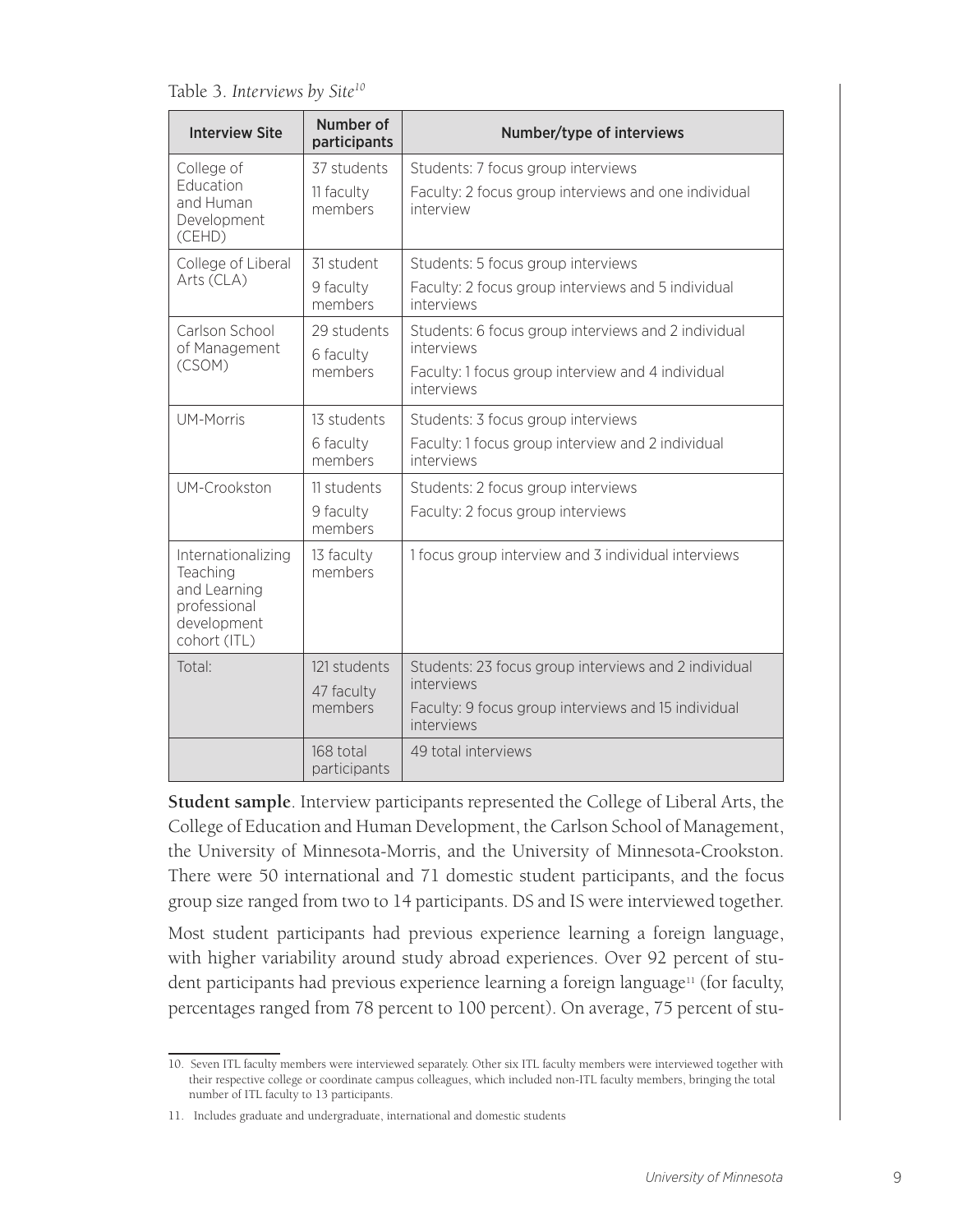dent participants and 89 percent of faculty participants<sup>12</sup> had previous experience studying abroad across interview sites.<sup>13</sup>

**Faculty sample**. Interview participants represented the College of Liberal Arts, the College of Education and Human Development, and the Carlson School of Management at the University of Minnesota-Twin Cities; the University of Minnesota-Morris; and the University of Minnesota-Crookston. Some of the participants were members of the Internationalizing Teaching and Learning (ITL) program<sup>14</sup> focused on working with faculty to internationalize their courses. The ITL faculty were included in interview groups at their respective colleges, except for seven participants who were interviewed separately (one group and three individual interviews for ITL faculty only) on Twin Cities campus. All 13 ITL faculty responses were synthesized in a separate report.

Faculty participants across the five colleges had a mean 16.4 years of experience teaching at the undergraduate level. Twin Cities' faculty member participants had a mean 32.2 years teaching experience at the graduate level. Most of the participants had previous experience learning a foreign language and/or studying abroad. While the participants represented faculty of various ranks, the most common was that of an Associate Professor. The focus group size ranged from two to eight participants; individual interviews, either face-to-face or over the phone, were also conducted (see Table 3). Domestic and international faculty members were interviewed together.

#### **Quantitative Data**

International Student Barometer (ISB)<sup>15</sup> survey open-ended question data and the Student Experience in the Research University (SERU)<sup>16</sup> survey closed- and openended question data were also analyzed to triangulate the interview results. Both surveys were distributed on University of Minnesota-Twin Cities campus only, and only for undergraduate student populations.

**International Student Barometer.** Two questions were added to the survey in the fall of 2013 to address questions relevant to the study:

ISB Question 1: How often did you communicate with U.S. students in the classroom? Please describe a typical situation in the classroom when you communicated with American students.

<sup>12.</sup> Includes domestic and international faculty

<sup>13.</sup> Includes graduate and undergraduate, international and domestic students

<sup>14.</sup> http://global.umn.edu/icc/itl\_cohort.html#about-tab

<sup>15.</sup> http://www.i-graduate.org/services/international-student-barometer/

<sup>16.</sup> http://www.seru.umn.edu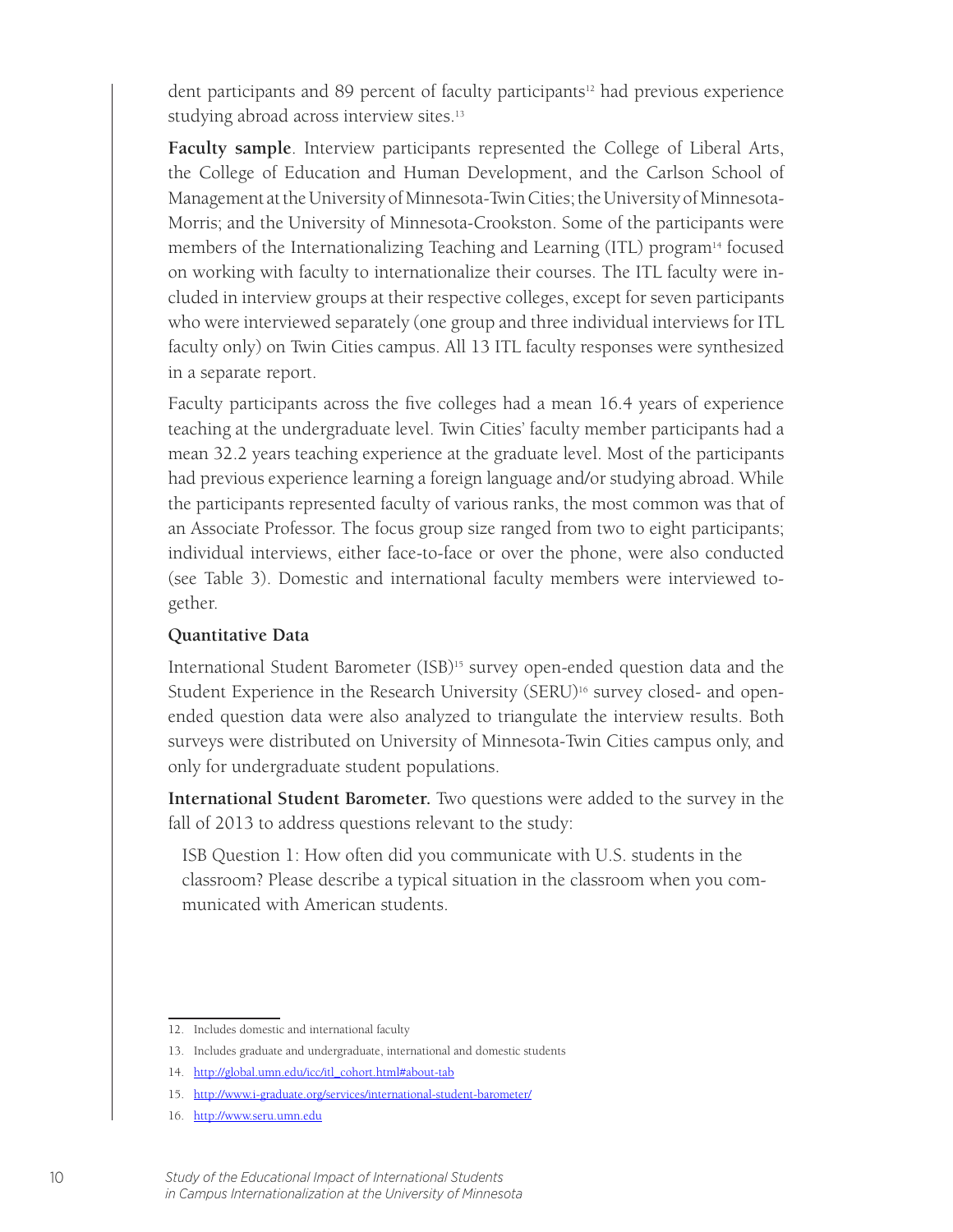ISB Question 2: How often did you communicate with U.S. students outside the classroom? Please describe a typical situation outside the classroom when you communicate with American students.

**Student Experience in the Research University.** Descriptive, correlation and regression analyses were performed utilizing the 2014 SERU data set. The SERU is a collaboration between academic scholars and institutional researchers devoted to creating new data sources and policy relevant analysis to help broaden our understanding of the undergraduate experience and to promote a culture of institutional self-improvement.<sup>17</sup>

The University of Minnesota has participated in this national study of undergraduate students since 2009. The SERU was distributed online to 28,540 degree-seeking undergraduate students at the UMTC, with 10,987 responses received (38.5 percent response rate).18 The sample was not representative in terms of college, gender (the respondents had a greater proportion of females than university population overall), and race (the respondents had a greater proportion of White students than university population overall). International student responses were excluded from the analysis.

Following these steps, our colleagues from the Office of Institutional Research<sup>19</sup> (OIR) utilized 2,933 undergraduate domestic survey responses (the majority of students in the sample were White, female, between the ages of 18 and 22 and high achievers in terms of cumulative GPA). The OIR team conducted factor analysis for the purpose of data reduction, to explain a larger set of measured variables with a smaller set of constructs. Five factors (see Appendix 2) were retained and factors cores were computed using the regression method and saved as standardized scores. Each of the factors had good reliability. After confirming reliability, hierarchical least square regression analyses were conducted.

### Data Analysis

For the qualitative portion of the data, we employed the Classic Approach (Krueger and Casey, 2000), which involved a holistic review of the transcripts, preliminary coding of themes, followed by a more detailed process of creating the categories within the data.

Prior to the analysis, we defined several codes and categories in order to explicitly guide our assumptions about what we were looking to investigate, following Miles and Huberman's (1994) suggestion to assign codes to phrases, sentences or paragraphs connected to a specific context or setting. The focus group interview protocol reflected the initial codes, as questions were aimed at identifying the types

<sup>17.</sup> http://www.oir.umn.edu/surveys/seru

<sup>18.</sup> For wildcard SERU items developed jointly by the ICC and the OIR, see Appendix 3, part B

<sup>19.</sup> Krista Soria, Teruo Yokoyama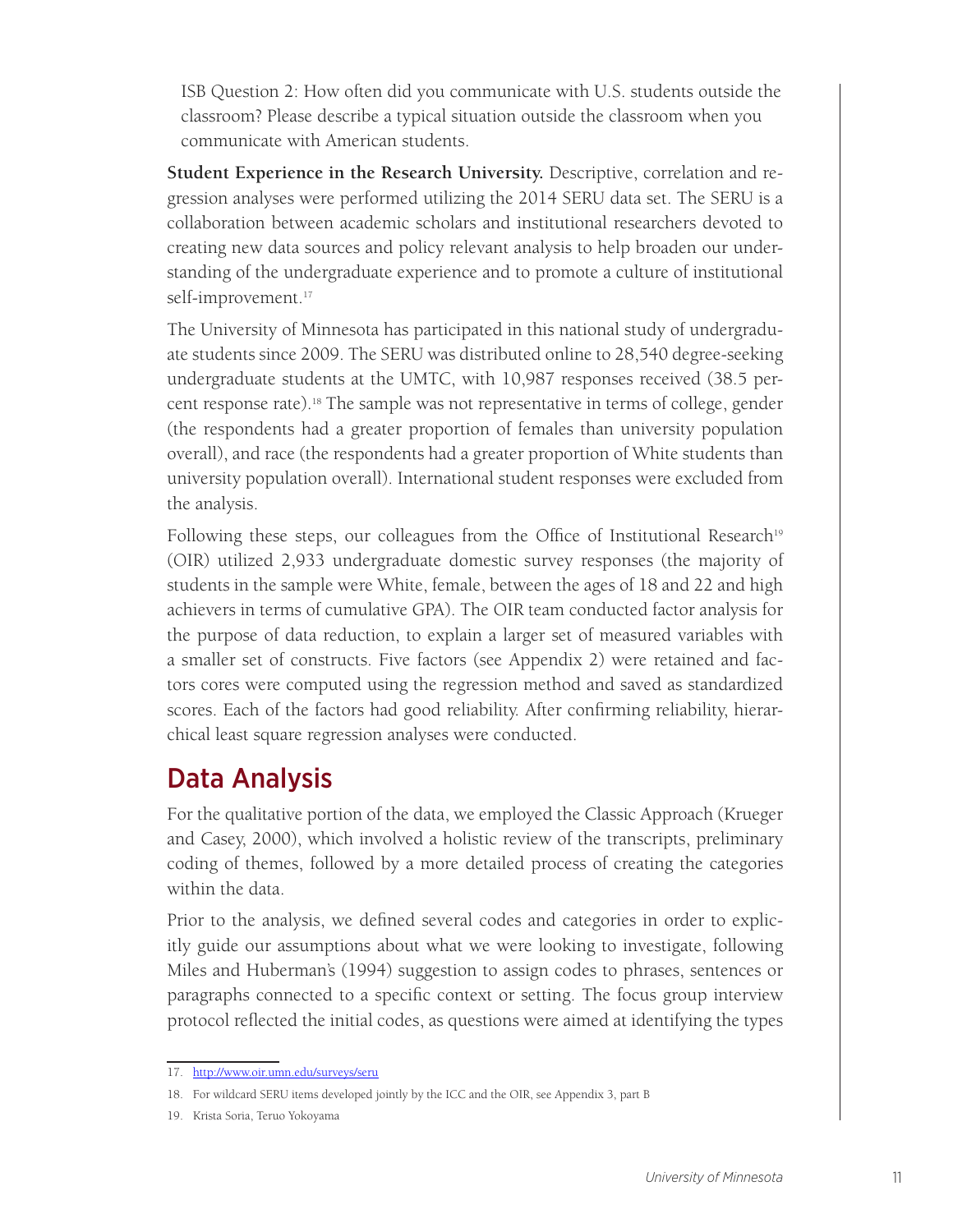of DS-IS interaction, their depth and frequency, potential benefits and challenges, along with teaching, learning and assessment activities that enhanced interaction between IS and DS. The interviews were digitally recorded and either partially or fully transcribed prior to the analysis. Quotes are presented verbatim.

The authors of this report read the interview transcripts and coded two of them separately to reach inter-rater agreement on major codes, which were then utilized throughout the study. Once few new codes were being generated and theoretical saturation seemed near (Glaser and Strauss, 1967), authors engaged in a thematic analysis, looking in particular for themes complementing or contrasting one another and related to teaching and learning. Multiple themes emerged during the open coding and the concurrent analysis processes and were checked against previous data, looking for differences across interview sites and within respondent groups. The summary below reflects several of those themes.

### Study Findings

Learning about other cultures is a skill that many can take for granted. You have to teach yourself to think about how things might be different before you can start *asking the right questions and getting to the good stuff.*

 *–Senior domestic undergraduate, Biochemistry major, University of Minnesota-Crookston*

#### **Types and Frequency of Cross-National Interactions**

Most graduate and undergraduate participants had interacted with international students socially and in the classroom at the University of Minnesota more than once and were able to share their experiences. In fact, most domestic and international student participants reported that **group work** in and outside of class provided the majority of opportunities for interaction around common goals and academic tasks, although some DS and IS also emphasized that in-class interactions were usually brief, and cultural differences were quickly made apparent through group work.20

For DS participants in majors or classes with greater proportions of international classmates, DS-IS interaction took place more frequently. Conversely, IS and faculty participants reported an opposite effect: the fewer international peers in their classes, the more IS reported they interacted with domestic classmates. University of Minnesota-Crookston was the only interview site where student participants felt that most cross-national interactions took place out of class or in social contexts, possibly due to a smaller community size and the inability of any student group to

<sup>20.</sup> International Student Barometer survey data also indicate that international undergraduate student respondents (at the University of Minnesota-Twin Cities only) commonly interacted with American students through structured in-class activities (group work, class discussions, and lab work, etc.), where they felt they could learn from each other and domestic students. Social interaction was also present but academics-related interaction was mentioned more often.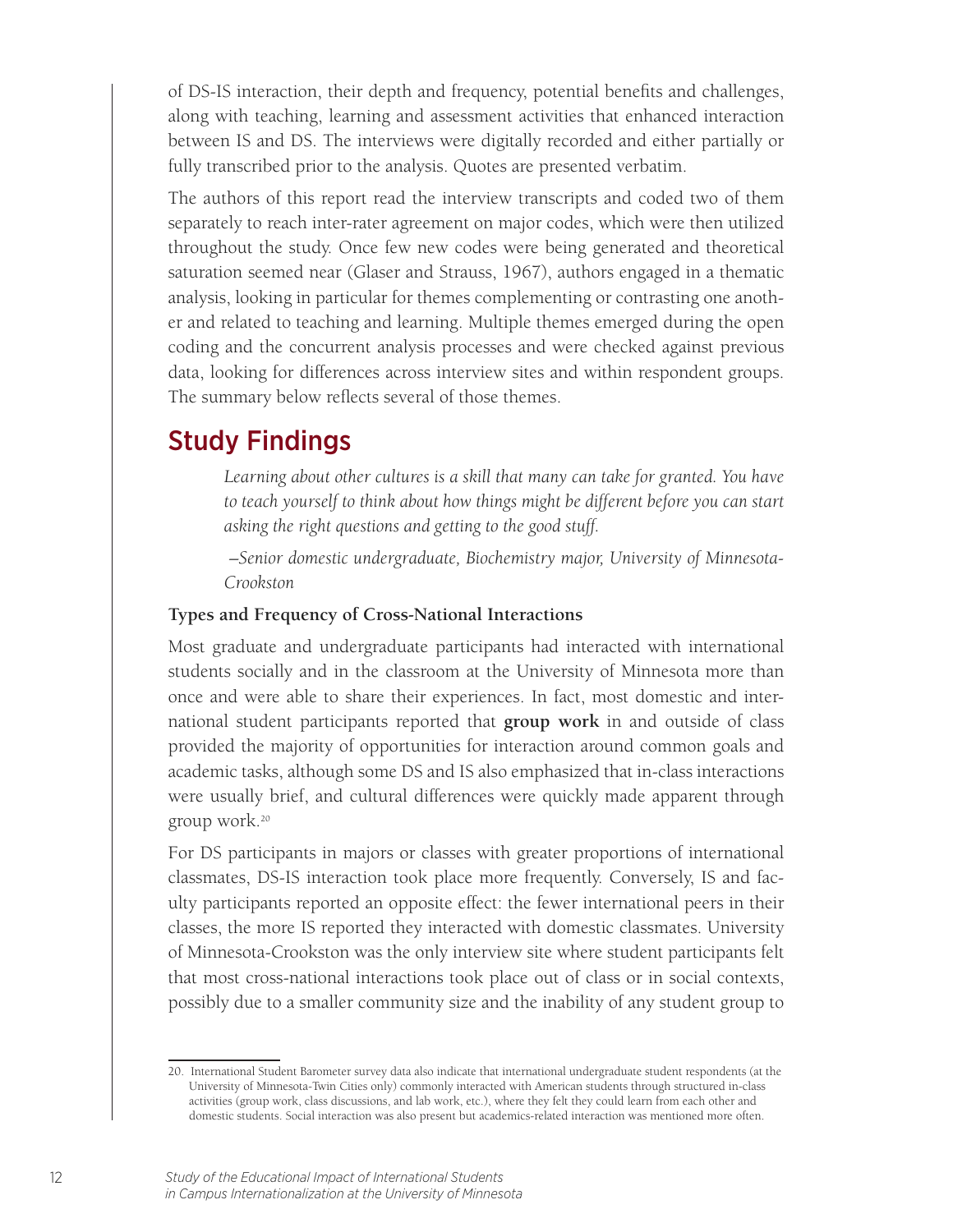isolate themselves within a larger, culturally similar community, as is the case with a large campus.

During some of the interviews at the system campuses (UMM and UMC), where the student sample indicated that social interaction prevailed over academic interaction, most IS and DS student participants believed that classroom interactions were not a primary arena for cross-national interactions beyond required group work tasks, which took place only occasionally.

#### **Perceived Student Benefits of Cross-National Interactions**

We identified two main themes related to cross-national interactions in University of Minnesota classrooms across the five interview sites:

- 1. Structured and intentional cross-national interactions can help facilitate student learning and development (what students learned).
- 2. Faculty facilitation and support is an essential condition for maximizing crossnational interactions in the classroom (under what conditions students learned best).

**What students learned: Interview data.** Graduate and undergraduate DS and IS participants associated several affective, cognitive and behavioral benefits with cross-cultural interactions. Those benefits included gaining knowledge, attitudes and skills needed for effective intercultural communication, reflecting on one's own culture, developing leadership and problem–solving skills, engaging with course content, and creating social and professional networks among all students (see Table 4). Importantly, IS felt they benefited from interacting with IS from countries other than their own, in addition to interacting with DS.

Faculty participants believed that undergraduate DS and IS benefited from those interactions the most due to the limited experience with international diversity in high school that is common to many students, making it less likely those students would engage with difference in meaningful ways (Lee et al., 2014). Reflecting on one's own culture, communicating across cultures, appreciating different perspectives on class content, and creating life-long social and professional networks were the major DS-IS interaction impacts that faculty participants highlighted. Faculty believed that IS also benefitted from interactions with DS, especially if they were willing to reach out beyond their own ethnic groups and engage with DS on campus. One precondition to successful interaction was the willingness of DS and IS to listen and ask questions to reach beyond a superficial level of interaction (see the introductory quote to this section).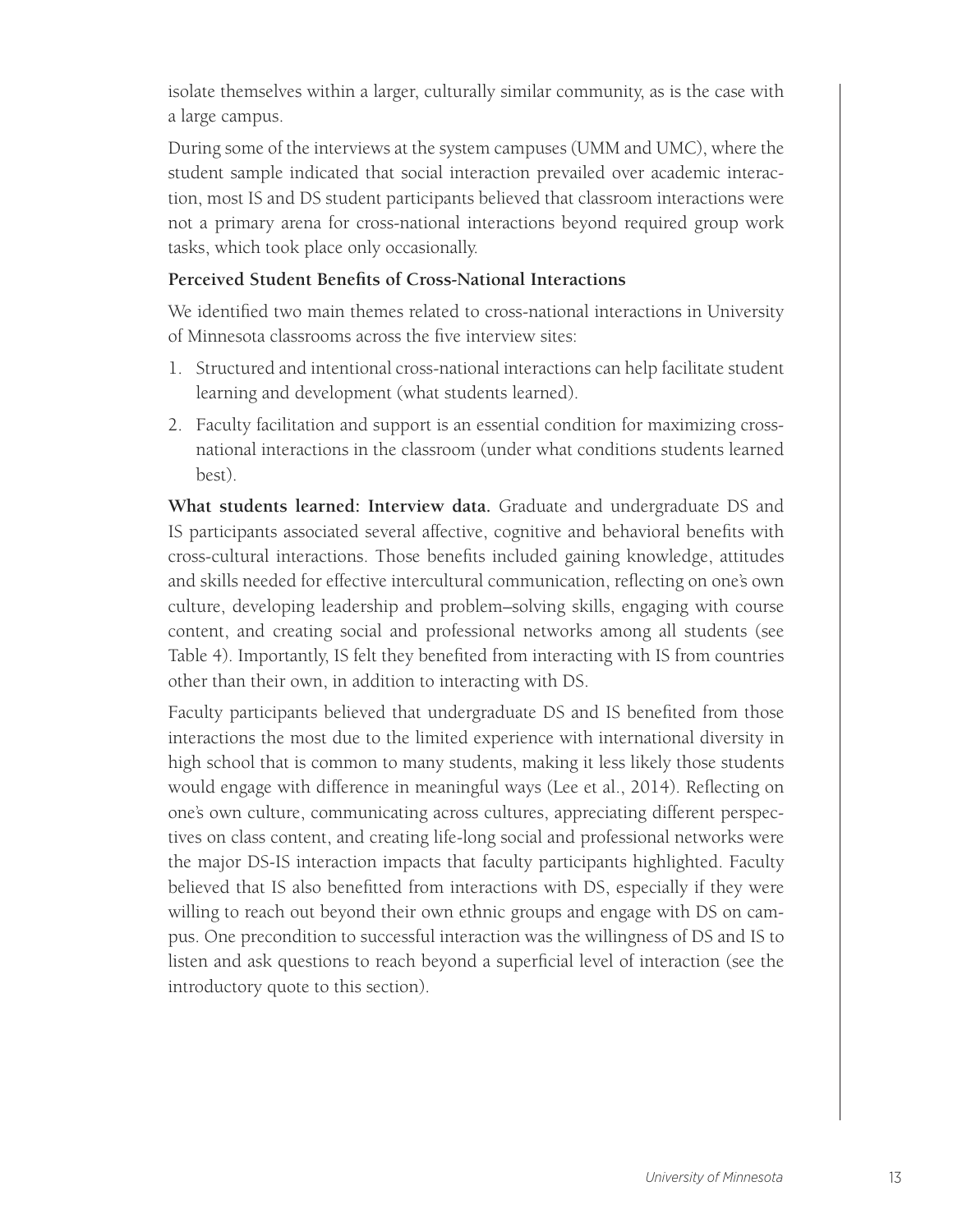#### Table 4. *Outcomes of Cross-National Interactions: Interview Themes*

#### Common Themes for All Participant Groups

#### Attitudes

- Awareness and acceptance of diversity on campus
- Curiosity and openness to cultural difference
- Willingness to adapt to cultural differences
- Interest in study abroad, world events, and foreign language learning
- Appreciation of and reflection on own culture and values

#### Knowledge

- Learning overt and subtle aspects of other cultures
- Developing multiple perspectives on course content and academic culture
- Gaining better understanding of global community/future workforce
- Challenging cultural assumptions and stereotypes

#### Skills

- Communication and networking skills across cultural contexts
- Learning to avoid tokenizing cultural "others"
- Foreign language skills
- Leadership skills
- Problem-solving skills
- Relationship-building skills
- Taking initiative, pushing oneself out of the "comfort zone"

Another theme indicated that IS presence enriched in-class learning and academic engagement for all students when opportunities to share knowledge, experiences, and perspectives across cultures were provided.

*On my group project we had German and South Korean students in the group, and hearing and understanding from their perspective how the same kind of psych topics were discussed in their countries and how research over there is handled… that I wouldn't have otherwise learned from the class. (Junior domestic undergraduate, Psychology major, University of Minnesota-Twin Cities, CLA)*

This finding supported the Zhao and Douglas (2012) study on international students as a resource facilitating student academic achievement and engagement.

Most faculty participants considered skills gained during cross-national interactions and developing personal and professional international connections to be useful in the job market for both DS and IS. Several student responses indicated that students also consider cross-national interactions important for future careers.

*At least in our program we have a lot of international students who have a great professional experience...just being able to learn from that, how HR is viewed around the world, compare it with my experiences here in the US. I know I'm gonna be able to take this information and apply it in my career in the future. (Graduate*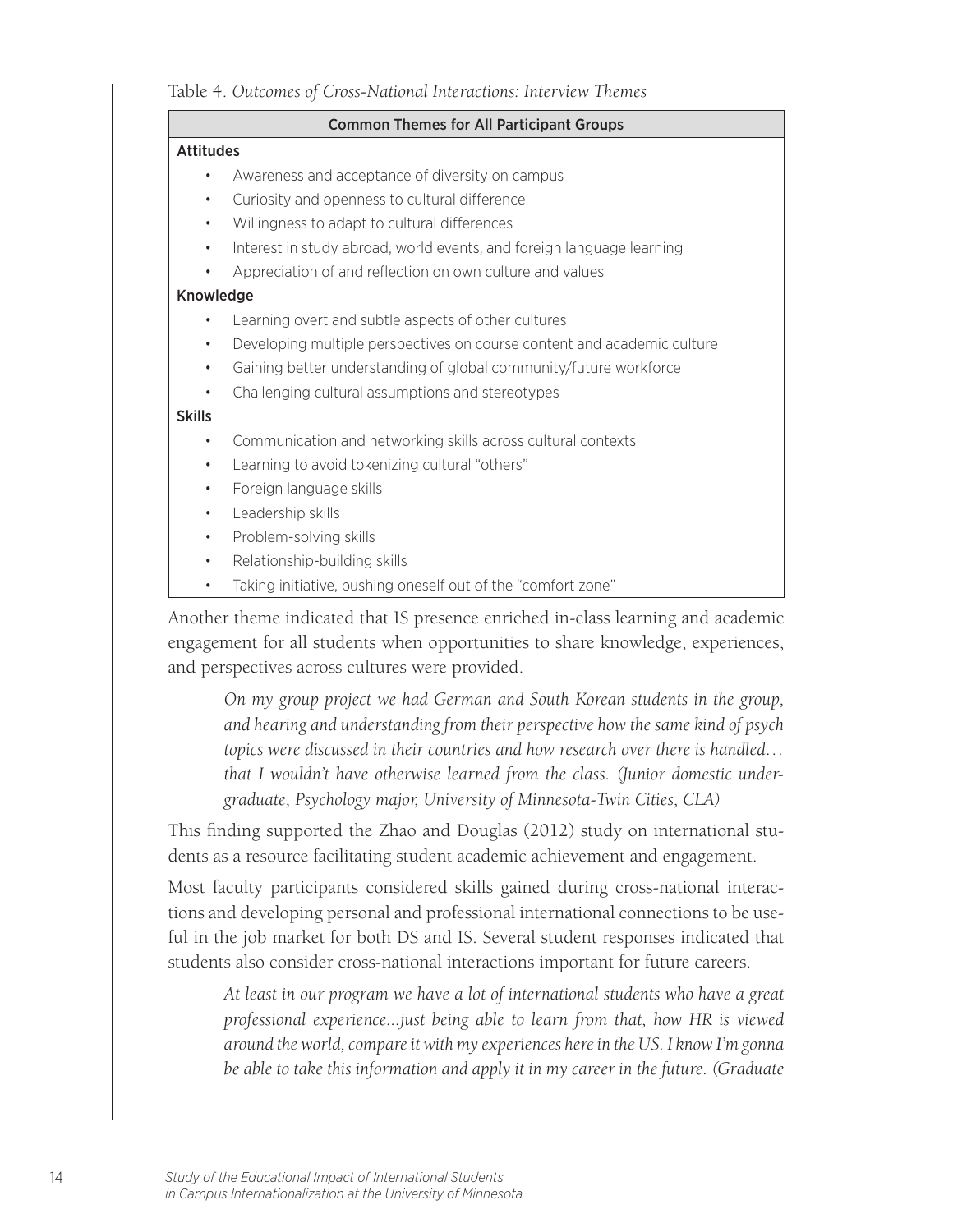*domestic student, Human Resources and Industrial Relations, University of Minnesota-Twin Cities, CEHD)*

**What student learned: survey data.** The interview findings above are supported by the analyses of SERU 2014 data.

*Out-of-class interactions*. Interest in studying abroad and interest in world events, news, or politics were the top two perceived student development areas stemming from interactions with IS outside the classroom (except Carlson School of Management responses). The regression results indicated that domestic students' self-perceived intercultural competence development was positively associated with whether they were involved in a University organization linking U.S. and international students via academic or social events

*In-class interactions*. According to the regression results, the frequency with which domestic students worked with an international student during an in-class group activity was also positively associated with domestic students' self-perceived intercultural competence development.

The descriptive SERU analysis indicated that, across the participating colleges, 1) the skills and attitudes needed for working effectively with others from different national backgrounds and 2) an interest in studying abroad were the top two perceived impacts on student development stemming from interactions with IS in the classroom. These outcomes were broadly defined, but it is likely that when students developed specific attitudes (such as sensitivity to and willingness to adapt to cultural differences) and skills (such as navigating cultural differences) – both strong themes in student interviews – the students felt an increased sense of self-efficacy in working across cultural differences.

Interview themes support the SERU data. Many students described developing skills to work and communicate effectively with others when confronted with cultural differences.

*Something that I became more aware of is how differently we think. .... When I first came here I thought that I was tolerant enough. But then I had roommates, Americans, and had some difficulties. Like something would shock me, and then I noticed that … they're not doing it on purpose, it's just the way they live. …. I became more aware of diversity and more tolerant to something that someone would do, and more willing to give - to allow someone to react and do something that is different than the way I'm used to doing it. (Junior international undergraduate, Applied Studies major, University of Minnesota-Crookston).*

*And so being able to learn of those different, I guess learning styles, is important to me. … they might not, when we're in a group setting, they might not communicate that as well, but I feel like that's my responsibility to open that up and make it a more comforting environment for you -- or knowing what your history*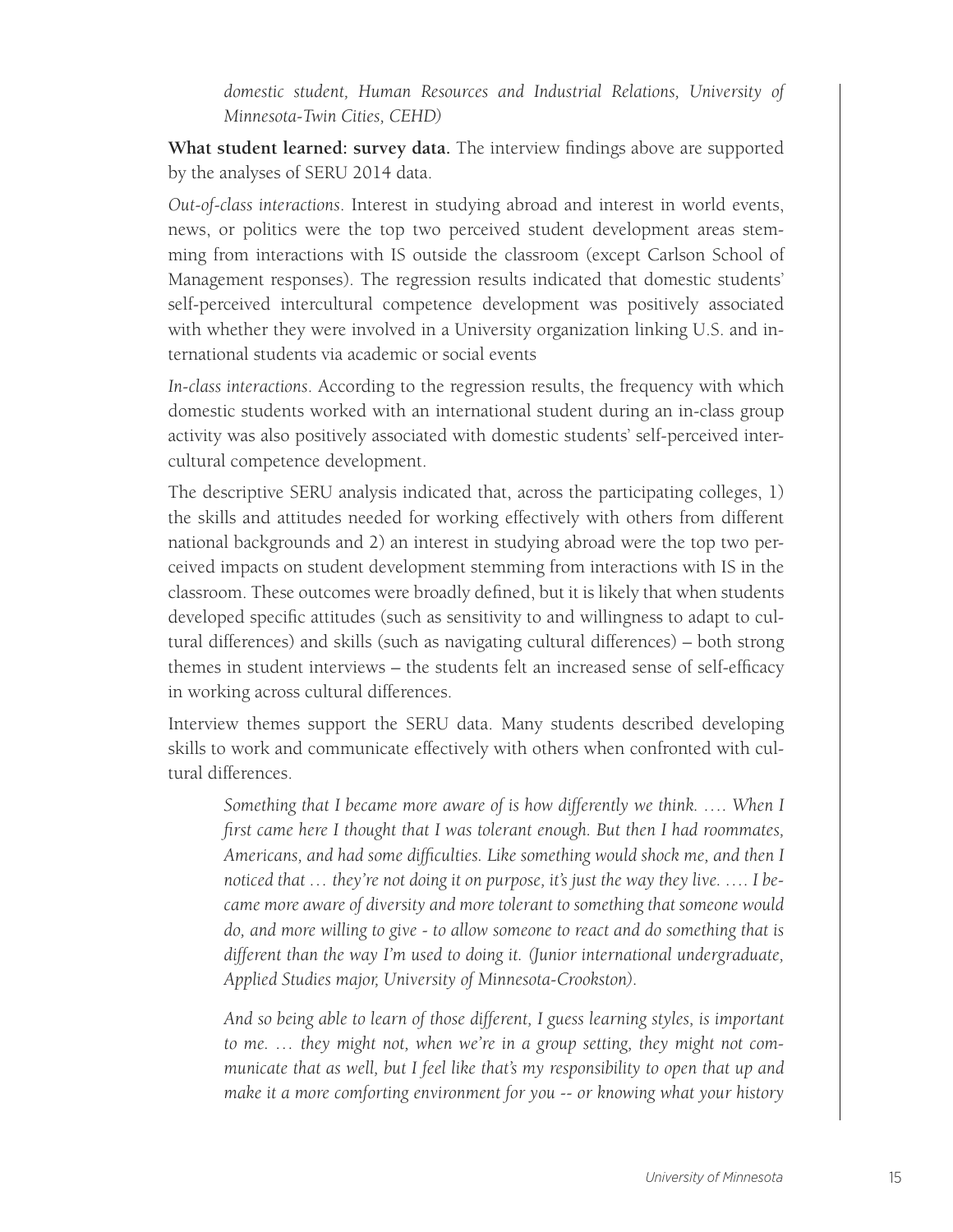*is or wherever you came from, just to know that you can speak at the table… I really appreciate it and I feel like I learn a lot. (Senior domestic undergraduate, Political Science and African American Studies major, University of Minnesota-Twin Cities, CLA)*

*Correlation data.* These assertions are further supported by correlation analysis results indicating there were positive weak relationships between self-perceived development of DS intercultural and global skills (defined in the same manner as in the regression analysis) $21$  and student agreement around the importance of engaging with culturally diverse communities. Possibly, students who already believed in the importance of learning from cultural differences tended to already have stronger intercultural competence skills.

However, there were negative weak relationships between the DS development of intercultural and global skills<sup>22</sup> and interaction with IS in and outside the classroom. There is a chance that the more confident students felt about their intercultural competence due to previous international experiences abroad or in the U.S., the less they felt they could learn from their international peers. Alternatively, in the absence of support around cross-cultural interactions, students found it hard to manage high levels of anxiety and uncertainly (connected to previous challenges they've experienced or the realization that more practice is needed to communicate effectively), according to Gudykunst's (2005) threshold theory of intercultural communication.

#### **Conditions for Maximizing Cross-National Interactions**

While DS and IS participants acknowledged the role of personal agency and motivation (i.e., open-mindedness, awareness, willingness to listen, ask questions, address stereotypes, and reach out across cultural difference) in establishing and sustaining cross-national interactions, they also highlighted the importance of faculty facilitation and support.

**Student perspectives**. Many DS and IS participants discussed ways in which faculty could be more supportive of cross-national interactions, e.g., by attending campus events related to IS cultures and showing support for building relationships between domestic and international students. The IS participants appreciated faculty members' willingness to talk with them, address any problems, and build a supportive relationship. The DS participants noted that having international instructors helped them adjust to interacting with international students in their

<sup>21.</sup> Utilizing academic engagement items from 2013 and 2014 datasets, three skill sets were defined as students at the University of Minnesota were asked to rate their abilities on: 1) international perspectives skills; 2) skills related to working with cultural and global diversity-related skills; and 3) skills related to working with racial and ethic diversity. A difference was calculated between a) student respondent perceived levels of ability in those skill areas prior to attending University of Minnesota and b) their perceived current levels of ability.

<sup>22.</sup> Development in the areas of understanding different philosophies and cultures, awareness of own culture, effective cross-cultural team work, world event awareness, and interest in study abroad (as compared to the beginning of students' academic career at the University).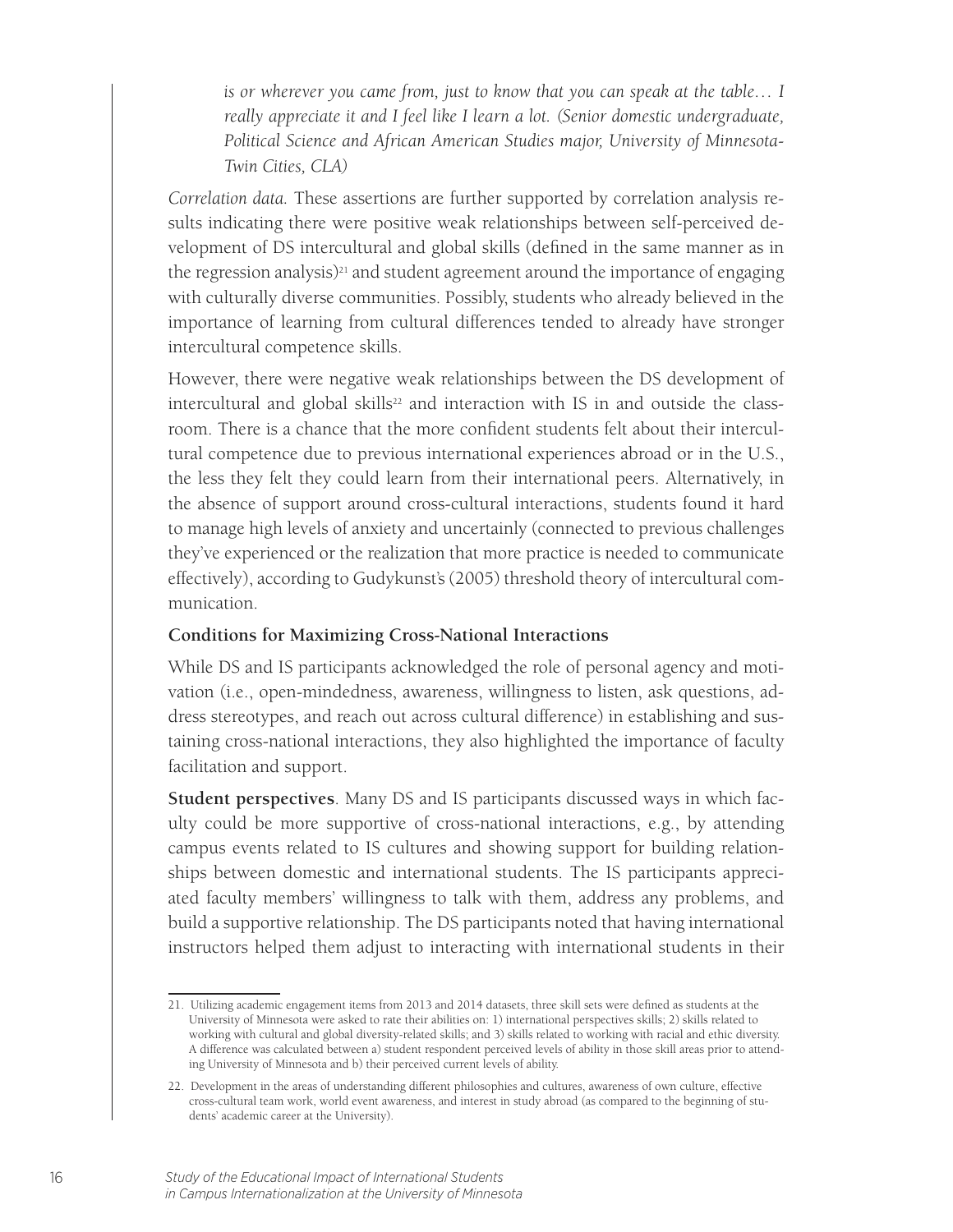classes. An international undergraduate commented on faculty members' level of awareness and engagement with IS.

*It depends on the professors, like some are aware of the difference between international students and American students, so for me then when I took I-Core... I think they [both professors] are really aware of the fact that like international students and the language barrier, and they notice that sometimes we usually sit in a bunch of group with like Chinese students together in class with 200 people ... they'll sometimes bring that up too and they'll like, "You know what, it would be better if you can hang out with different people." So they try to listen. (Senior international undergraduate, Management Information Systems and Finance major, University of Minnesota-Twin Cities, CSOM)*

Reflecting the diversity of participants' experiences, conversations among graduate student participants (both IS and DS) revolved around the lack of time to interact beyond class projects due to family and work commitments, making faculty support during in-class work even more important.

**Faculty perspectives.** Faculty participants overwhelmingly reported that almost no cross-national interaction took place in their classroom unless the instructor made an effort to structure class activities and influence class culture to enhance interaction. They reported that IS presence enriched in-class learning and development for all students when opportunities to share knowledge, experiences, and perspectives across cultures were consistently provided. A CEHD faculty member explained the need for faculty to facilitate in-class interaction, especially in large classes:

*I pretty much, what's the word, orchestrate it. Because otherwise they won't … when they come to a lecture and sit there with 100 students and no one's talked with each other, what's the point. It's such a big institution, with big classes, we*  really have to vigilantly create arenas for cultural exchange, we have to make it *a part of their academic learning. (PsTL Faculty, University of Minnesota-Twin Cities, CEHD)*

While faculty participants acknowledged the increasing need for English as a Second Language and writing support for IS, they also shared (often extensive) experience with a number of instructional strategies helpful in enhancing DS-IS interactions. These strategies are outlined below.

- 1. Setting the groundwork for future interaction within the first few class periods. The participants who taught participation-oriented classes found it helpful to explicitly create expectations around cross-national interactions at the beginning of class. Below are sample pedagogical strategies utilized by participants (referring to both DS and IS):
	- a. Preparing students to ask and respond to questions by explaining what it means to have an in-class dialogue.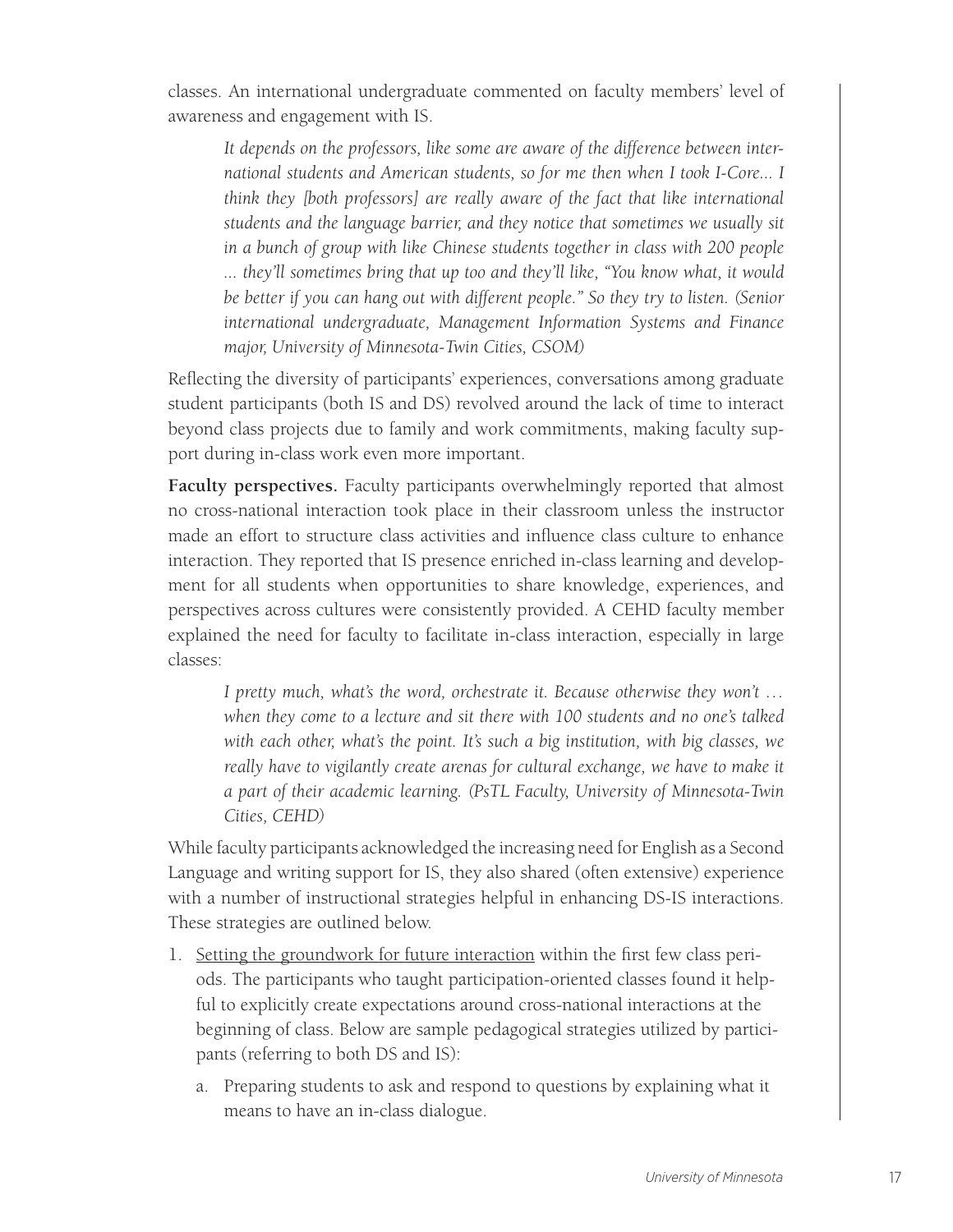- b. Participating in icebreaker activities in the first or second class.
- c. "Speed discussions" every student interacts with every other student in the class period.
- d. Emphasizing the importance of learning to work across cultural differences, setting expectations.
- e. Shaping projects around international students' countries.
- f. Addressing differences in communication styles.
- g. Calling on students by name.
- 2. Providing support throughout the course.
	- a. Regularly calling on students by name to avoid making international students feel singled out.
	- b. Allowing students to write out notes on their thoughts prior to discussions.
	- c. Structuring an in-class discussion about different perspectives on class content.
	- d. Recognizing students who make a consistent effort to interact and become mindful of other countries' academic cultures
- 3. Ensuring comprehension among international students.
	- a. Adjusting lectures to be more explicit in their explanations in class and purposefully using examples and references that international students would relate to or be familiar with.
	- b. Becoming more attentive to students' body language when they had international students in their classes.
- 4. Engaging IS areas of expertise**.** For some faculty, unique knowledge and expertise held by international students was considered a tool to encourage interaction and mutual learning. Faculty participants noted that some international students had skills and knowledge that domestic students lacked, and shared the following strategies:
	- a. Encouraging international students to "show off" in class. Some faculty said that international students are often highly aware of current events, which gives them a chance to participate confidently in class discussions. Furthermore, they realized that when international students are given the opportunity to share their point of view, domestic students are genuinely interested in hearing their perspectives.
	- b. This observation is supported by students' comments, as many of them valued chances to compare and explore each other's perspectives.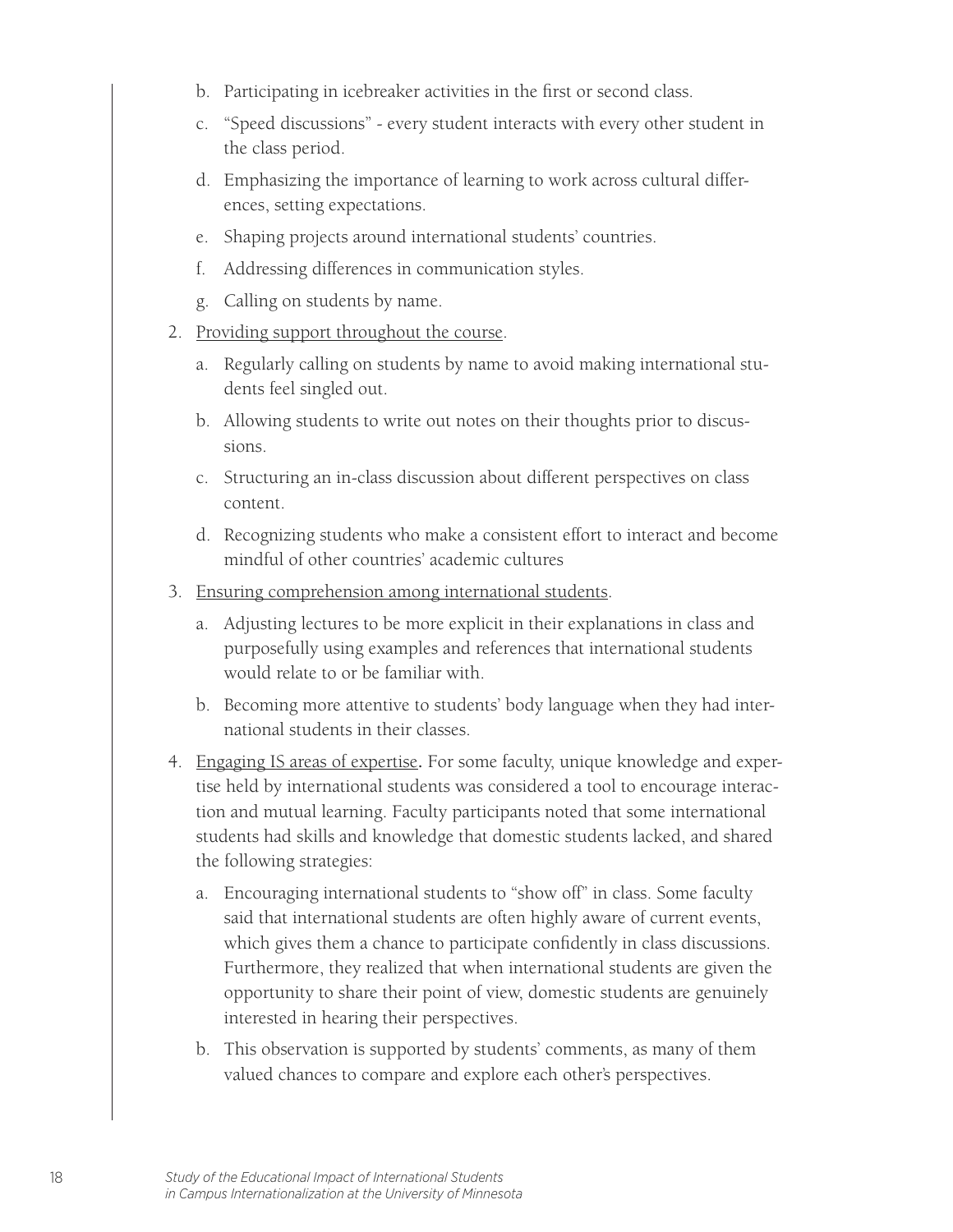A management faculty participant shared an example of giving an international student the opportunity to share her expertise with classmates:

Last year we had someone from China, and I asked her to present a few topics in *some of my classes. … She actually outlined things that a regular person would not know … I noticed a level of interest from the local students that was much higher than when I teach in class … She really did a good job of talking about some things that I had no idea about, so really some kind of things that only an insider would know from China. So it was really beneficial and very interesting as well. (Management faculty, University of Minnesota-Crookston)*

Overall, faculty responses on instructional strategies facilitating cross-national interactions revolved around the following themes:

**Including interaction in curriculum planning** (assigning groups, aligning interactive activities with class objectives and student learning assessments; designing lectures and course content with international students in mind).

**Setting up classroom environments conducive to interaction** (requiring all students to speak in class; motivating students before and during teamwork projects; utilizing online platforms to encourage various forms of interaction). One faculty participant explained her approach to in-class student interaction:

*There's no way anyone can sit quietly in my class. … I do that almost twice a class, I think: talk to someone else, talk to someone else. And normally I try to pair them up so there will be one American and one - Not that I know exactly which one is which, especially in the beginning of the class, but I try to pair them up. But even now after four or five classes they're automatically turning to each other and talking. Because I don't let them sit quiet, or I'll make the person get up and I'll say go sit with that one and join and talk. .... So they do form fairly good friendships also. (Economics faculty, University of Minnesota-Twin Cities, CLA)*

**Supporting interaction when it happens** (providing resources for cross-cultural communication; recognizing problems of speaking quickly and not giving enough time or support to non-native English speakers; addressing differences between American communication styles and those in other countries).

**Building on international diversity in the classroom as a resource to engage with content knowledge** (providing different cultural perspectives on course topics; shaping projects around countries IS come from; emphasizing the importance of drawing on IS cultural experiences).

Due to the limited time during group interviews, few faculty members offered a detailed description of how the in-class activities they utilized influenced crossnational interactions. However, faculty participants often mentioned "forcing" students to interact with cultural "others", i.e., by applying pedagogy that combines challenging the students and supporting them in intercultural interactions. These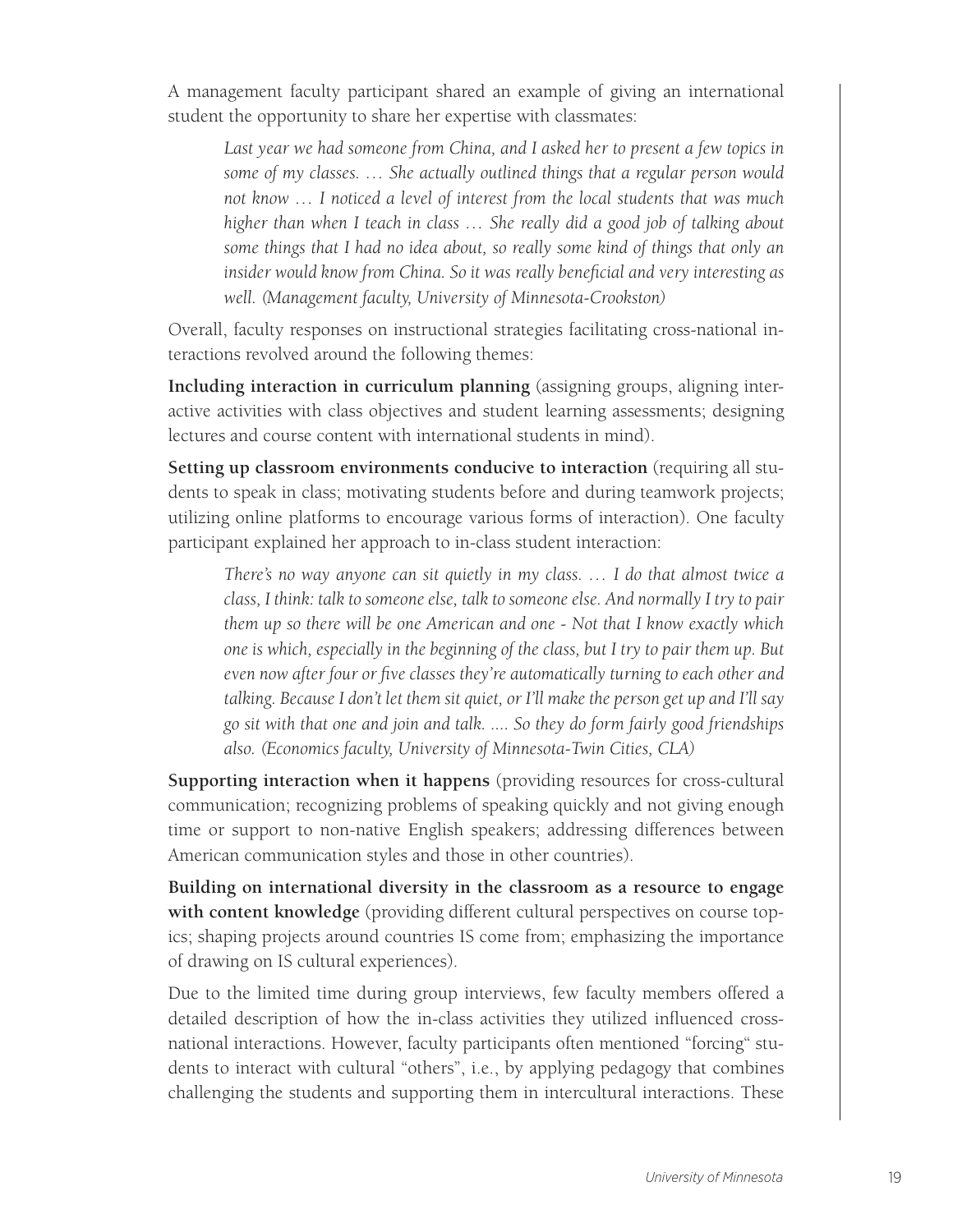findings support the developmental need of students to take risks in collaborative tasks and utilize reflective and critical writing skills to improve awareness of their own culture, as well as question assumptions and generalizations (Meerwald, 2013).

#### **Findings Summary**

Through the analysis of student and faculty interview data, we identified that as a result of cross-national student interactions in the classroom, students can gain knowledge, attitudes and skills needed for effective intercultural communication; reflect on their own culture; develop leadership and problem–solving skills; engage with course content utilizing multiple perspectives; and create social and professional networks. International students reported benefitting from interactions with other international students and from interactions with American students in similar ways.

Many attitudes, skills, and knowledge areas identified by undergraduate DS and IS participants<sup>23</sup> and measured via the SERU survey among DS in Twin Cities constitute the foundation for intercultural competence development, according to Deardorff's (2006) process-oriented, cyclical model of intercultural development. The model suggests that intercultural attitudes such as respect for other cultures, openness, curiosity and discovery – all evident in interview findings – can help students develop the capacity to engage with and benefit from others' cultural perspectives. Similar conclusions have emerged in multicultural and diversity education research in regard to cognitive, affective and behavioral learning benefits associated with diverse students actively engaging in a series of purposeful interactions (Bowman, 2010; Denson and Chang, 2009; Gurin, Dey, Hurtado and Gurin, 2002).

Graduate and undergraduate students as well as faculty participants all named faculty support of interactions as a major factor in facilitating cross-national peer interactions. Attitudes such as respect for other cultures, openness, curiosity, awareness of cultural differences, and willingness to listen and ask questions (sometimes by "pushing" oneself out of the cultural comfort zone) were also seen as helpful; such attitudes develop the capacity to engage with others' cultural perspectives.

Various forms of course-based group work or team projects provided the majority of opportunities for cross-national student interaction around common academic goals and tasks. Both student and faculty study participants described a range of instructional practices used to create such opportunities: 1) creating explicit expectations for peer interaction and collaboration among all students; 2) integrating peer interactions into course activities and assessments; 3) ensuring content and expectation comprehension among international students; and 4) consistently

<sup>23.</sup> According to SERU 2014 data, a similar percentage of female and male DS respondents interacted with IS in and outside the classroom and established friendships with IS. These interactions are a critical piece of fostering intercultural competence development.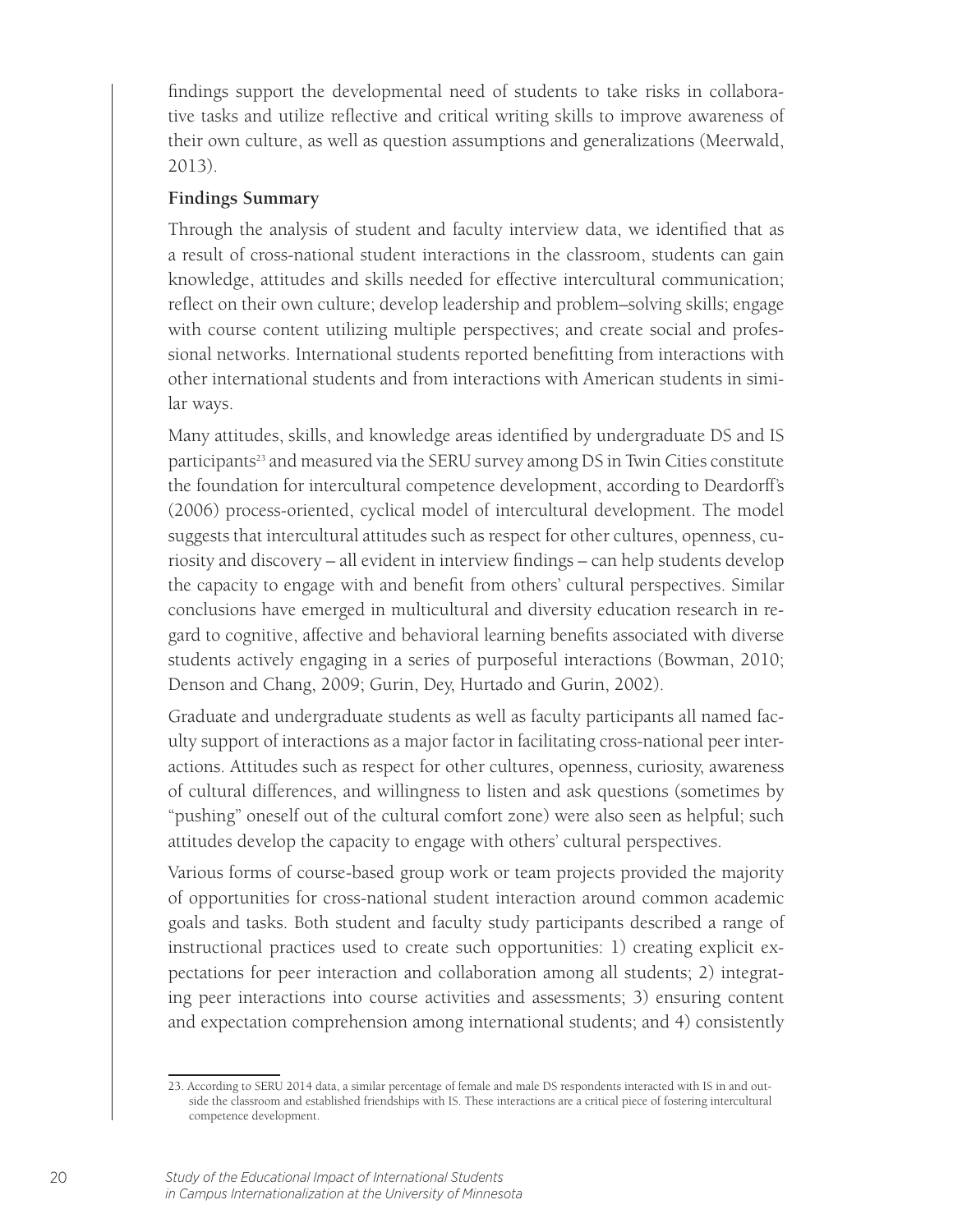

building on international diversity in the course as a resource to engage with content knowledge.

## **Discussion**

The data presented were collected over several months from a diverse sample of students and faculty at the University of Minnesota, a university with demonstrable commitment to curriculum and campus internationalization. The purpose of Phase One of the study was to illustrate **what constituted the educational impact** of international students at the University of Minnesota and **how the impact could be maximized** in the classroom setting.

An informed understanding of cross-national peer interactions can positively impact learning across diverse cultural and linguistic groups at the University of Minnesota. Below are some of the findings well worth dissecting. Findings are illustrated in Figure 1.

First, study findings based on group and individual interviews indicate that University of Minnesota student and faculty participants believed there were multiple benefits of cross-national interactions both in and out of the classroom. Only a few graduate and undergraduate student participants, however, could specify how often and how intensively they interacted across cultural lines. Additionally, approximately one-third of the undergraduate student participants believed that classroom interactions were not a primary arena for cross-national interactions, although many of their social contacts originated in the classroom.24

<sup>24.</sup> At CEHD, we did not have enough undergraduate IS in the sample and could not gain enough information on their views around the types and extent of DS-IS interactions.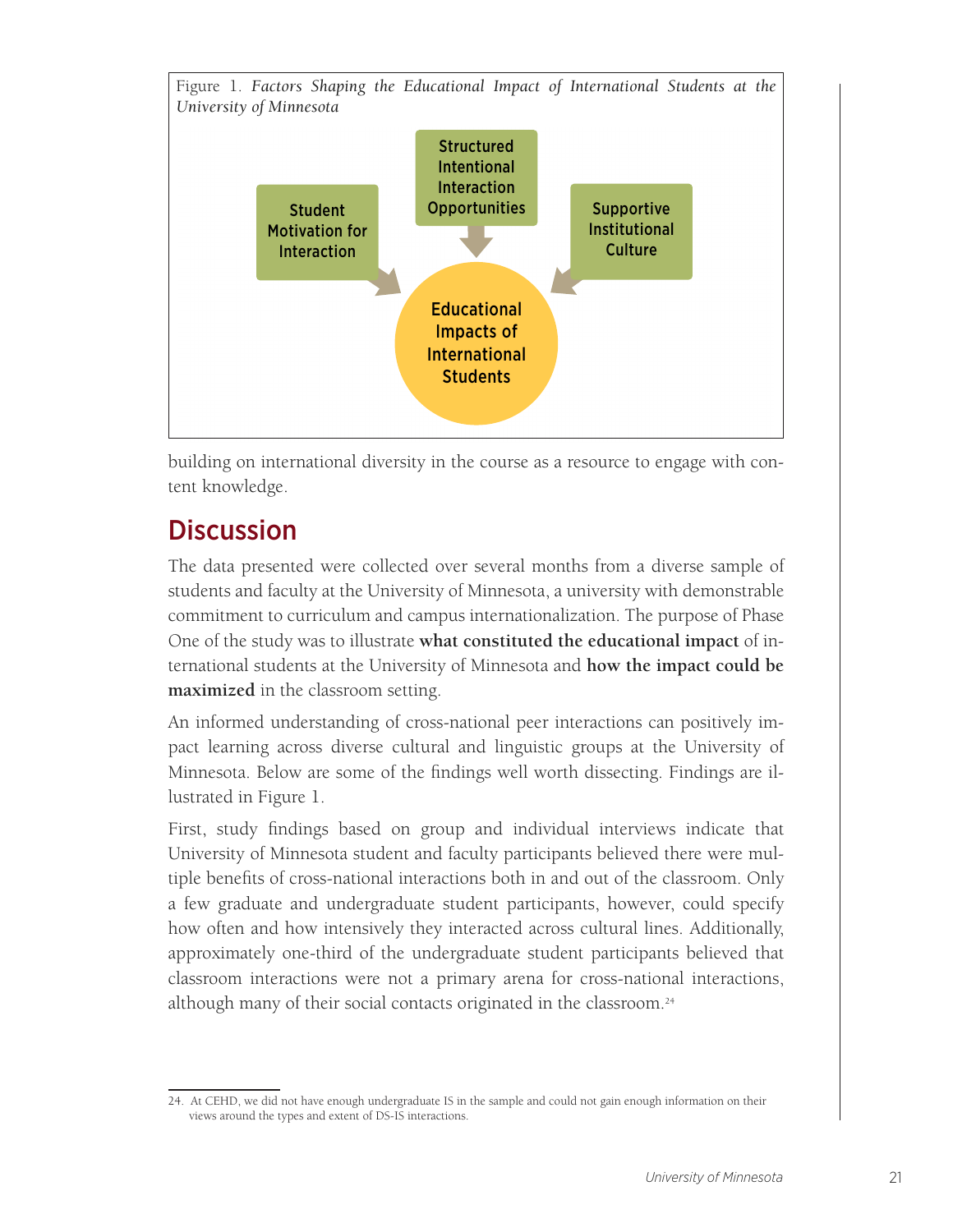Similarly, faculty reported that few to none of the interactions in class happened naturally, without faculty support. However, we did not obtain detailed information on how "deep" or extensive the few initial student interactions were likely to be. Similarly, our analysis of students' responses regarding their experiences with cross-national interaction made clear that many graduate and undergraduate student participants shared a limited understanding of how to consistently realize the potential benefits of their interactions. While most student participants acknowledged the role of their personal agency and motivation (i.e., openness, awareness, willingness to listen, ask questions, address stereotypes, and reach out across cultural difference) for successful cross-national interaction, they strongly emphasized faculty facilitation or even "forcing" the interactions as an essential condition for interactions to take place.

A closer analysis of findings around the impacts of and barriers to interaction reveals a contradiction. On the one hand, all DS and IS participants named personal motivation as a necessary condition for learning from cross-national interactions, referring to their own as well as friends' efforts to reach out across cultural difference. Yet faculty across interview sites perceived that many undergraduate IS and DS lacked motivation and the linguistic and intercultural training necessary to fully benefit from cross-national encounters on campus.<sup>25</sup> In these situations, students depended on faculty members to facilitate opportunities for peer enhanced learning.

The findings illustrate the importance of an intentionally structured classroom environment with opportunities for interaction, reflection, and faculty support. Therefore, the study suggests that not all student participants viewed the classroom as a comfortable or appropriate space to engage in purposeful cross-national interactions beyond required group work. These findings support research indicating that the mere presence of international students, even in large numbers, is insufficient in itself to promote intercultural interactions with cultural "others" or to result in mutually beneficial cross-cultural understanding (Andrade and Evans, 2009; Leask, 2009; Mestenhauser, 2011). Rather, faculty planning and support is needed to foster these interactions and help find a "common ground" (Arkoudis et al., 2010) for students to tread on. In fact, without structured support and reflection in the classroom, exposure to diversity can lead to reinforcement of negative stereotypes on cultural others (Pettigrew, 2008).

The integration of international students into the academic and co-curricular student experiences is both a process and an outcome. In terms of the latter, it may lead to faculty continuously modifying course delivery, adjusting pedagogical and instructional practices, adjusting course content, and developing strategies to im-

<sup>25.</sup> Several faculty participants commented theta graduate students often had more experience in and motivation for crossnational interactions, given the need for collaborative research and publications.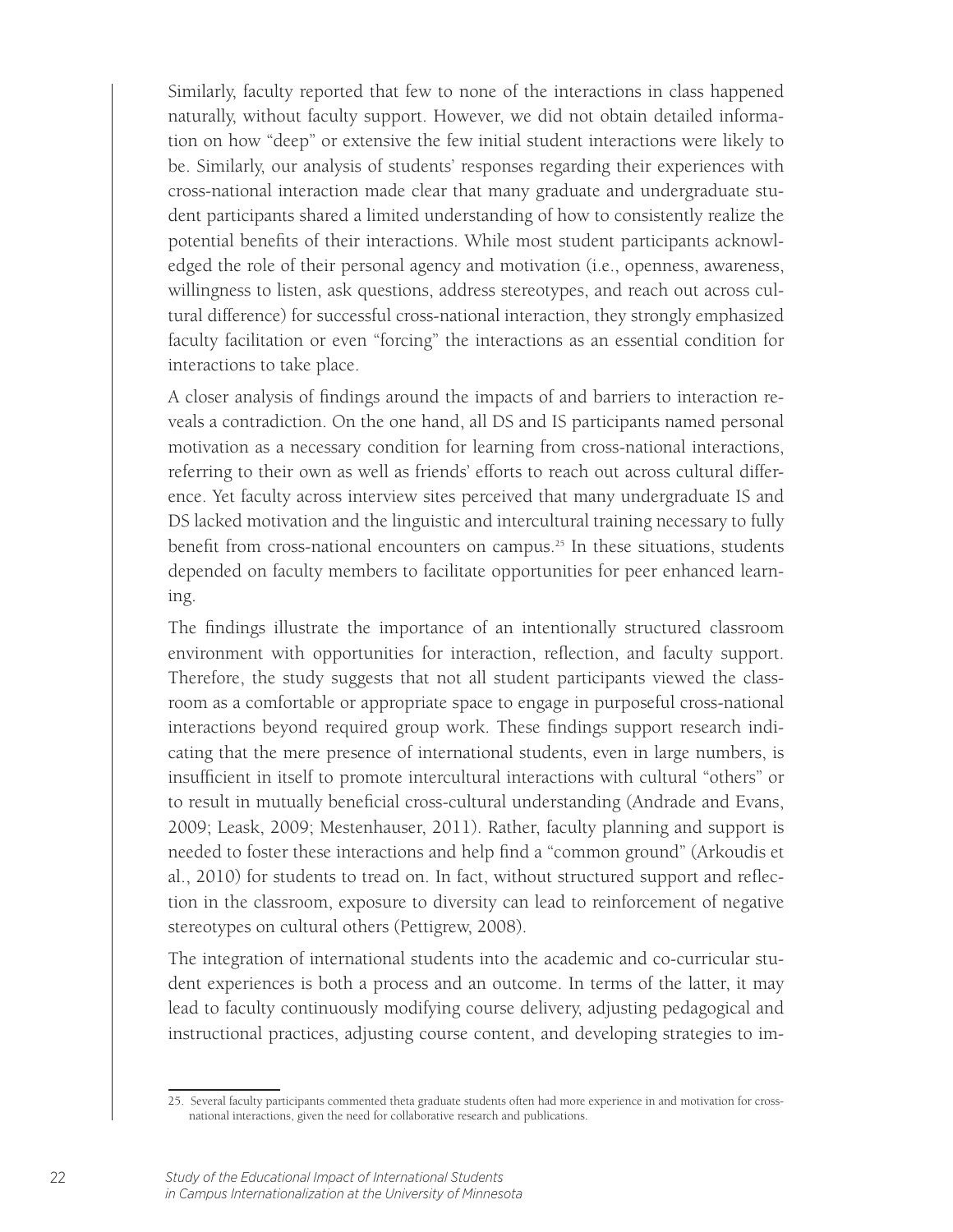prove domestic and international student interactions within a learning environment (Arkoudis et al., 2010; Lee et al., 2012). Specifically, the Internationalizing Teaching and Learning faculty participants spoke of "modeling" interactions and engaging different ways of thinking among their students by making culturallydefined expectations and rules (the "hidden curriculum") explicit (Leask, 2009), ultimately benefiting all students.

### Institutional Recommendations

The study suggests that practitioners can design curricula and implement pedagogical strategies that effectively facilitate students' cross-national interactions in their classroom. Faculty responses proposed specific institutional resources that could support practitioner needs. For instance, most student and faculty participants named the international student orientation, the academic assistance centers, and ESL tutors as some of the existing campus resources that supported both interactions and IS academic skills. Faculty participants felt that they were quite successful in utilizing both campus resources and their own teaching strategies to adapt to international student presence in their classrooms.

However, the respondents also suggested a need for further education for DS and faculty members on international students' academic background and for additional IS support around academic expectations and academic culture at the University of Minnesota. These institution-level suggestions are outlined below.

**Utilizing campus resources effectively**. Faculty participants suggested that not all faculty and students consistently utilized existing current campus and departmental resources, such as the Academic Assistance Center support or writing and ESL assistants.

**Faculty and IS training around differences in academic cultures and expectations**. Faculty participants recognized opportunities for new faculty education and training on differences in academic culture between the U.S. and other parts of the world. Some were unsure of how best to facilitate interaction and requested formal training on this topic. Faculty participants believed that increased mutual awareness of academic cultures could prevent DS-IS interaction challenges down the road. Although they emphasized the importance of acknowledging differences between individual students as well as countries of origin, some were unfamiliar with international students' backgrounds. Their suggestions included:

- Providing faculty with information on the academic background and culture of international students to anticipate student needs and strengths
- Offering international students detailed information on the academic culture and expectations at the University of Minnesota prior to or upon their arrival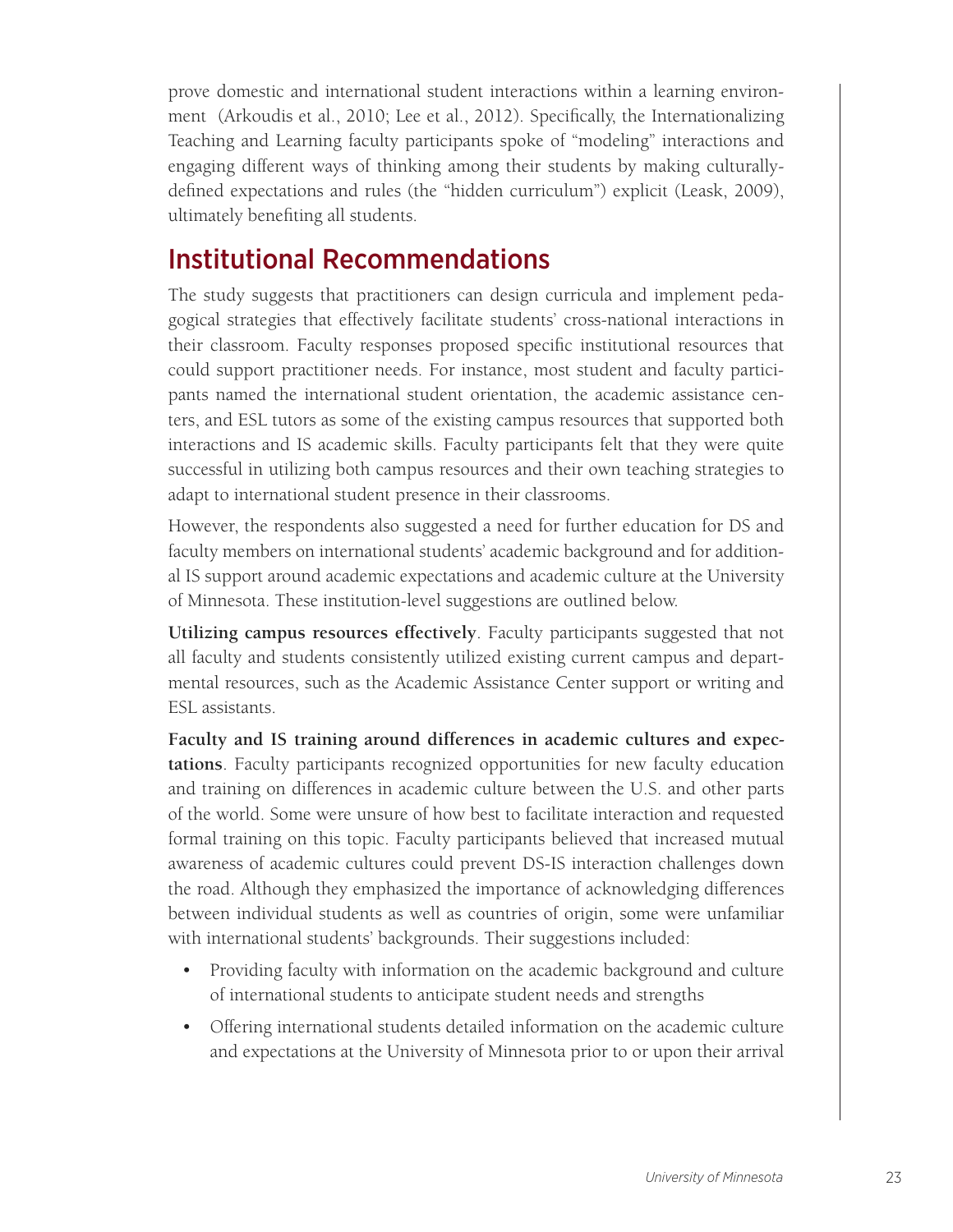- Addressing the need for more in-class writing tutoring, which would have the dual effect of providing an opportunity for cross-national interactions and making writing support more available to all students (DS and IS)
- Connecting University of Minnesota-based classes with on-campus international student organizations and/or with similar international classes (possibly online) to increase students' awareness of cultural differences

Similarly, one of the common suggestions graduate and undergraduate student participants offered as a way to overcome cultural and linguistic barriers in interactions was participating in on-campus events or courses aimed at raising all students' awareness of the benefits of cross-national interactions. Ideally, as several IS and DS participants suggested, such courses would be mandatory and relevant to their major and future field of employment.

Table 5 outlines main strategies and recommendations for improving cross-national interaction at the collegiate and classroom level.

## Study Limitations

It is apparent that group level generalizations based on this study are questionable on both statistical and sampling criteria. An alternative approach is to view each individual in the focus groups as representing a particular demographic, lifestyle, or attitudinal segment, which encourages a within-person rather than an acrossperson analysis. Thus, this research allows the reader to see value in individuals' viewpoints.

Our student and faculty samples are limited and do not represent all University of Minnesota student and faculty views. Our interview sites varied by total enrollment of IS, size of the college/system campus, and the extent to which the academic climate and culture supported the increasing number of IS<sup>26</sup> on campus. At most interview sites, the IS constituted the majority of the undergraduate student sample, with two exceptions (CLA and CEHD undergraduate student sample majority was represented by domestic students).27

Students and faculty participants may have had a higher level of intercultural development or interest in international students and experiences compared to other students and faculty, which could explain why many faculty indicated no or limited need for support and/or intercultural training. Most faculty participants and a large percentage of student participants had studied abroad.

<sup>26.</sup> Faculty participants at UMM specifically described some major changes in the proportion and composition of the IS body at UMM since the beginning of the relationship with the Shanghai University of Finance and Economics (SUFE).

<sup>27.</sup> CEHD international student population is mostly that of graduate students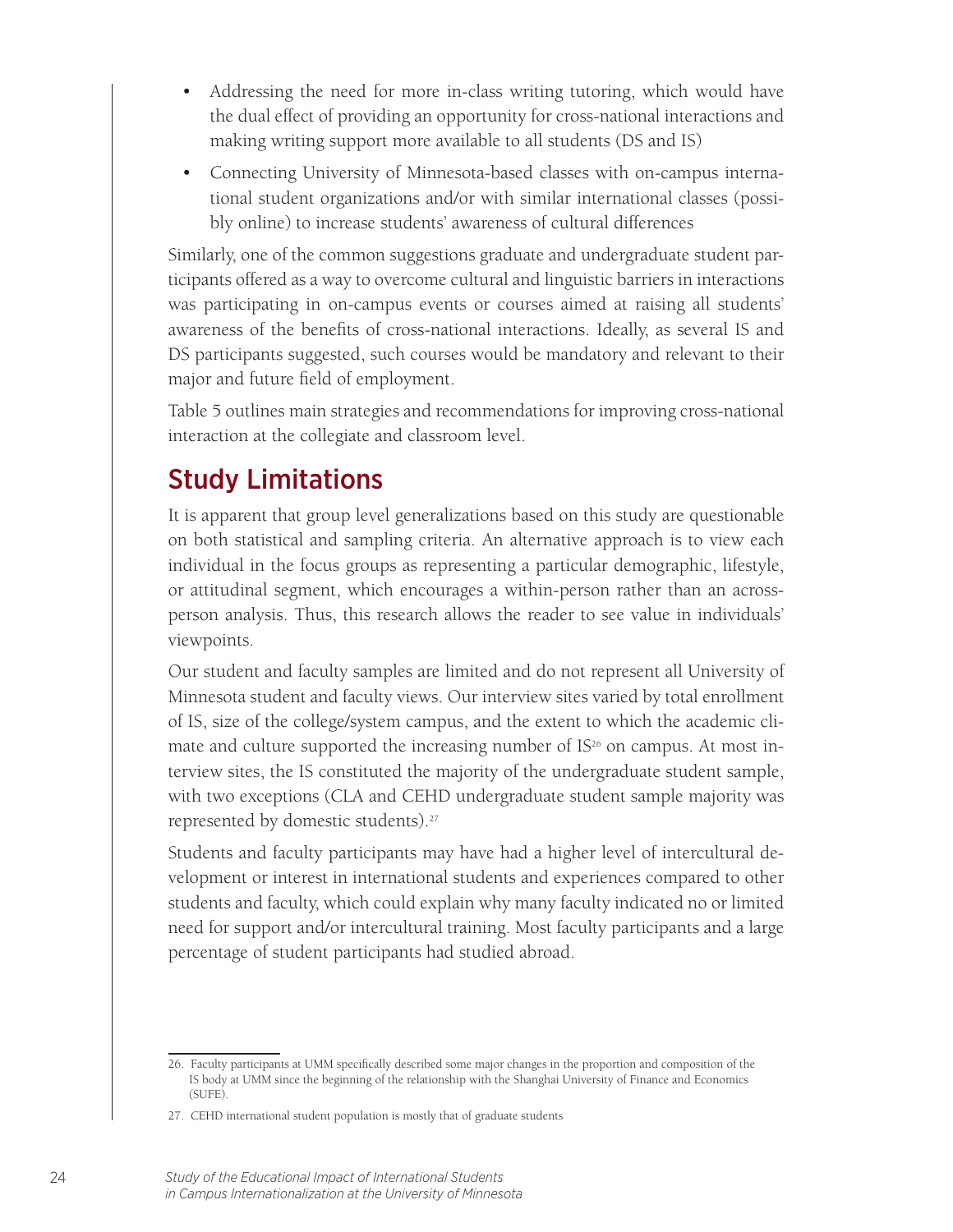Table 5. *Faculty and Student Recommendations for Institutional Supports for Improving* 

|                                                                                                                                                                                           | 1. Develop additional<br>opportunities for<br>early exposure<br>to cross-national<br>interactions for<br>undergraduate<br>students       | Require all new students to learn the importance of intercultural<br>competence during orientation and throughout their first year.<br>Opportunities could be built into undergraduate curriculum,<br>raising student awareness of the benefits of cross-national<br>interactions and the diverse cultures represented in their<br>freshman class.                                                                                                                                                            |
|-------------------------------------------------------------------------------------------------------------------------------------------------------------------------------------------|------------------------------------------------------------------------------------------------------------------------------------------|---------------------------------------------------------------------------------------------------------------------------------------------------------------------------------------------------------------------------------------------------------------------------------------------------------------------------------------------------------------------------------------------------------------------------------------------------------------------------------------------------------------|
|                                                                                                                                                                                           | 2. Develop<br>intercultural<br>competency<br>curriculum for<br>students                                                                  | Create an intercultural competence certificate program through a<br>series of workshops and activities.                                                                                                                                                                                                                                                                                                                                                                                                       |
| 3. Strengthen<br>departmental<br>faculty support<br>(online or face-<br>to-face) in the<br>areas of English<br>language, writing,<br>and pedagogical<br>strategies to<br>facilitate DS-IS |                                                                                                                                          | Experienced faculty could share pedagogical tips with<br>beginners and train faculty and staff to model hospitality toward<br>international students and how to facilitate cross-cultural and<br>cross-national interactions.                                                                                                                                                                                                                                                                                 |
|                                                                                                                                                                                           |                                                                                                                                          | Increase in-house writing support for IS: Several faculty members<br>struggled with how to help and assess IS (and secondarily,<br>DS) who had inadequate writing skills for their courses. They<br>found that existing resources, such as the Writing Center, did<br>not provide sufficient assistance to their students, specifically<br>mentioning a lack of support for grammatical problems.                                                                                                             |
|                                                                                                                                                                                           | interactions                                                                                                                             | Departments could provide funding for a writing and/or ESL<br>specialist and online resources to support faculty in working with<br>increasing numbers of non-native English speakers.                                                                                                                                                                                                                                                                                                                        |
|                                                                                                                                                                                           | 4. Foster cross-<br>departmental<br>collaborations<br>around integrating<br>IS into the<br>academic<br>community                         | Support student advisers as they work with IS who may have<br>difficulties understanding course requirements and sequences.<br>Help students develop cross-cultural communication skills,<br>diplomacy and hospitality through Residence Life, the Career<br>Center, and departmental collaboration in planning social<br>activities attractive to domestic and international students.<br>Recruit returned study abroad students and "experienced"<br>international students as assistants for these events. |
|                                                                                                                                                                                           | 5. Create<br>opportunities for<br>faculty discussion<br>and collaboration<br>around the<br>pedagogy of<br>cross-national<br>interactions | Train faculty and staff to model hospitality toward international<br>students. Resources such as emails or a lecture series to educate<br>faculty on cultural differences, particularly around academic<br>culture and expectations would be helpful.<br>Faculty who had the opportunity to discuss challenges and<br>strategies with their colleagues found it beneficial.                                                                                                                                   |

Social desirability bias<sup>28</sup> could have led to under-reporting of types of faculty and student experiences. In some cases (e.g., at the College of Liberal Arts), DS participated in focus group discussions more actively than IS, thus affecting focus group dynamics.

<sup>28.</sup> Social desirability bias is the tendency of informants to answer questions in a manner that will be viewed favorably by others.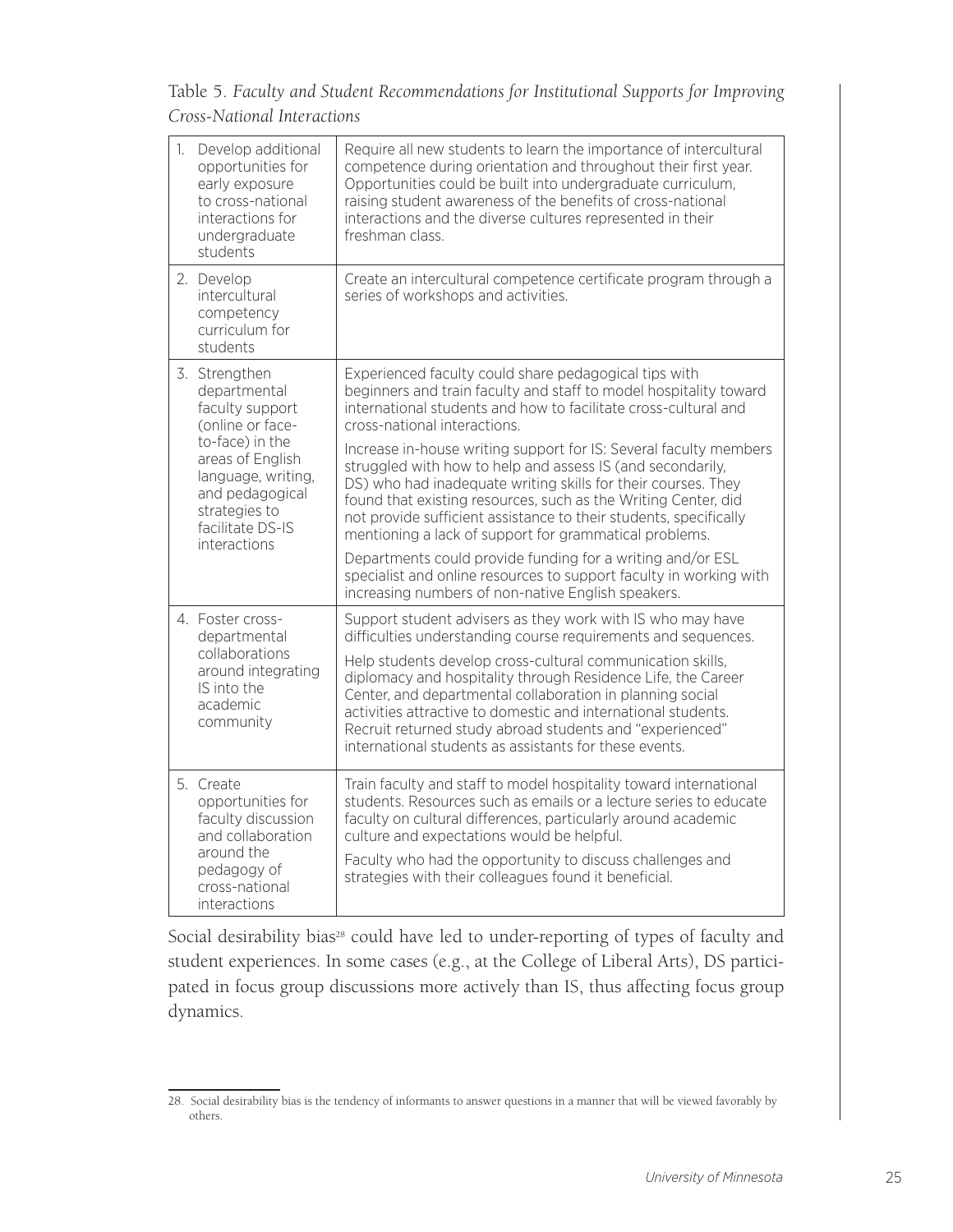Despite certain limitations of representativeness, broad-based questions, and potential interview moderator influence, study findings provide the research team with documented data to begin the next stage of inquiry into international student impacts on campus internationalization at the University of Minnesota.

### Future Directions for the Study

While the research questions we posed were partially answered, there is a need to further address the dynamics of DS-IS interactions and outline broader implications for practitioners at the University of Minnesota. In Phase Two of the study we plan to continue exploring the impact of those interactions on all domestic and international students in terms of knowledge, skills and attitudes and connecting those impacts to the relevant student learning and development outcomes.<sup>29</sup>

Ultimately, there is also a need to document faculty practices focused on enhancing cross-national peer interactions and increasing the educational impact of international students at University of Minnesota. Table 6 represents the current gaps in our understanding of the topic at hand and potential future research areas.

Further studies could explore ways to develop faculty capacity to engage student feelings of frustration and the challenges related to interactions with international diversity (Lee et al., 2012). Other studies may correlate student interaction according to University academic unit data and demographics, as well as students' previous experiences with diversity both before and during college. Strong collaboration among University departments is needed to further define and investigate discipline-specific educational impacts of international students as related to the effects of cross-national interactions on student learning, development, and retention.

### **Conclusion**

Extending past studies, the current Phase One research study captured a wide range of student and faculty experiences with international diversity at the participating sites within the University of Minnesota system (CEHD, CLA, CSOM, UMC, UMM). The study identifies and synthesizes a number of positive outcomes of cross-national interactions and a number of instructional strategies to facilitate and promote peer interaction for learning across diverse cultural and linguistic groups.

Interview data allowed us to partially answer our research questions and helped outline the direction for future studies. Study findings also help us document and begin to analyze the dynamics of domestic and international student interactions at the University of Minnesota, as perceived by both faculty and students. We learned the ways in which University of Minnesota faculty members maximize the

<sup>29.</sup> Relevant University of Minnesota-Twin Cities Student Development Outcomes (appreciation of differences by recognizing the value of interacting with individuals with backgrounds and/or perspectives different from their own) and the Student Learning Outcomes (understanding diverse philosophies and cultures within and across societies)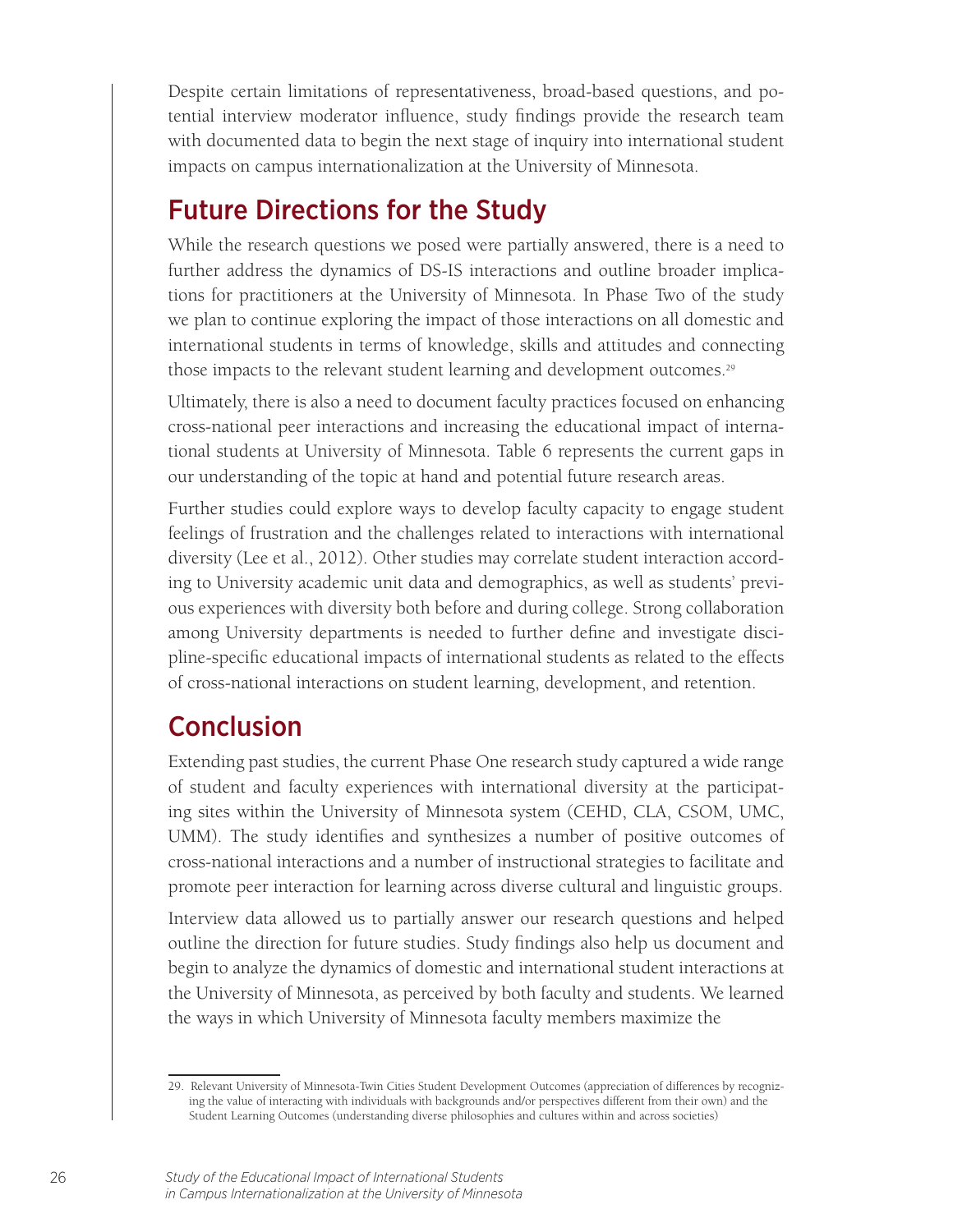Table 6. *Gaps and Promising Future Research Areas*

| <b>Phase One Gaps</b>                                                                                                                                                                                                                                                           | <b>Phase Two Areas of Inquiry</b>                                                                                                                                                                                                                                                                                                                       |
|---------------------------------------------------------------------------------------------------------------------------------------------------------------------------------------------------------------------------------------------------------------------------------|---------------------------------------------------------------------------------------------------------------------------------------------------------------------------------------------------------------------------------------------------------------------------------------------------------------------------------------------------------|
| 1. Student motivation to Interact<br>Faculty perceived a lack of<br>motivation among IS and DS, yet<br>acknowledged a strong potential for<br>educational impact of international<br>students leading to positive learning<br>and development outcomes for<br>both D.S and I.S. | Micro-level and/or quantitative studies of<br>connections between the extent of DS-<br>IS interactions and student learning and<br>development outcomes (including those<br>specifically valued by employers, i.e., the 21st<br>Century Skills)<br>Activities designed to increase student<br>awareness of positive impacts of interactions             |
| 2. The extent of student interactions<br>Understanding how frequently<br>students interact, and how "deep"<br>or substantial those interactions are<br>Note: Data indicate that frequency<br>of interaction varies among majors<br>and programs of study                        | Further detailed studies of environments,<br>frequency and types of DS-IS interactions                                                                                                                                                                                                                                                                  |
| 3. The extent and types of in-class<br>activities supporting interaction                                                                                                                                                                                                        | Micro-level studies of proven practices to<br>facilitate interaction, including descriptions of<br>individual and group work assignments, class<br>materials, and alignment between class goals<br>and activities within programs/academic units<br>with high and low proportions of IS<br>Providing evidence of effectiveness of specific<br>practices |
| 4. Faculty support and training needs<br>related to increased numbers of IS                                                                                                                                                                                                     | Investigating areas of collaboration with campus<br>administration, student services, Residence Life,<br>ESL practitioners, teaching and learning support<br>specialists                                                                                                                                                                                |
| 5. Interaction and content knowledge                                                                                                                                                                                                                                            | Because many of the results focused on<br>intercultural learning and perspective<br>enhancing learning, further investigation is<br>needed regarding the academic benefits of<br>heterogeneous group interactions.                                                                                                                                      |

cross-national interaction potential for their students. We heard what it meant for faculty to work with cross-national interactions in their classrooms and what it meant for students to engage in those encounters.

Findings from the study highlight the affective, cognitive and behavioral benefits that all students – graduate, undergraduate, domestic, and international – believed they gained from cross-cultural interactions. Our results indicate that interaction between international and domestic students in teaching and learning contexts at the University of Minnesota has a number of benefits, including the development of cognitive skills, effective intercultural communication skills, and increased cultural self-awareness among all students. Phase Two of the study will further define the educational impact of international students and suggest assessment measures to use. Important next steps in the process include determining specific impacts on teaching and learning followed by creating clear indicators of the knowledge,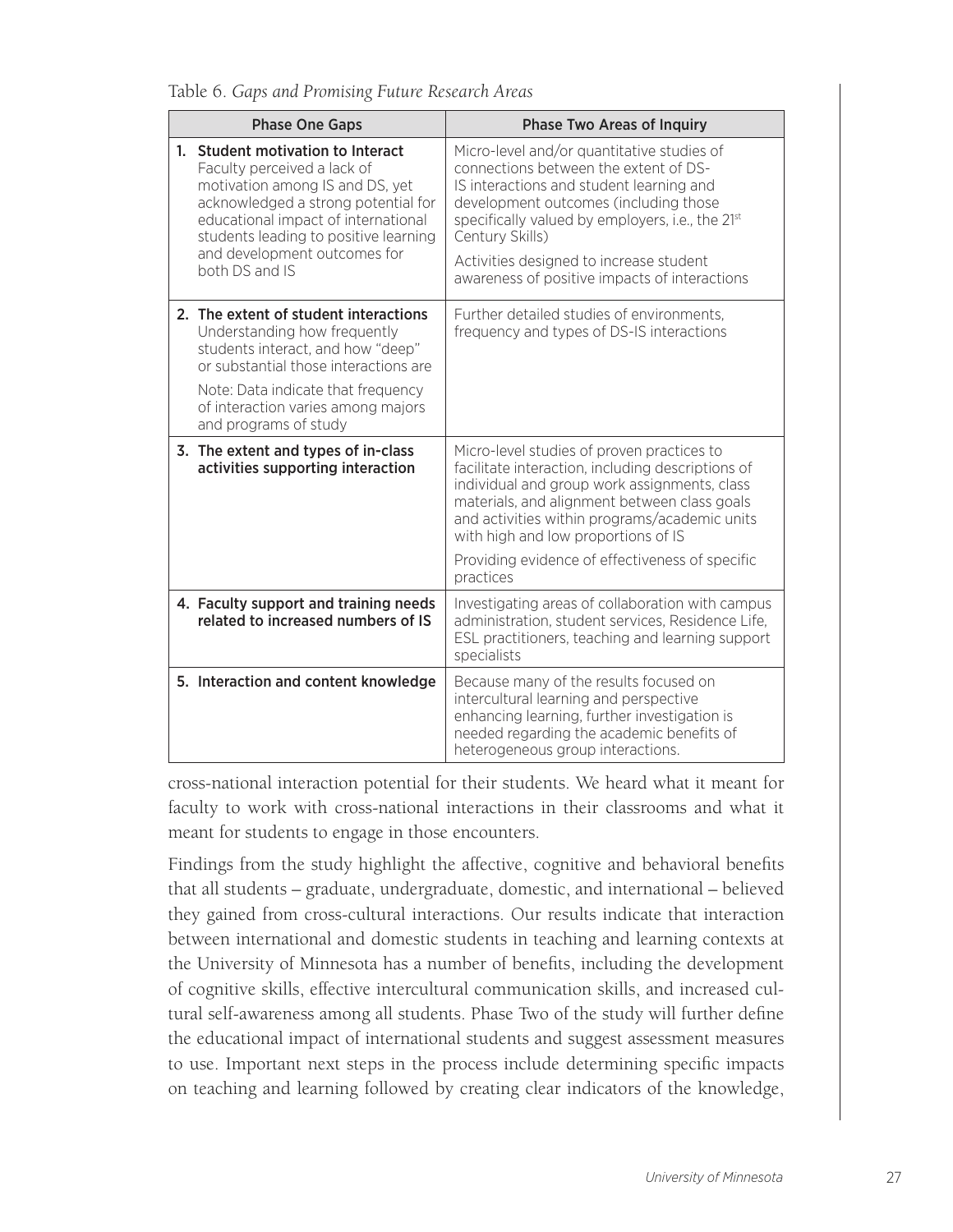attitudes and skills faculty plan on developing by facilitating cross-national interactions.

Importantly, international students believe they benefit from interacting with other international students who came from countries other than their own as much as from interactions with domestic U.S. American students. Thus, cross-national peer interactions at the University of Minnesota may help increase the global and intercultural learning of both student populations, if properly structured.

#### **Suggestions for Practice**

International diversity, as with any form of diversity, plays a pivotal role in student learning in higher education, as highlighted in recent research on diversity in first year programs in the U.S. (Lee, Williams, Shaw, and Jie, 2014), as well as in international contexts (Venables, Tan, and Miliszewska, 2013).

One main precondition to successful cross-national interaction that our study participants spoke of was the willingness of both DS and IS to listen, as they move beyond superficial questions to more meaningful interactions. Establishing more environments that support meaningful interactions is especially important for many University students and faculty who may have had limited exposure to diverse student populations.

Lee et al. (2012) calls for an intercultural pedagogy that structures opportunities for collaboration and interaction with diverse peers, values the assets students bring to the classroom, and explicitly identifies specific intercultural skills, behaviors and attitudes relevant to course content and goals. Our study's faculty participant responses indicate that a number of strategies have been employed successfully with both domestic and international students. The utilization of strategies with both domestic and international student populations demonstrates the understanding of many University academic community members that effective cross-national interaction does not depend solely on international students' adjustment to the host culture and personal initiative in reaching out to U.S. peers.

There is evidence that strong collaboration among University departments is needed to further define and investigate discipline-specific educational impacts of international students as related to the effects of cross-national interactions on student learning, development, and retention. We are in support of a broader campus discussion regarding the benefits international students bring to campus.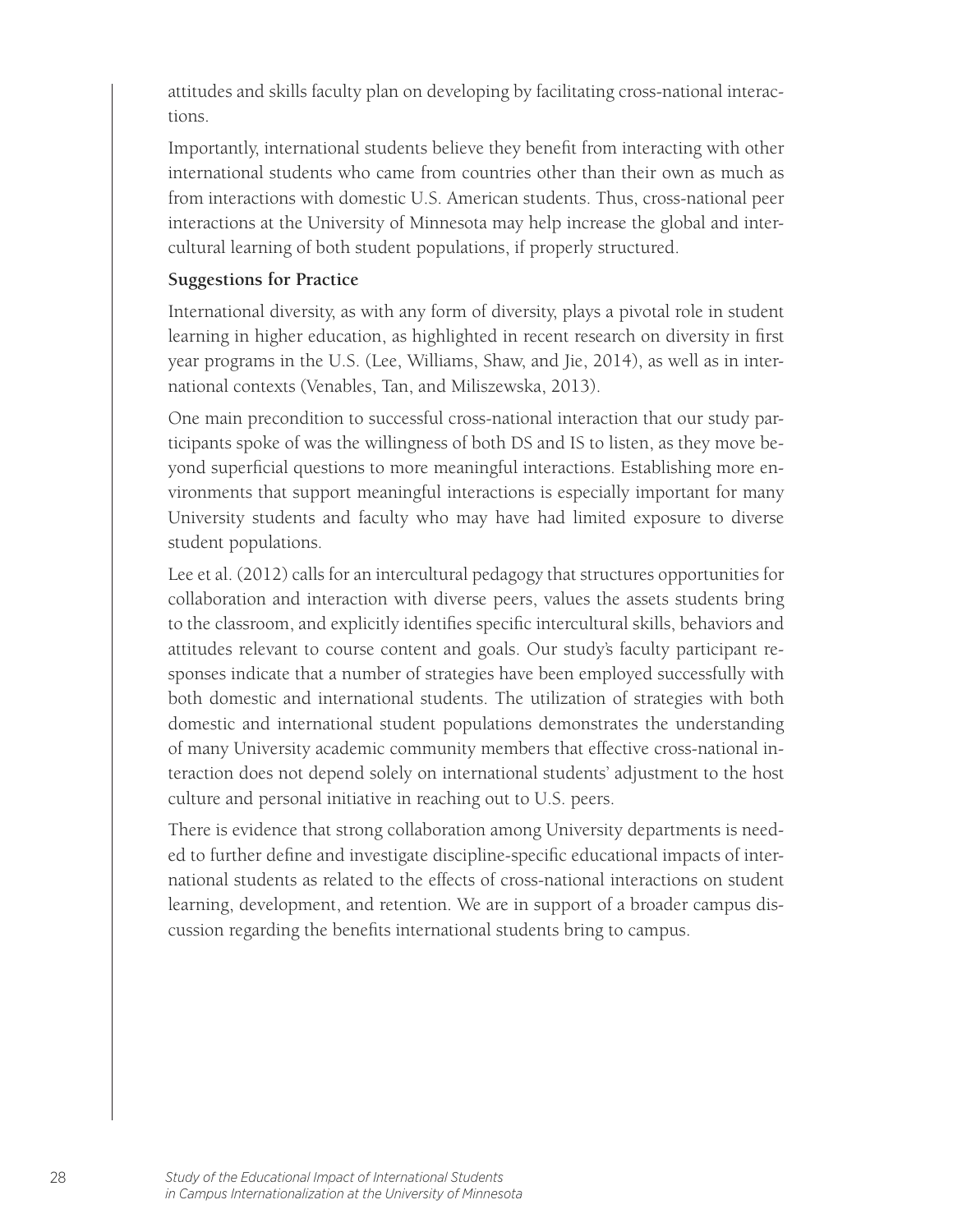### Bibliography

- Anderson, M., Isensee, B., Martin, K., Godfrey, L., and O'Brien, M.K. (2012). *Student Voices: A Survey of International Undergraduate Students' First-Year Challenges at the University of Minnesota - Twin Cities.* Retrieved from http://global.umn.edu/icc/ student-voices/
- Andrade, M. S., Evans, N. W., and American Council on Education. (2009). *International students: Strengthening a critical resource.* Lanham: Rowman & Littlefield Education.
- Allport, G. W. (1954). *The nature of prejudice.* Reading, MA: Addison-Wesley.
- Arkoudis, S., Yu, X., Baik, C., Borland, H., Chang, S., Lang, I., Lang, J., Pearce, A., and Watty, K. (2010). *Finding common ground: Enhancing interaction between domestic and international students.* Melbourne, Australia: Australian Learning & Teaching Council.
- Boud, D., Cohen, R. S., and Sampson, J. J. (2001). *Peer Learning in Higher Education: Learning From and With Each Other.* London, U.K.: Kogan Page Ltd.
- Bowman, N. A. (2010). "Assessing learning and development among diverse college students." *New Directions for Institutional Research*, 145, 53-71. doi: 10.1002/ir.322
- Campbell, N. (2012). "Promoting Intercultural Contact on Campus." *Journal of Studies in International Education*, *16*(3), 205-227.
- Deardorff, D. K. (2006). "Identification and assessment of intercultural competence as a student outcome of internationalization." *Journal of Studies in International Education*, 10(3), 241-266.
- Denson, N., and Chang, M. J. (2009). "Racial Diversity Matters: The Impact of Diversity-Related Student Engagement and Institutional Context." *American Educational Research Journal, 46*(2), 322-353.
- Dunne, C. (2009). "Host students' perspectives of intercultural contact in an Irish university." *Journal Of Studies In International Education,* 13(2), 222-239.
- Ensari, N. K., and Miller, N. (2006). "The application of the personalization model in diversity management." *Group Processes and Intergroup Relations, 9*, 589–607.
- Gareis, E. (2012). "Intercultural friendship: Effects of home and host region." *Journal of International and Intercultural Communication*, *5*, 309–328. doi:10.10 80/17513057.2012.691525
- Glaser, B. G., and Strauss, A. L. (1967). *The discovery of grounded theory: Strategies for qualitative research*. Chicago, IL: Aldine Publishing Company
- Global Programs and Strategy Alliance, University of Minnesota (2012). *Student*  voices: A survey of international undergraduate students' first-year challenges at the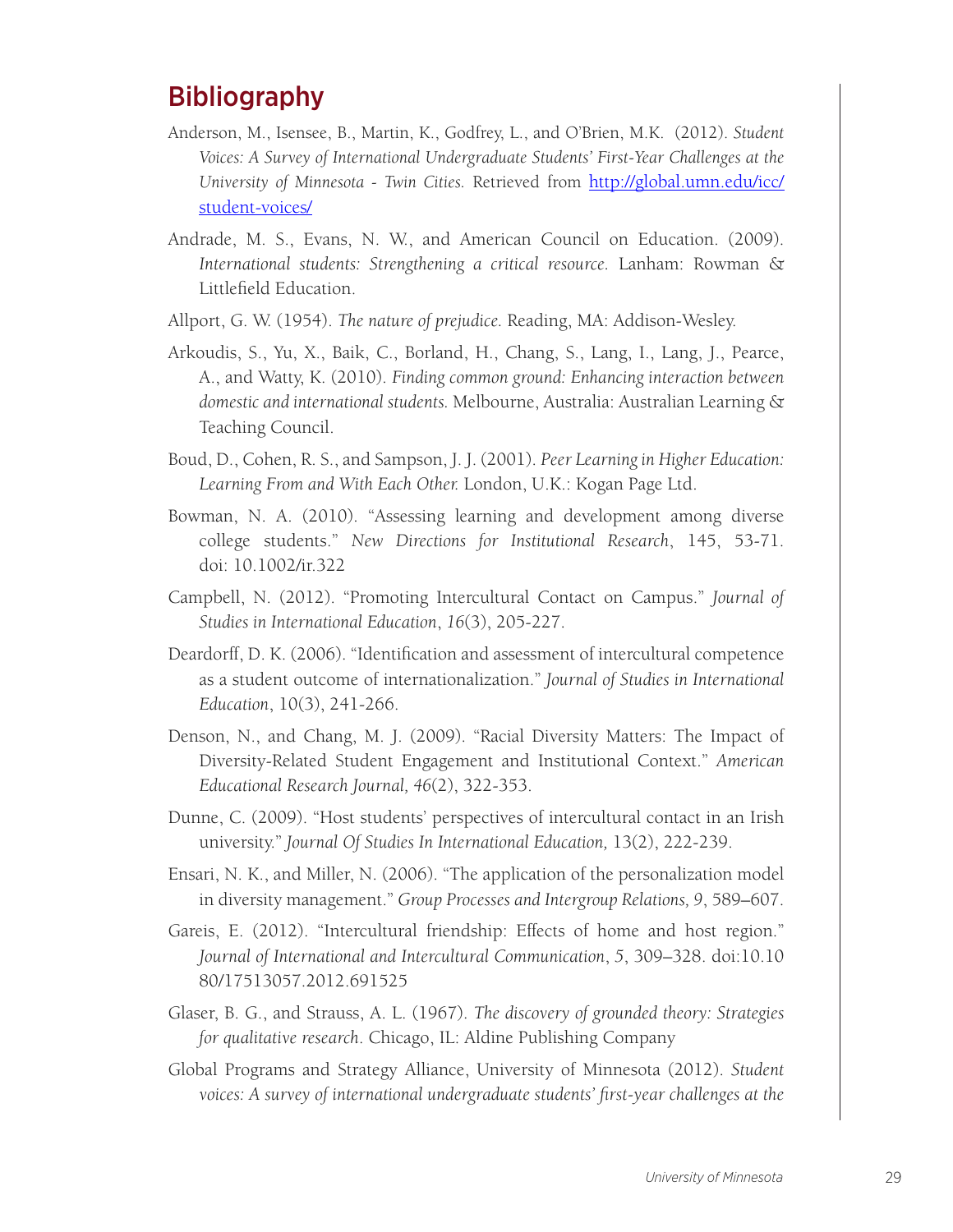*University of Minnesota-Twin Cities.* Retrieved from http://global.umn.edu/icc/ student-voices/

- Gudykunst, W. B. (2005). "An anxiety/uncertainty management (AUM) theory of effective communication." *Theorizing about intercultural communication*, 281-322.
- Gurin, P., Dey, E. L., Hurtado, S., and Gurin, G. (2002). "Diversity and higher education: Theory and impact on educational outcomes." Harvard Educational Review, 72(3), 330–365.
- Hurtado, S. (2001). "Linking Diversity and Educational Purpose: How Diversity Affects the Classroom Environment and Student Development." In G. Orfield (Ed.) *Diversity Challenged: Evidence of the Impact of Affirmative Action* (pp. 187- 203). Cambridge, MA: Harvard Education Publishing Group
- Jon, J. E. (2013). "Realizing internationalization at home in Korean higher education: Promoting domestic students' interaction with international students and intercultural competence." *Journal of Studies in International Education*.
- Kimmel, K. and Volet, K. (2012). "University students' perceptions of and attitudes towards culturally diverse group work: Does context matter?" *Journal of Studies in International Education*, *16*(2), 157-181.
- Krueger, R. A., and Casey, M. A. (2000). *Focus groups: A practical guide for applied research* (3rd ed.). Thousand Oaks, CA: Sage.
- Leask, B. (2009). "Using formal and informal curricula to improve interactions between home and international students." *Journal of Studies in International Education,* 13(2), 205-221.
- Leask, B. (2012). "Taking a holistic approach to internationalisation: Connecting institutional policy with the everyday reality of student life." In J. Beelen, and H. de Wit (Eds.) *Internationalisation revisited: New dimensions in the internationalisation of higher education* (71-86). Amsterdam: Centre for Applied Research on Economics and Management.
- Lee, A., Williams, R. D., Shaw, M. A., and Jie, Y. (2014). "First-year students' perspectives on intercultural learning." *Teaching in Higher Education, 19*(5).
- Lowes, R. (2013). "Bringing them together: international students and others." *International Student Experience Journal*, *1*(1),10-15.
- Lee, A.; Poch, R.; Shaw, M.A.; Williams, R. (2012). "Engaging Diversity in Undergraduate Classrooms: A Pedagogy for Developing Intercultural Competence." Association for the Study of Higher Education Report Series. San Francisco: Jossey-Bass.
- Luo, J., and Jamieson-Drake, D. (2013). "Examining the educational benefits of interacting with international students." *Journal of International Students*, *3*(2), 85-101.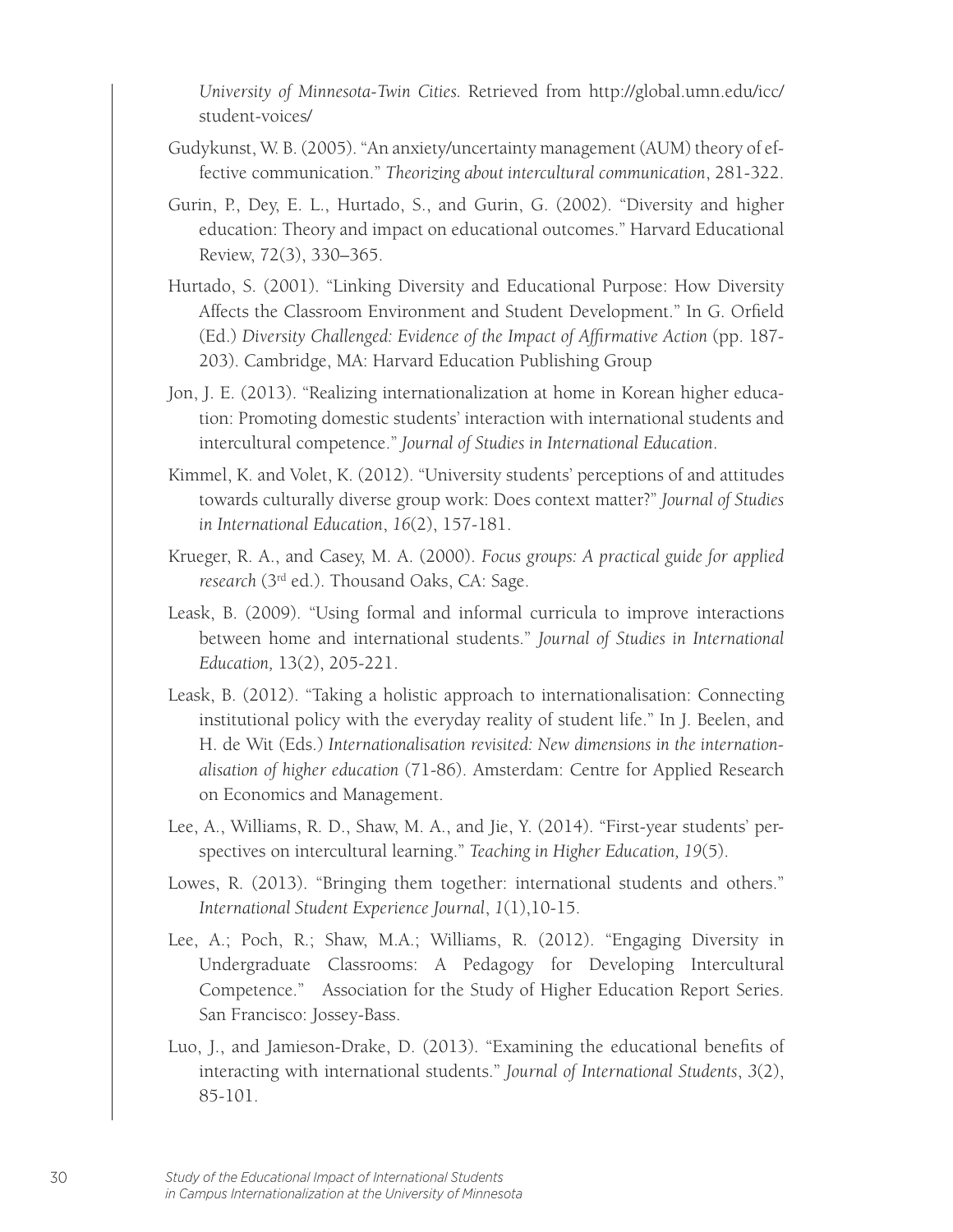- Meerwald, A.M.L. (2013). "Bridging cultural binaries through pedagogical practices." *Brookes eJournal of Learning and Teaching, 5*(1).
- Mestenhauser, J. A. (2011). *Reflections on the past, present, and future of internationalizing higher education: discovering opportunities to meet the challenges.* Minneapolis, MN: Global Programs and Strategy Alliance at the University of Minnesota.
- Milem, J. F. (2003). "The educational benefits of diversity: Evidence from multiple sectors." In M. J. Chang (Ed.), *Compelling interest: Examining the evidence on racial dynamics in colleges and universities.* (p.p. 126-169). Standford, CA: Stanford Education.
- Miles, M. B., and Huberman, A. M. (1994). *Qualitative data analysis: An expanded sourcebook* (2nd ed.). Thousand Oaks, CA: Sage.
- Paige, R.M. (1993). "On the nature of intercultural experiences and international education." In Paige, R. M. (Ed.). *Education for the intercultural experience*. (pp. 1-19). Yarmouth, ME: Intercultural Press.
- Ogbu, J.U. (1991). "Minority coping responses and school experience." *The Journal of Psychohistory*, 18(4) 433-456.
- Otten, M. (2003). "Intercultural learning and diversity in higher education." *Journal of Studies in International Education*, 7, 12-26.
- Parsons, R. (2010). "The effects of an internationalized university experience on domestic students in the United States and Australia." *Journal of Studies in International Education* 14(4), 313-334.
- Pettigrew, T. F. (2008). "Future directions for intergroup contact theory and research." *International Journal of Intercultural Relations,* 32(3), 187-199
- Rienties, B., Alcott, P., and Jindal-Snape, D. (2014). "To let students self-select or not: That is the question for teachers of culturally diverse groups." *Journal of Studies in International Education,* 18(1), 64-83.
- Ruby, A. (2013). "International education supply and demand: Forecasting the future." NAFSA: Association of International Educators.
- Soria, K. M., and Troisi, J. (2013). "Internationalization at home alternatives to study abroad: Implications for students' development of global, international, and intercultural competencies." Journal of Studies in International Education.
- Trice, A. G. (2004). "Mixing it up: International graduate students' social interactions with American students." *Journal of College Student Development*, *45*(6), 671-687.
- University of Minnesota (2013). *The International Student Barometer* [Data file]. Avai lable from University of Minnesota International Student and Scholar Services-Twin Cities.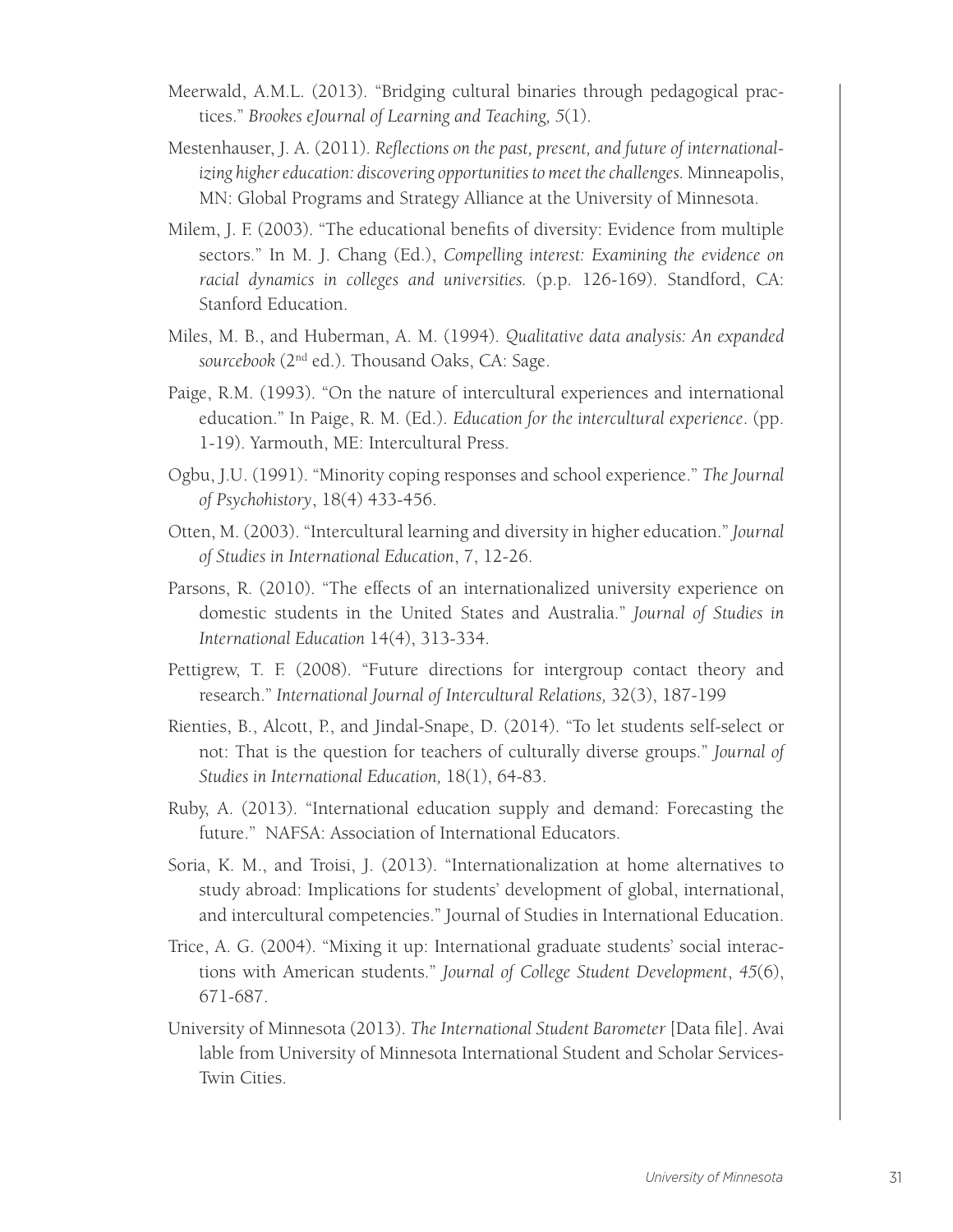- Van der Wende, M.C. (2000). "The Bologna Declaration: Enhancing the Transparency and Competitiveness of European Higher Education." *Higher Education in Europe, 25*(3), 305-310. doi:10.1080/03797720020015890
- Venables, A., Tan, G., and Miliszewska, I. (2013). "Developing cross-cultural awareness in IT: reflections of Australian and Chinese students." *Journal of Information Technology Education: Innovations in Practice, 12*, 91-99.
- Volet, S. E., and Ang, G. (1998). "Culturally mixed groups on international campuses: An opportunity for intercultural learning." *Higher Education Research and Development*, *17*(1), 5-23.
- Zhao, C.M., Douglass, (2012). *Critical mass and the international student effect : a profile at a group of major U.S. universities.* Berkeley, CA: Center for Studies in Higher Education.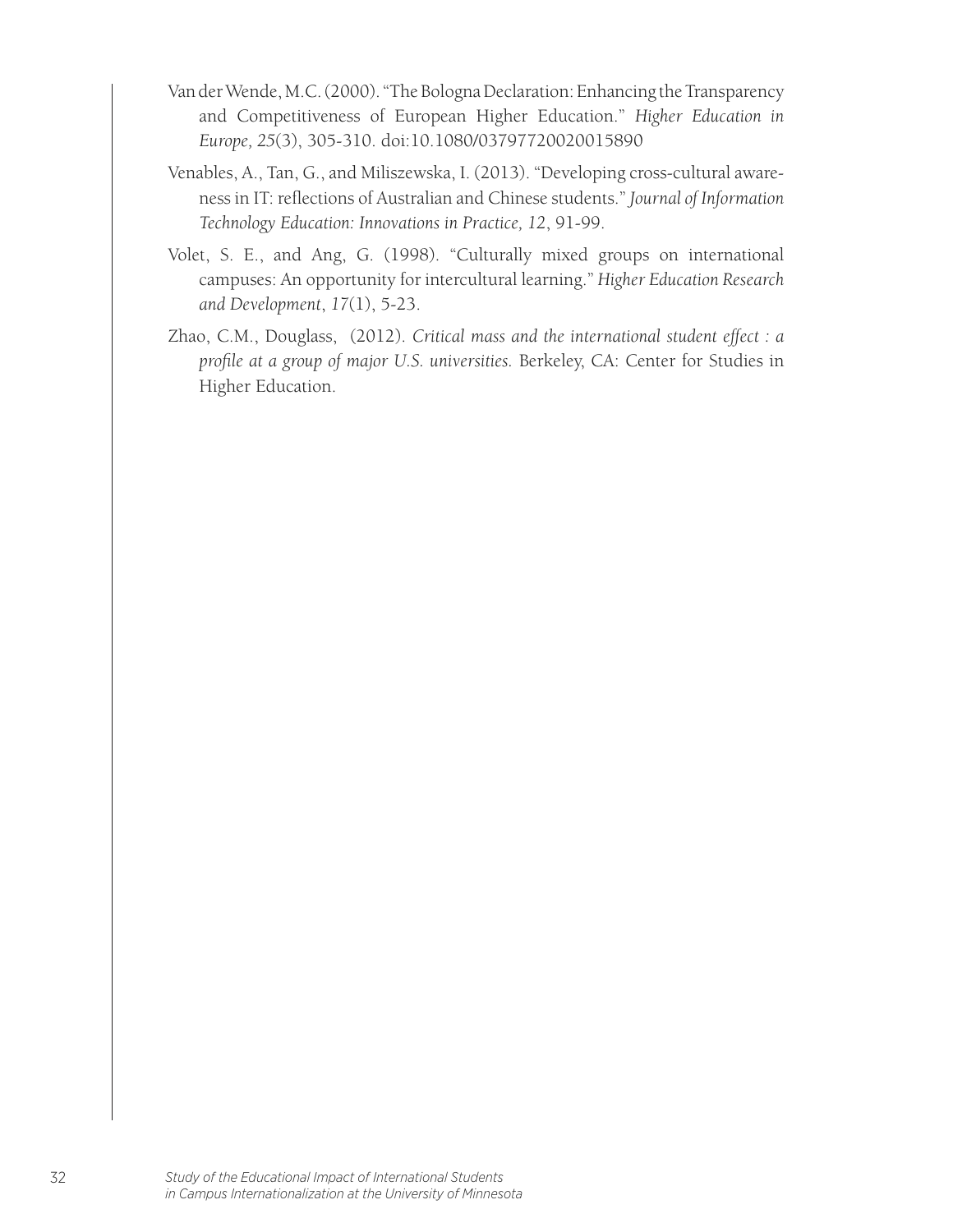# Appendices

### Appendix 1. Disciplines Represented in Interview Sample

|             | <b>Disciplines Represented</b>                                                                                                                                                                                                                                                                                                                                                                                                                                                                          |                                                                                                                                                                                                                                  |
|-------------|---------------------------------------------------------------------------------------------------------------------------------------------------------------------------------------------------------------------------------------------------------------------------------------------------------------------------------------------------------------------------------------------------------------------------------------------------------------------------------------------------------|----------------------------------------------------------------------------------------------------------------------------------------------------------------------------------------------------------------------------------|
| <b>CEHD</b> | <b>Students</b>                                                                                                                                                                                                                                                                                                                                                                                                                                                                                         | <b>Faculty</b>                                                                                                                                                                                                                   |
|             | Kinesiology<br>$\bullet$<br>Human Resource<br>$\bullet$<br>Development<br><b>Business and Marketing</b><br>$\bullet$<br>Education<br>Comparative and<br>$\bullet$<br>International Development<br>Education<br>Second Languages and<br>Cultures<br><b>Elementary Education</b><br>$\bullet$<br>Foundations<br>Recreation, Park, and Leisure<br>٠<br><b>Studies</b><br><b>Evaluation Studies</b><br>$\bullet$<br>Social Sciences Education<br>٠<br><b>Higher Education</b><br>٠<br>Sport Management<br>٠ | <b>Family Social Science</b><br>٠<br>Social Work<br>$\bullet$<br>Postsecondary Teaching and<br>$\bullet$<br>Learning<br>Organizational Leadership, Policy,<br>$\bullet$<br>and Development<br>Kinesiology<br>$\bullet$           |
| <b>CLA</b>  | <b>Students</b><br><b>Political Science</b><br>$\bullet$<br>Mathematics<br>$\bullet$<br><b>Communication Studies</b><br>English<br>٠<br>Economics<br>$\bullet$<br>Psychology<br>٠<br>French<br>Journalism<br>Anthropology<br>Studies in Cinema and Media<br>Culture<br><b>Global Studies</b><br>Advertising<br>٠<br>Chemistry<br>Computer Science<br>Asian Languages and<br>$\bullet$<br>Literature<br>Statistics<br><b>Strategic Communication</b><br>$\bullet$                                        | <b>Faculty</b><br><b>Writing Studies</b><br>$\bullet$<br>History<br>$\bullet$<br>Speech-Language-Hearing<br>$\bullet$<br>Sciences<br>English<br>$\bullet$<br>Asian Languages and Cultures<br>$\bullet$<br>Economics<br>$\bullet$ |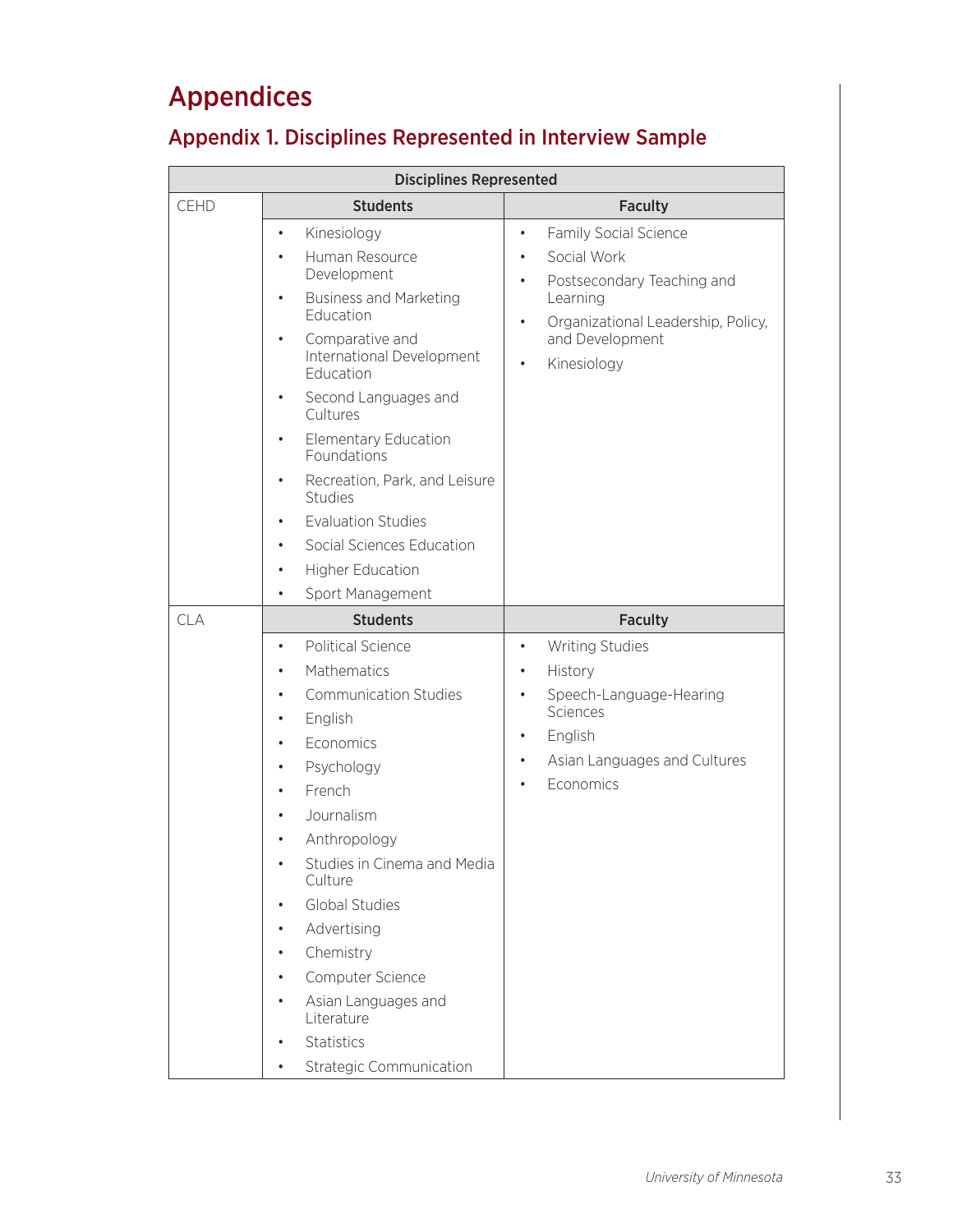| <b>CSOM</b> | <b>Students</b>                                                                                                                                                                                                                                                                                   | <b>Faculty</b>                                                                                                                                                        |
|-------------|---------------------------------------------------------------------------------------------------------------------------------------------------------------------------------------------------------------------------------------------------------------------------------------------------|-----------------------------------------------------------------------------------------------------------------------------------------------------------------------|
|             | Finance<br>٠<br>Accounting<br>Management Information<br>$\bullet$<br>Systems<br>Supply Chain and<br>٠<br><b>Operations Management</b><br>International Business and<br>٠<br>Marketing<br>Master of Arts in Human<br>$\bullet$<br>Resources and Industrial<br>Relations<br><b>MBA</b><br>$\bullet$ | Human Resources/Industrial<br>$\bullet$<br>Relations and Labor Studies<br>Finance<br>$\bullet$<br>Marketing<br>Strategic Management/<br>$\bullet$<br>Entrepreneurship |
| Morris      | <b>Students</b>                                                                                                                                                                                                                                                                                   | <b>Faculty</b>                                                                                                                                                        |
|             | English and Literature<br>٠<br>Economics<br>٠<br>Management<br>Gender, Women's and<br>٠<br>Sexuality Studies<br><b>International Business</b><br>Anthropology<br>٠<br><b>Statistics</b><br>History<br>٠<br>Biochemistry<br>٠<br>Spanish                                                           | Division of Science and<br>$\bullet$<br>Mathematics<br>Division of Social Sciences<br>$\bullet$<br>Division of Humanities<br>$\bullet$                                |
| Crookston   | <b>Students</b>                                                                                                                                                                                                                                                                                   | <b>Faculty</b>                                                                                                                                                        |
|             | Software Engineering<br>$\bullet$<br>Animal Science<br>Accounting<br><b>Applied Studies</b><br>Manufacturing Management<br>Agricultural Systems<br>Management<br><b>Business</b><br>Health, Sciences, and<br>Biology                                                                              | Agriculture and Natural Resources<br>$\bullet$<br><b>Business</b><br>$\bullet$<br>Liberal Arts and Education<br>Math, Science, and Technology<br>$\bullet$            |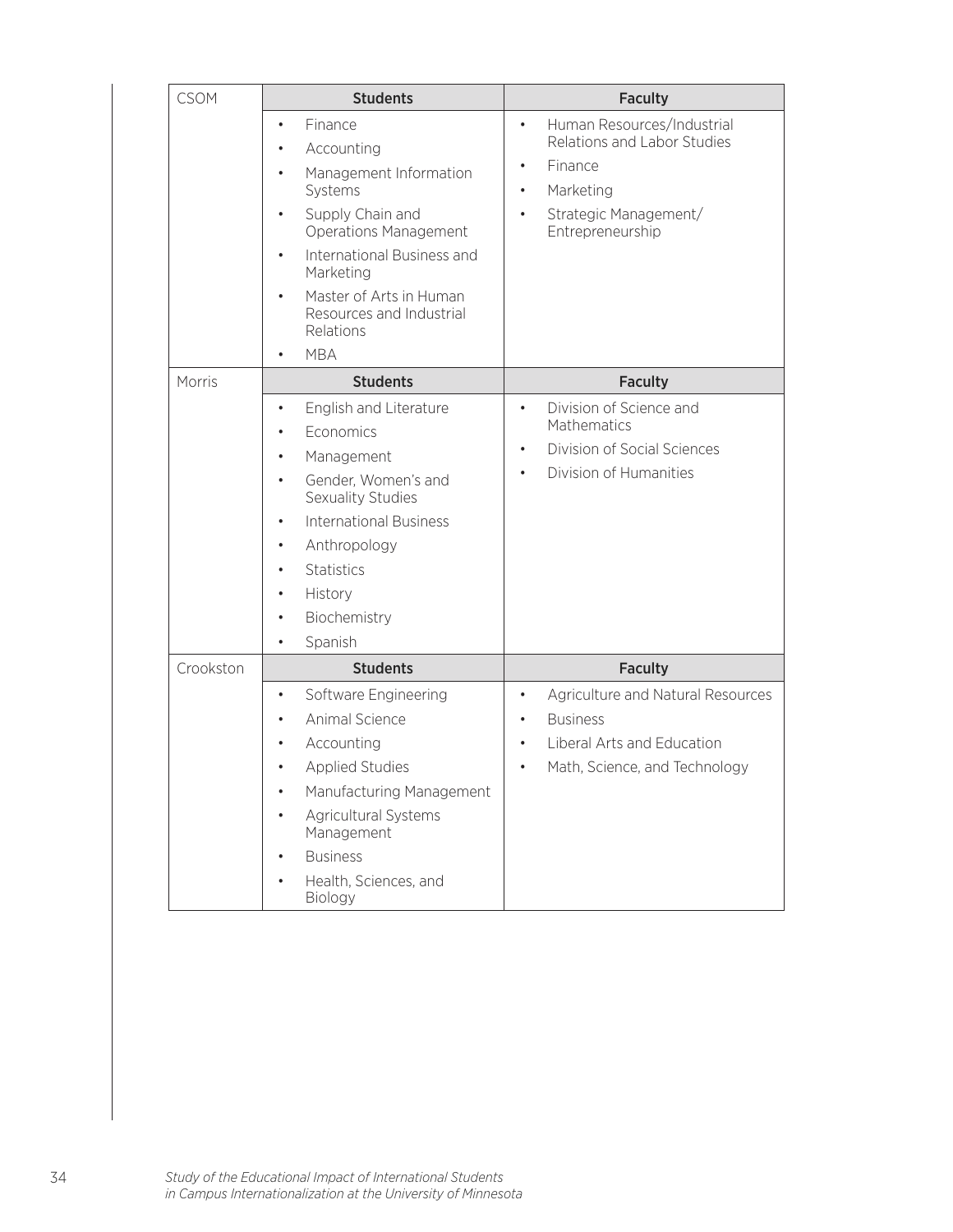### Appendix 2. Interview Protocols

**Pre-interview survey:** 3-5 minutes to fill out

| <b>Questions for students</b>                           | <b>Questions for Faculty</b>                            |
|---------------------------------------------------------|---------------------------------------------------------|
| Class standing                                          | Discipline                                              |
| International/Domestic student status                   | Years teaching at undergraduate level                   |
| Previous experience studying abroad or<br>living abroad | Previous experience studying abroad or living<br>abroad |
| Previous experience learning a foreign<br>language      | Previous experience learning a foreign<br>language      |

#### **Focus Group Questions - Students**

- 1. You have probably noticed that the University of Minnesota is attended by a diverse group of students from around the world. What comes to mind when I say "international student"? How would you describe an international student?
- 2. Could you tell me a little bit about what your experiences interacting with international students have been like here at the University? Please think back of an example of when you interacted with one or multiple international students in class/out of class and write it down. We will share our experiences and have a discussion with the group.
- 3. Let's talk about your experiences. Do you usually interact with international student(s) in class?
	- a. In what way do you interact?
		- i. Could you give an example of a typical interaction (what did you do together in class, during an activity or lecture, etc.)?
		- ii. Did you work on class assignments after class (e.g., in a peer learning group, project team, etc.)? Was it one-on-one/in a group setting?
- 3. Do you usually interact with international students outside of the class?
	- a. In what way do you interact?
		- i. Could you give an example of some typical activities (what do you do together outside of class when you spend time together)?
		- ii. Do you have friends among international students?
		- iii. Are you involved in any student groups focused on interacting with people from different cultures?
	- b. How often do you spend time with international students socially?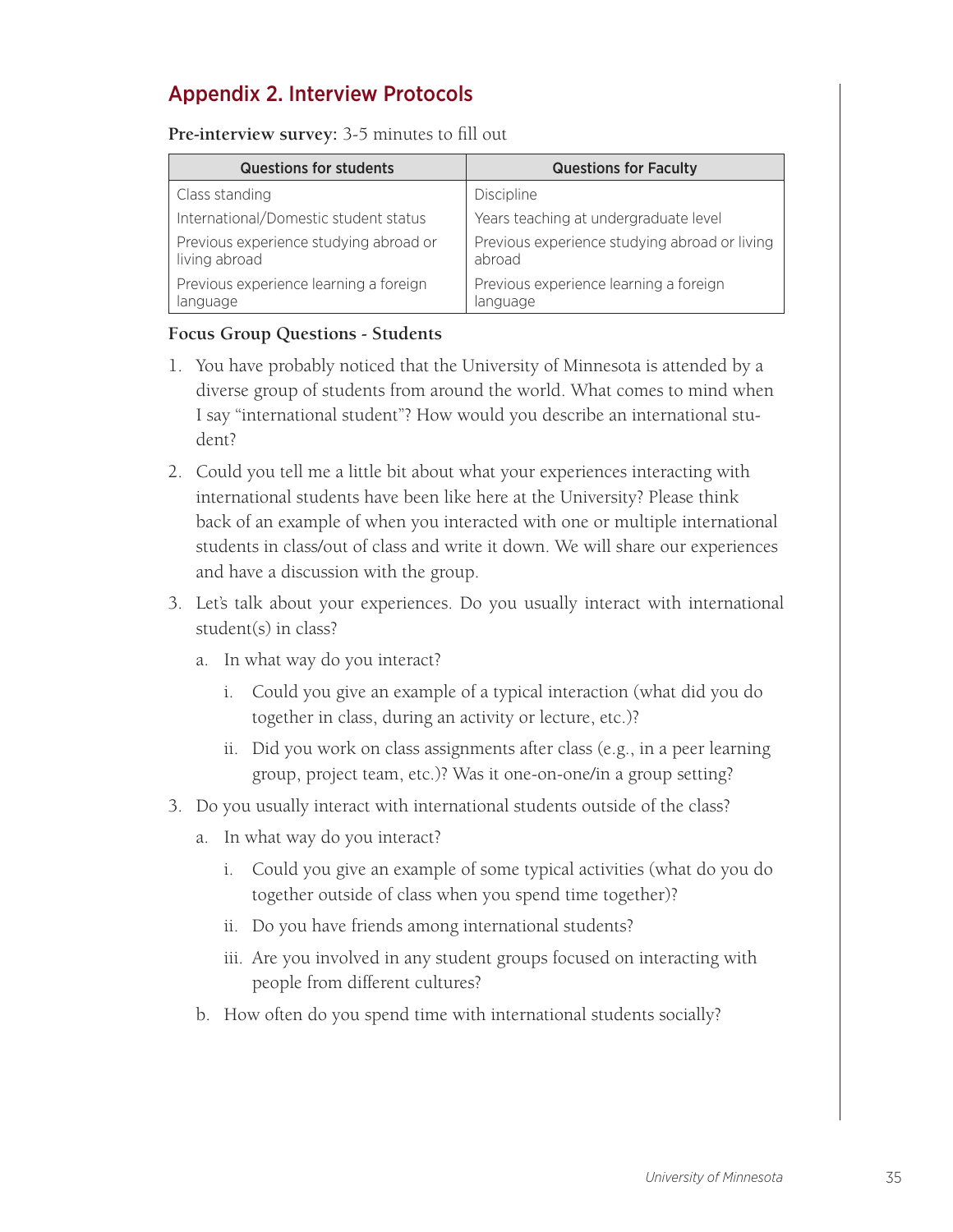- 4. In my friend's Jana's class they have to do a group project at the end of the semester to create a marketing plan for a product. Jana is American. There are three U.S. students and two international students in her group.
	- a. What do you think may happen as they start working on the project?
	- b. What might Jana learn from international students in her team?
	- c. What might international students learn from Jana?
	- d. What might be some challenges for them working together as a team?
- 5. In your experience, when interacting with international students in class…
	- a. What have you learned, if anything?
	- b. Do you feel international students have learned anything from you? In what way?
	- c. What was challenging for you?
	- d. What was helpful for you?
		- i. Have your instructors/TAs been helpful in facilitating your interaction with international students?
		- ii. In an ideal world, what would help to facilitate this interaction? In what way?
- 6. In your experience, when interacting with international students outside of class
	- a. What have you learned, if anything?
	- b. Do you feel international students have learned anything from you? In what way?
	- c. What was challenging for you?
	- d. What was helpful for you?
		- i. Have university staff members/faculty been helpful in improving your interaction with international students?
		- ii. In an ideal world, what would help to improve this interaction? In what way?
		- iii. Do you have any other thought on studying with or spending time with international students at the University of Minnesota?

#### **Focus Group Questions - Faculty**

1. The University of Minnesota's population of international students has been steadily increasing for the past few years. What comes to mind when I say "international student"?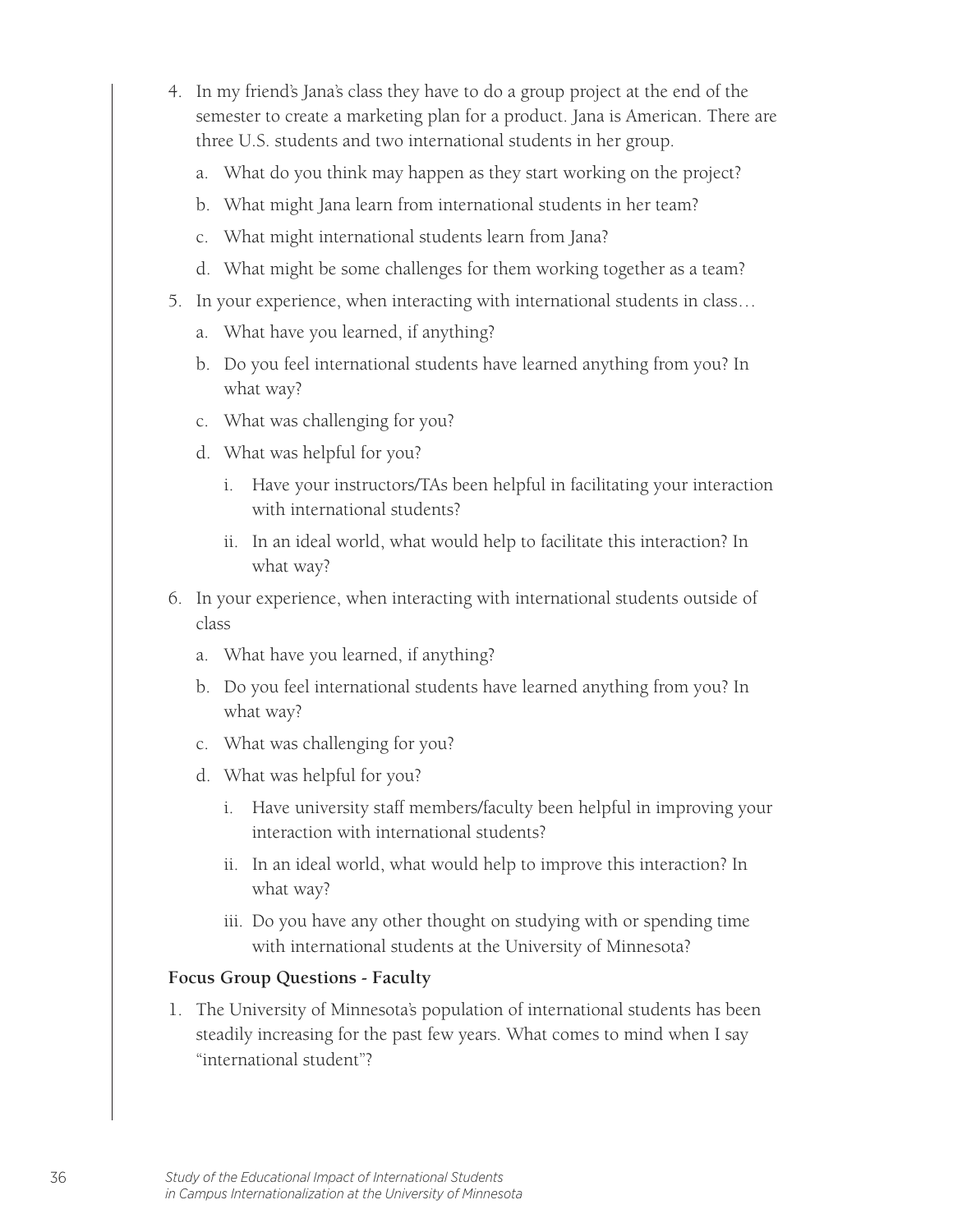- 2. Do you have any international students in your classes this semester? How do you know they are international students?
- 3. How often do your students engage in structured activities demanding interaction with international students in your classroom?
	- a. Could you give an example of this interaction (what do they do together in class)?
		- i. How often does this happen (every class, only for major assignments, during exam prep, etc.), as far as you can tell?
		- ii. How often does this happen while students are working on class assignments after class (e.g., in a peer learning group, project team, etc.) as far as you can tell?
	- b. Are there students with particular interest in interacting with international students?
	- c. Are there students not willing to interact with the students born outside of the U.S.?
- 4. How does international student presence in your classroom influence your work?
	- a. Do you use any specific strategies to facilitate interaction among the groups of students?
		- i. How do you know there is a positive impact of those strategies?
		- ii. Are there any challenges related to these strategies? Are there students for whom this approach does not work?
- 5. Do you think there is a learning process that occurs as an outcome of these interactions?
	- a. What, if anything, do you think might domestic students be learning from these interactions? (in terms of knowledge, attitude, and skills)
	- b. What, if anything, do you think might international students be learning from these interactions? (in terms of knowledge, attitude, and skills)
	- c. What are the main factors facilitating student interaction and learning process that you have observed?
	- d. What are the main barriers for domestic and international student interaction and learning process that you have observed?
- 6. Do you feel you have enough support in working with international students?
- 7. What kind of support or professional development would be helpful?
- 8. Is there anything else you would like to say about the interaction between domestic and international students in your classroom?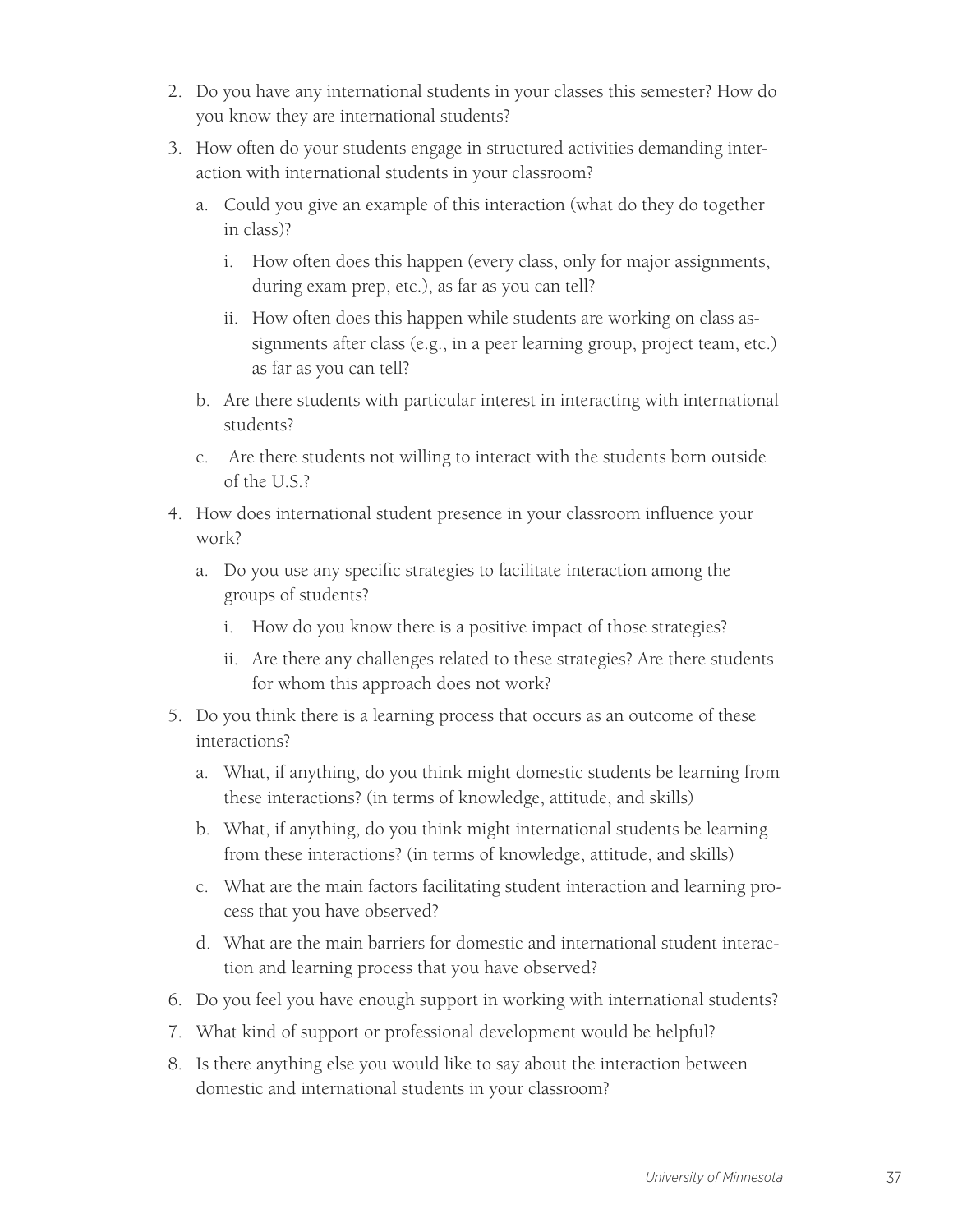### Appendix 3. SERU Items Utilized in the Study

#### **Academic Engagement SERU Items: SERU 2013 and 2014**

- 1. While attending the University of Minnesota, how frequently have you engaged in the following?
	- a. Interacted with students from outside the U.S. in class (e.g., through section discussions, study groups, or class projects)
	- b. Interacted with students from outside the U.S. in social settings (e.g., in clubs or student organizations, or in informal settings)
	- c. Developed a friendship with a student from outside the U.S.
- 2. During this academic year, how frequently have you followed news about the following?
	- a. Global politics and diplomacy
	- b. Global climate and environmental issues
	- c. International business and economics
	- d. Global health issues
	- e. International conflicts and peace issues
- 3. Similarly, please rate your abilities now and when you first began at this campus on the following dimensions:
	- a. WHEN YOU STARTED HERE-Ability to appreciate and understand racial and ethnic diversity
	- b. WHEN YOU STARTED HERE-Ability to appreciate cultural and global diversity
	- c. CURRENT ABILITY LEVEL-Ability to appreciate and understand racial and ethnic diversity
	- d. CURRENT ABILITY LEVEL-Ability to appreciate cultural and global diversity
- 4. Please rate your level of proficiency in the following areas when you started at this campus and now. As a University of Minnesota student, how would you rate your competencies below? :
	- a. WHEN YOU STARTED HERE-Understanding the complexities of global issues;
	- b. WHEN YOU STARTED HERE-Ability to apply disciplinary knowledge in a global context
	- c. WHEN YOU STARTED HERE-Linguistic and cultural competency in at least one language other than my own;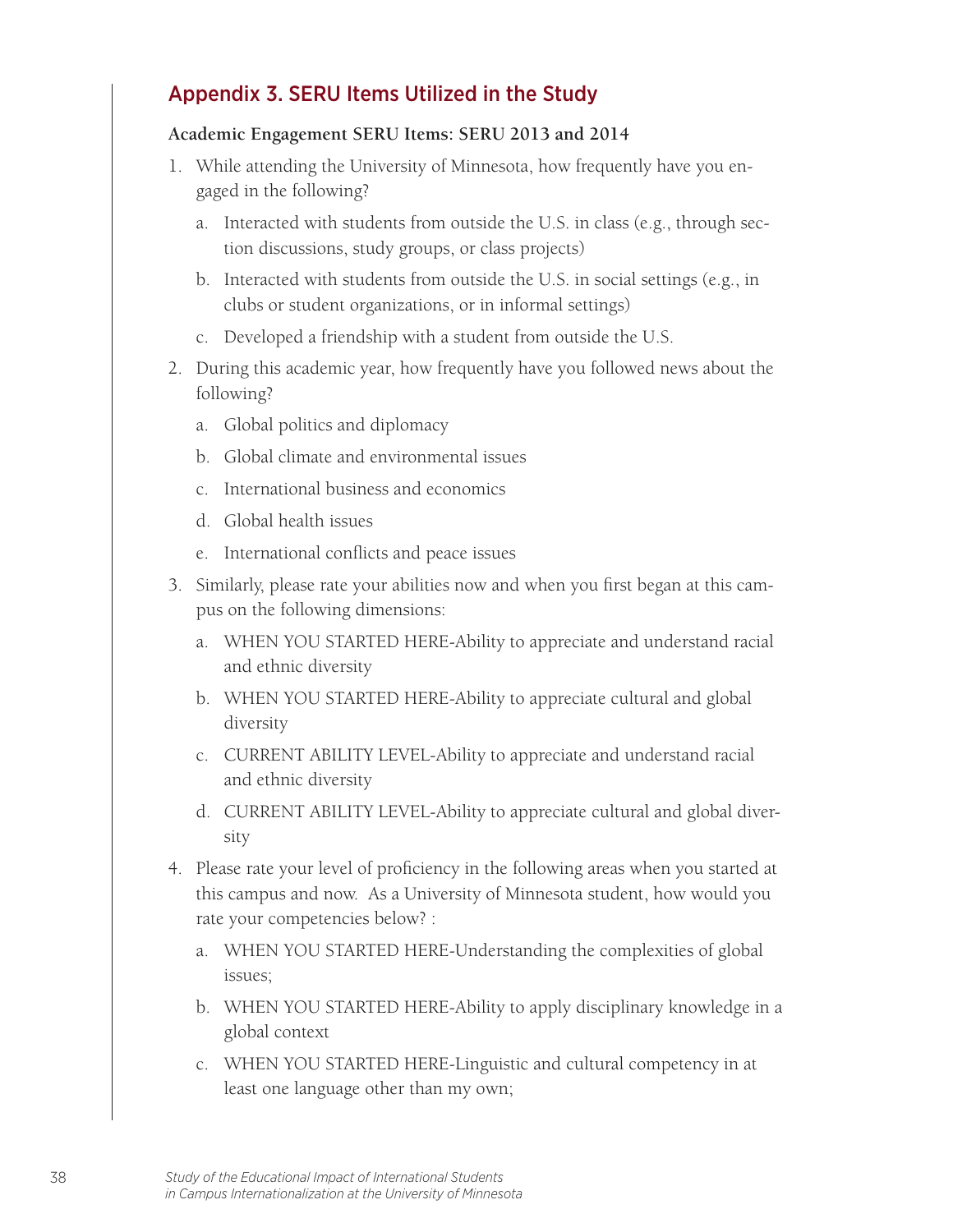- d. WHEN YOU STARTED HERE-Ability to work with people from other cultures;
- e. WHEN YOU STARTED HERE-Comfort working with people from other cultures
- f. CURRENT ABILITIES-Understanding the complexities of global issues
- g. CURRENT ABILITIES-Ability to apply disciplinary knowledge in a global context;
- h. CURRENT ABILITIES-Linguistic and cultural competency in at least one language other than my own
- i. CURRENT ABILITIES-Ability to work with people from other cultures
- j. CURRENT ABILITIES-Comfort working with people from other cultures
- 5. Have you completed or are you now participating in the following activities at the University of Minnesota?
	- a. Enrolled in a course with an international/global focus
	- b. Obtained a certificate/minor/major with an international/global theme (e.g., in Latin American Studies)
- 6. While attending the University of Minnesota, how frequently have you engaged in the following?
	- a. Worked with a faculty member on a project with an international/global theme
	- b. Presented a paper at a symposium or conference or participated in a panel on international/global topics
	- c. Attended lectures, symposia, workshops, or conferences on international/ global topics
	- d. Attended a performance with an international/global focus
- 7. You indicated participation in the previous SERU International Students and Education Abroad question the following program(s) or activities. Please answer the following questions below about it. : In which country were/are you located?
	- a. A study abroad program lasting a full academic year
	- b. A study abroad program for a semester or at least four months
	- c. A short-term study abroad program or tour lasting less than three months
	- d. An intensive language only study program
	- e. An international internship or work abroad experience
	- f. A service learning or volunteer service opportunity in another country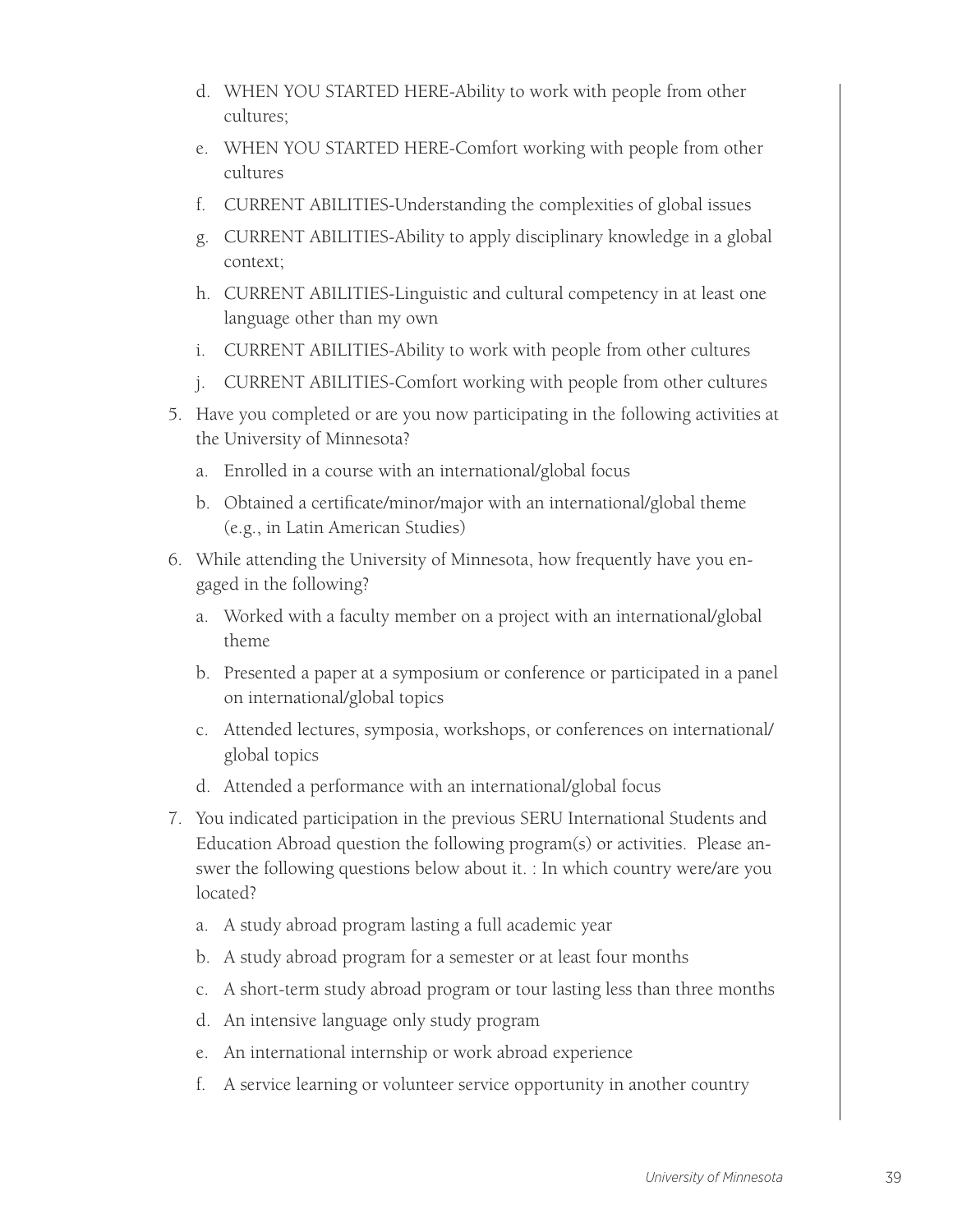g. A research project or field placement in another country

#### **Wildcard Items (SERU 2014) – written by the research team**

- 1. In the classroom, how often have you been asked to:
	- a. Examine the cultural origin of your discipline
	- b. Understand another culture's way of practicing your discipline
	- c. Explore other cultural perspectives on issues related to your discipline while withholding judgment
- 2. To what extent do you agree or disagree with the following statements?
	- a. Opportunities to connect and engage with culturally diverse communities are important to me
- 3. How often during this past academic year have you:
	- a. Worked with an international student during an in-class group activity
	- b. Interacted with an international student in a social setting outside of class
	- c. Asked an international student questions about his or her country, language or culture
	- d. Been involved in a University organization linking U.S. and international students via academic or social events
- 4. If you have interacted with international students in the classroom, to what extent do you feel these interactions have enhanced your development in the following areas:
	- a. Working effectively with others from different national backgrounds
	- b. Understanding diverse philosophies and cultures within and across societies
	- c. Awareness of your own culture
	- d. Interest in studying abroad
	- e. Interest in world events, news, or politics
- 5. If you have interacted with international students outside the classroom, to what extent do you feel these interactions have enhanced your development in the following areas?
	- a. Working effectively with others from different national backgrounds
	- b. Understanding diverse philosophies and cultures within and across societies
	- c. Awareness of your own culture
	- d. Interest in studying abroad
	- e. Interest in world events, news, or politics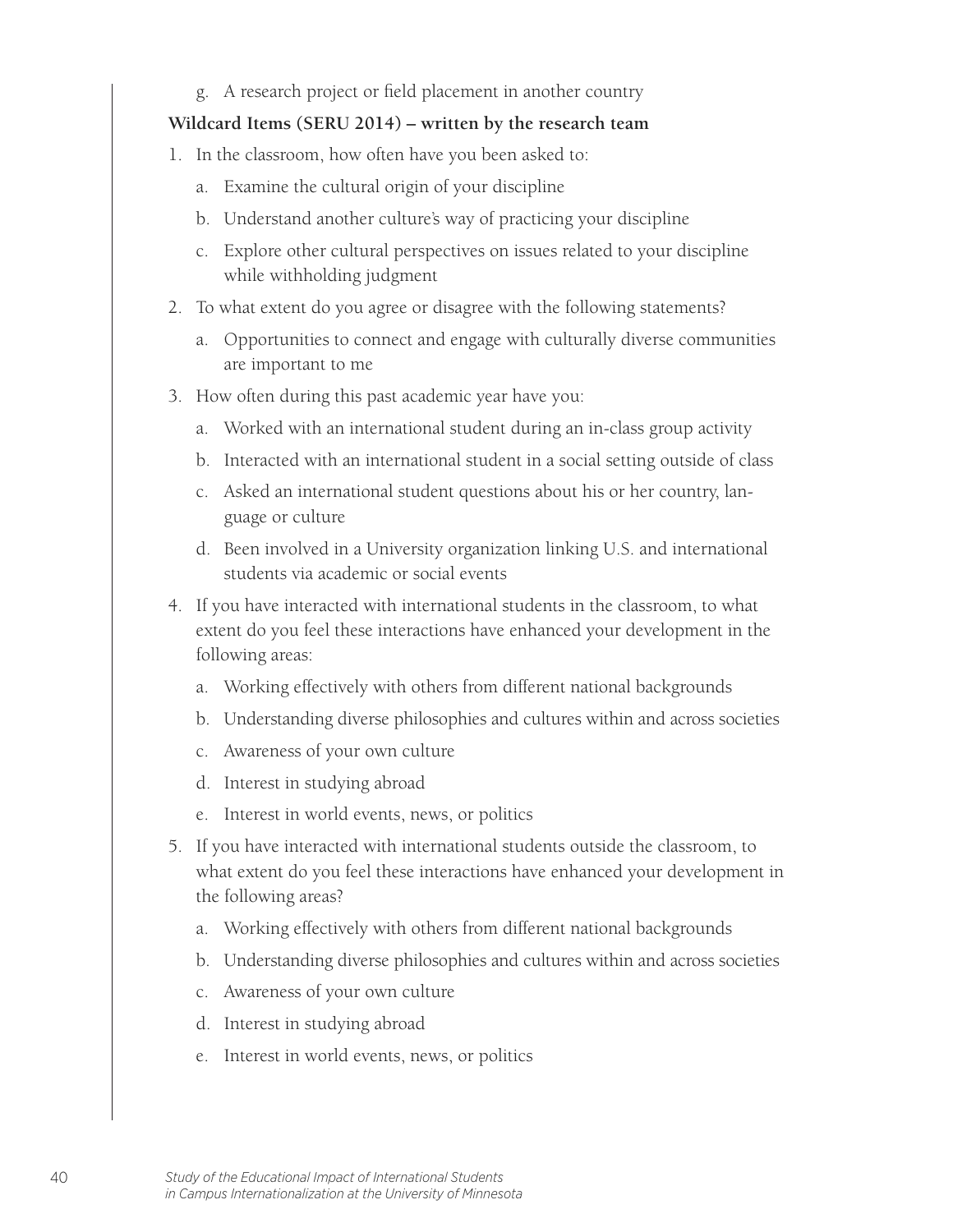### Appendix 4 Advisory Group Members – Phase One

The advisory groups for the study are comprised of faculty members and university staff with experience in international education research and/or practice at the University of Minnesota in Twin Cities, Crookston, Morris and Duluth. Additionally, there are three external advisory committee members serving as faculty and administrators at higher education institutions in the U.S. and Australia.

The two groups, which were instrumental in defining the project scope and structure, were the Philosophy and Epistemology Group and Core Advisory Group. Additionally, the Preliminary Discussion Expert Group was created to involve our partner university units in Twin Cities and in coordinate campuses.

During October – December 2013, the Research Associate for the study consulted with every advisory group member at least once, soliciting feedback of research questions, theoretical frameworks, and design. See the table below for the complete list of names and unit affiliation.

| Philosophy and<br>Epistemology<br>Group              | <b>Core Advisory Group</b><br><b>Members</b>      | <b>Preliminary Discussion Expert Group</b>                                                                                               |
|------------------------------------------------------|---------------------------------------------------|------------------------------------------------------------------------------------------------------------------------------------------|
| Gerry Fry                                            | Kim Gillette                                      | Akosua Addo                                                                                                                              |
| Darwin Hendel                                        | <b>Betty Leask</b>                                | Mike Anderson                                                                                                                            |
| Josef Mestenhauser                                   | June Nobbe                                        | Laura Bloomberg                                                                                                                          |
|                                                      | Paula Pedersen                                    | Anne D'Angelo                                                                                                                            |
|                                                      | Gavin Sanderson                                   | Hilda Ladner                                                                                                                             |
|                                                      | Krista Soria                                      | Jeff Lindgren                                                                                                                            |
|                                                      | Mike Stebleton                                    | Kate Martin                                                                                                                              |
|                                                      | Rhiannon Williams                                 | Leigh Neys                                                                                                                               |
|                                                      | Jennifer Windsor                                  | Mary Katherine O'Brien                                                                                                                   |
|                                                      |                                                   | Trisha O'Keefe                                                                                                                           |
|                                                      |                                                   | Karen Seashore                                                                                                                           |
|                                                      |                                                   | Inge Steglitz                                                                                                                            |
|                                                      |                                                   | Elaine Tarone                                                                                                                            |
| Process: One-on-                                     | Process: One-on-one                               | Process: One-on-one discussions on                                                                                                       |
| one discussions<br>around research                   | discussions around<br>research goals, theoretical | a. Definitions of IS/DS                                                                                                                  |
| goals, theoretical<br>frameworks and<br>epistemology | frameworks and<br>methodology                     | b. Indicators: What does it mean<br>to have IS impact educational<br>process and student outcomes?<br>Who is learning what from<br>whom? |
|                                                      |                                                   | c. How do we know when/if there<br>is a positive impact of IS-DS<br>interaction?                                                         |
|                                                      |                                                   | d. Barriers and factors enabling the<br>interaction                                                                                      |